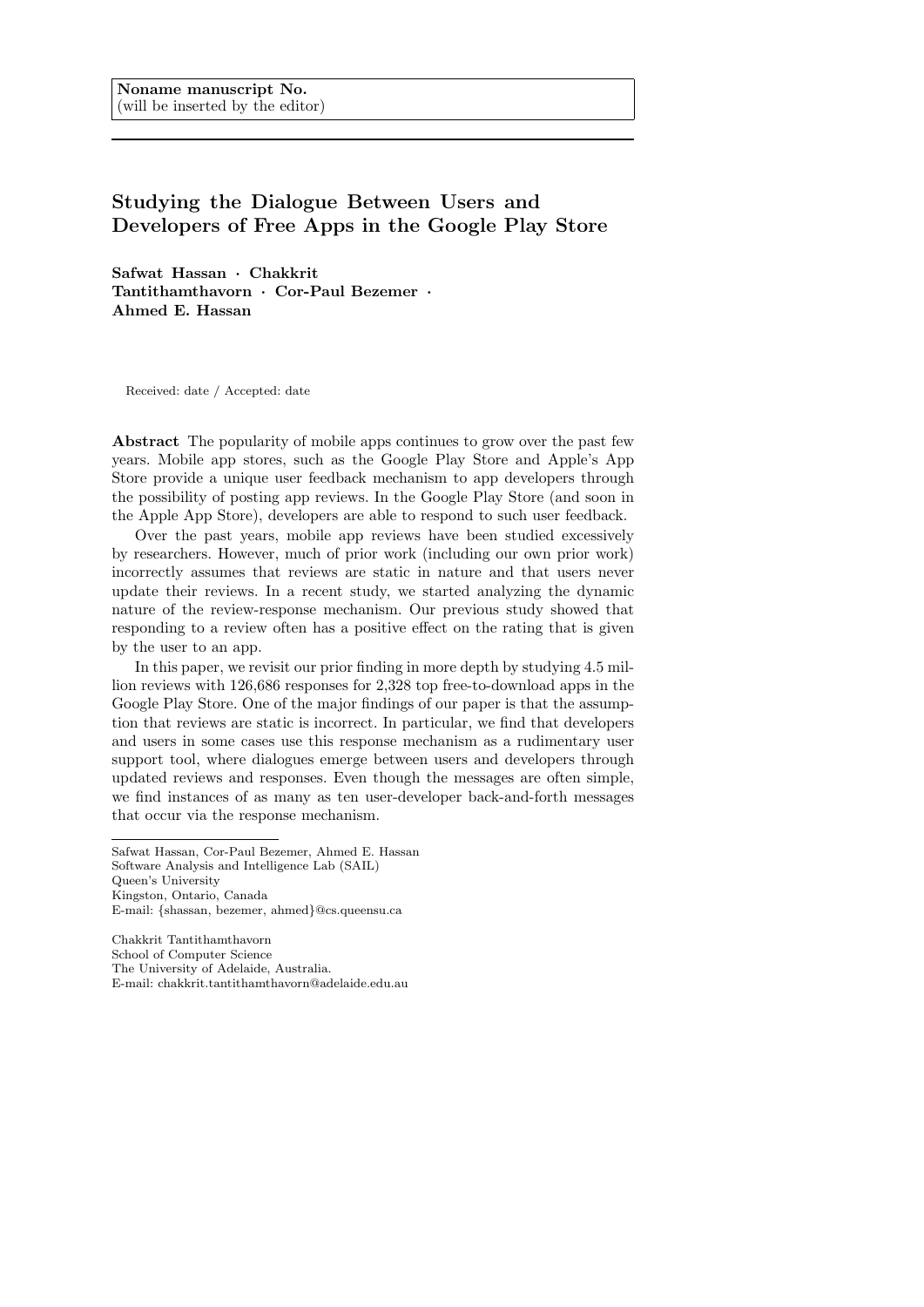Using a mixed-effect model, we identify that the likelihood of a developer responding to a review increases as the review rating gets lower or as the review content gets longer. In addition, we identify four patterns of developers: 1) developers who primarily respond to only negative reviews, 2) developers who primarily respond to negative reviews or to reviews based on their contents, 3) developers who primarily respond to reviews which are posted shortly after the latest release of their app, and 4) developers who primarily respond to reviews which are posted long after the latest release of their app.

We perform a qualitative analysis of developer responses to understand what drives developers to respond to a review. We manually analyzed a statistically representative random sample of 347 reviews with responses for the top ten apps with the highest number of developer responses. We identify seven drivers that make a developer respond to a review, of which the most important ones are to thank the users for using the app and to ask the user for more details about the reported issue.

Our findings show that it can be worthwhile for app owners to respond to reviews, as responding may lead to an increase in the given rating. In addition, our findings show that studying the dialogue between user and developer can provide valuable insights that can lead to improvements in the app store and user support process.

## 1 Introduction

Mobile apps continue to rapidly gain popularity over the last few years. Mobile apps can be downloaded from app stores, such as the Google Play Store, which has more than 3.1 million apps available as of July 2017 [\[9\]](#page-40-0). These app stores allow users to express their opinion about an app through posting reviews, including a rating, that other potential users of the app see in the store.

A 2015 survey shows that 69% of the users consider the app rating as an important or very important deciding factor when downloading an app. In addition, 77% of the users will not download an app that has a rating that is lower than 3 stars [\[30\]](#page-41-0). Hence, the success of an app is closely tied to the reviews and ratings that it receives.

The reviewing and rating processes have always been one-way mechanisms, as developers<sup>[1](#page-1-0)</sup> were not allowed to respond to the reviews or ratings. As a result, issues that are raised in reviews can discourage other users from downloading the app, even though the raised issue may be inaccurate or might be easily solved.

Recently, app stores have given developers the opportunity to engage in a dialogue with the users of their apps by responding to user reviews. The Google Play Store provides guidelines for responding to a posted review [\[15\]](#page-40-1). In addition, Apple's App Store is expected to add support for responding to a posted review soon [\[38\]](#page-41-1). Such dialogue allows developers to provide possible

<span id="page-1-0"></span><sup>&</sup>lt;sup>1</sup> Throughout this paper we use 'developer' to indicate the person(s) or company who are responsible for making an app.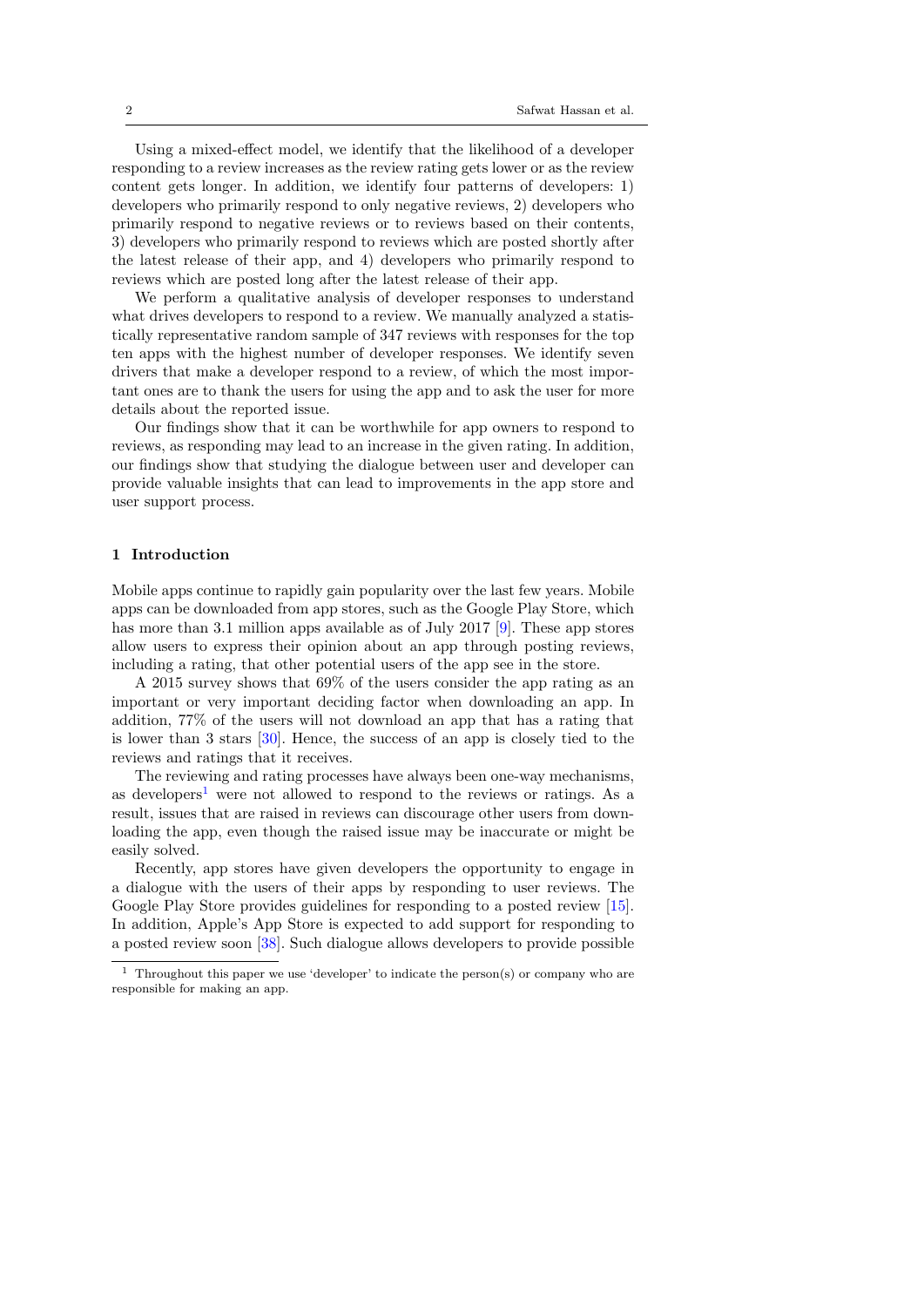solutions for the issues that are raised in the review, or to ask users to clarify their unsatisfaction with their app. In addition, developers can also encourage users to change their review or rating, which in turn can result in more downloads as reviews become more positive.

Prior work on mobile app reviews focuses on extracting useful information for developers from those reviews, such as bug reports or feature requests. However, prior work (including our own) falsely assumes the following: (1) app reviews and ratings are considered to be immutable, even though a user may change them over time, and (2) reviewing and rating apps is considered a one-way mechanism, even though the dynamic nature of app reviews and the response mechanism can lead to a rich dialogue between developers and users.

In this paper, we empirically study the dynamic nature of app reviews. In particular, we study the dialogue that takes place between users and developers in 2,328 free-to-download apps in the Google Play Store. We study 126,686 dialogues that contain messages between the user and the developer. First, we conduct a preliminary study of the benefit of responding to a user review. We show that responding to a review increases the chances of users updating their given rating for an app by up to six times compared to not responding. Second, we conduct the following studies:

### Study I: A study of the characteristics of user-developer dialogues

Motivation: To understand how users and developers interact via the review system in the Google Play Store, we study the characteristics of these dialogues that emerge through back-and-forth (updated) app reviews and developer responses.

Results: A user-developer dialogue was triggered by 2.8% of the user reviews. If users change the review rating after a developer response, users tend to increase the review rating (in 4.4% of the reviews that received a response). In comparison, only 0.7% of the reviews that do not receive a response change their rating. Hence, app owners should assign more effort to responding to user reviews as a response is likely to lead to an increased rating.

## Study II: A quantitative study of the likelihood of a developer responding

Motivation: In our preliminary study and Study I, we observed that responding to reviews can be beneficial for developers. Therefore, in our second study, we investigate which metrics are related to the likelihood of a developer responding to a review. The goal of Study II is to provide recommendations for store owners and developers to easier identify reviews that may require a response. For example, store owners could automatically highlight reviews that a developer is likely to respond to.

Results: When developers respond, they tend to respond to reviews that are longer and have a low rating. In addition, we find four patterns of developers: (1) developers who primarily respond to only negative reviews, (2) developers who primarily respond to negative reviews or to reviews based on their contents, (3) developers who primarily respond to reviews which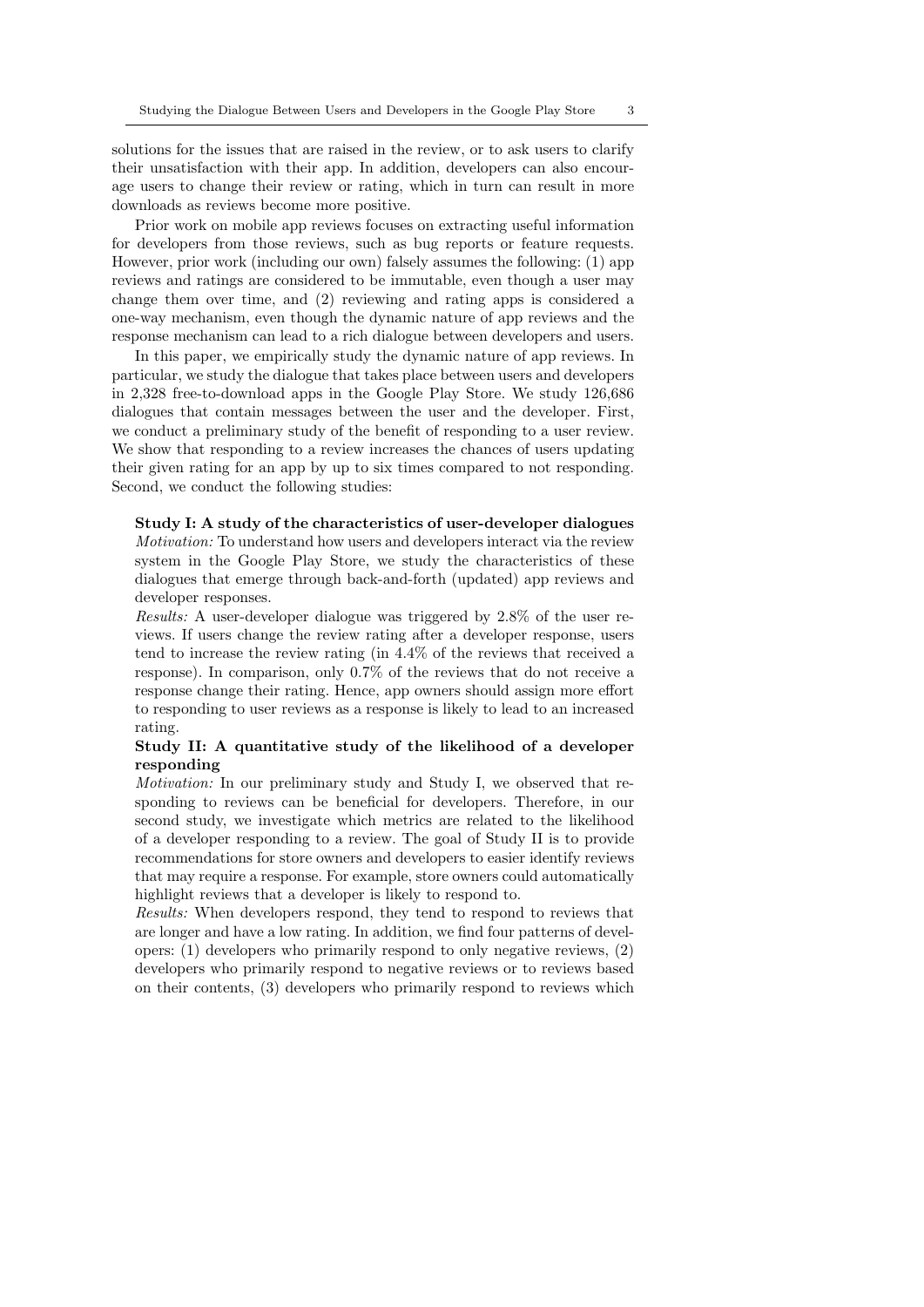are posted shortly after the latest release of their app, and (4) developers who primarily respond to reviews which are posted long after the latest release of their app.

## Study III: A qualitative study of what drives a developer to respond

Motivation: In Study II we found how we can identify reviews that may require a response. However, the results obtained from Study II do not explain the actual contents of a response. Understanding the contents of developer responses can lead to improvements in the review-response mechanism, or to improvements in the way that developers use reviews and responses. For example, if developers turn out to ask users for more details in many of their responses, such requests can be better accommodated by next-generation automated review mechanisms. Therefore, we conduct a manual study of the contents of responses to understand better what drives developers to respond to reviews.

Results: We manually examined a statistically representative random sample of 347 reviews for the top ten apps with the highest number of developer responses. We identify seven different drivers for responding, of which the most important ones are to thank the user for using the app and to ask for more details about the reported issue. In addition, we uncover interesting opportunities for developers, such as the opportunity to automatically generate frequently asked questions (FAQs) that can be published to improve the user support process.

The main contributions of this paper are as follows:

- 1. Our paper is the first work to demonstrate the dynamic nature of reviews. Much of prior work (including our own prior work) incorrectly assumes that reviews are static in nature and users never update their reviews. Our paper shows that this is an incorrect assumption – an assumption that impacts studies in this nascent research area. For example, prior work on studying user complaints in mobile app reviews is impacted, as the static view that such work currently has of reviews cannot reflect changing user complaints.
- 2. Furthermore, we are the first to demonstrate a peculiar use of the appreview platforms as a user support medium – we do acknowledge that not as many developers are using the review system in this way. Nevertheless, this is a use which further work needs to explore, especially given that the Apple App Store is expected to add support for responding to a posted review soon [\[38\]](#page-41-1). Given the nascent nature of app reviews, it might be worthwhile that such type of use is encouraged and better supported in next generation app-review platforms.

By encouraging such use, future mining studies of reviews will have access to a richer and more complete view of user concerns. Currently, in many instances developers encourage users to continue discussions via other mediums (e.g., email). Hence, the reviews do not provide an in-depth view of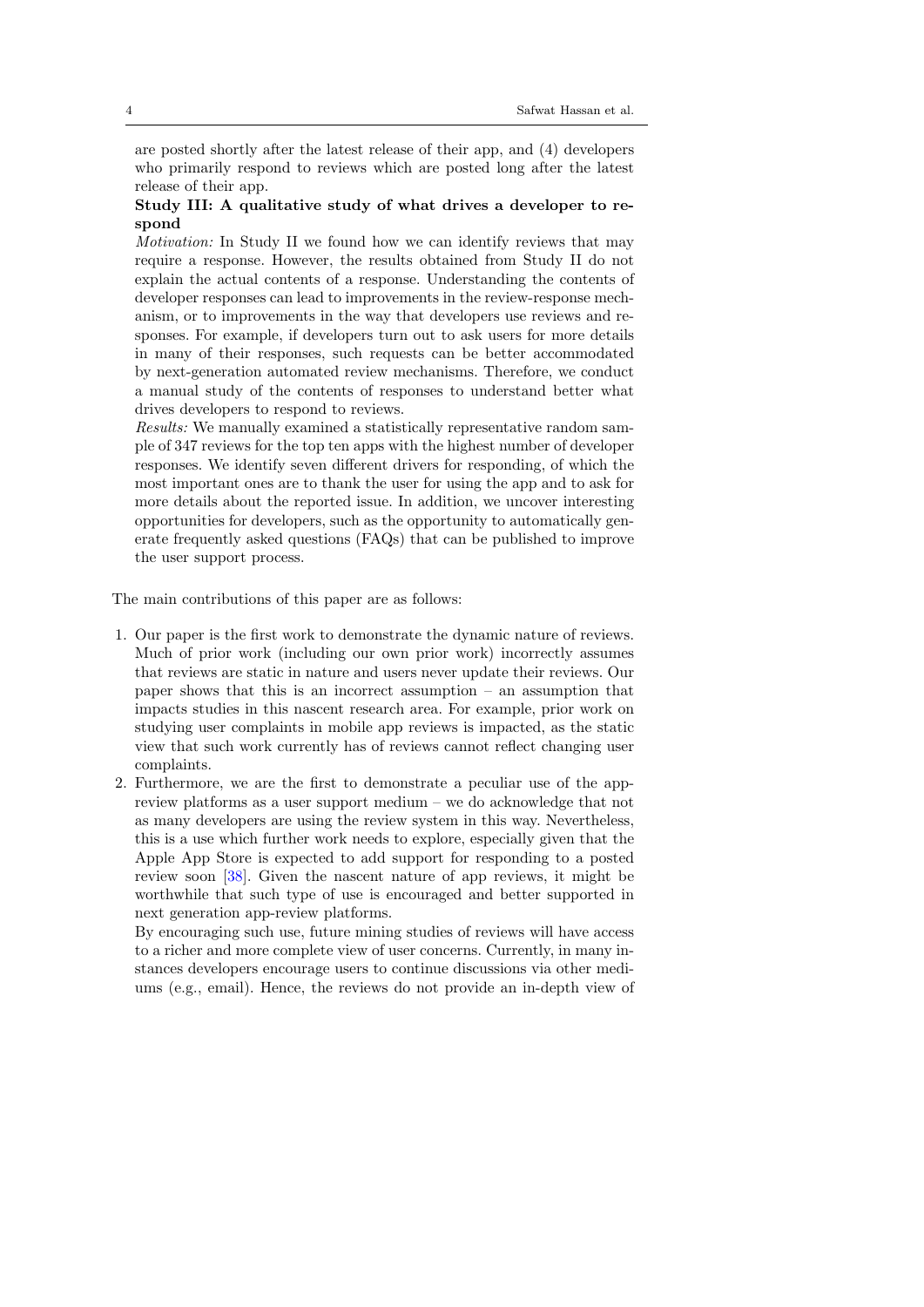the user concerns (as previously thought – for instance, this observation impacts recent publications which mine reviews to gather requirements).

- 3. Furthermore, our work is the first work to deeply explore developer responses in a systematic manner. Our analysis is much deeper and uses considerably more data. The more in-depth analysis led us to reformulate some of our prior observations/recommendations. For instance, in comparison to our prior work [\[34\]](#page-41-2), we still see that responding to user reviews may increase the rating but we find that the chances of a user updating a review based on a developer response to be quite low (even though they are up to six times higher than without a response). A deeper investigation shows that all too often, the developer responses are rather simplistic and are just asking users to raise their ratings.
- 4. Finally, our classification of developer-responses highlights the value of providing canned or even automated responses in next generation app-review platforms. For instance, 45% of the developer-responses ask for more details. Furthermore, the ability to auto-construct FAQs based on the commonly repeated questions and answers in the user-developer dialogue is a valuable one for next generation app-review platforms.

The rest of this paper is organized as follows. Section [2](#page-4-0) gives background information about the user-developer dialogue in the Google Play Store. Section [3](#page-6-0) describes our methodology for collecting the user-developer dialogues from the Google Play Store. Section [4](#page-8-0) describes a preliminary study for the user-developer interactions. Section [5](#page-10-0) discusses the characteristics of userdeveloper dialogues in the Google Play Store. Section [6](#page-17-0) and [7](#page-28-0) present our quantitative and qualitative studies of what drives developers to respond. Section [8](#page-33-0) discusses the implications of our studies. Section [9](#page-35-0) discusses the limitations and threats to the validity of our findings. Section [10](#page-37-0) discusses the related work and describes the difference between our prior work and the current work that is presented in this paper. Finally, Section [11](#page-39-0) presents our conclusion.

### <span id="page-4-0"></span>2 Background

In this section, we give background information for our study by explaining how the user-developer dialogue in the Google Play Store works. Figure [1](#page-5-0) shows an abstraction of the user-developer dialogue in the Google Play Store. A user initiates the dialogue by posting a review, including a rating, for an app  $(S_1)$ . User reviews can contain valuable information such as bug reports, feature requests and complaints or praise about the user experience [\[29\]](#page-41-3). In turn, the app developer engages in the dialogue by responding to the review  $(S_2)$ . The Google Play Store notifies a user when a developer responds to the user review. Both the user review and the developer response can be updated at any time. Hence, by considering the changes made to the review and the response in a chronological order, we can see the dialogue between the user and developer. Note that the app store shows only the latest versions of the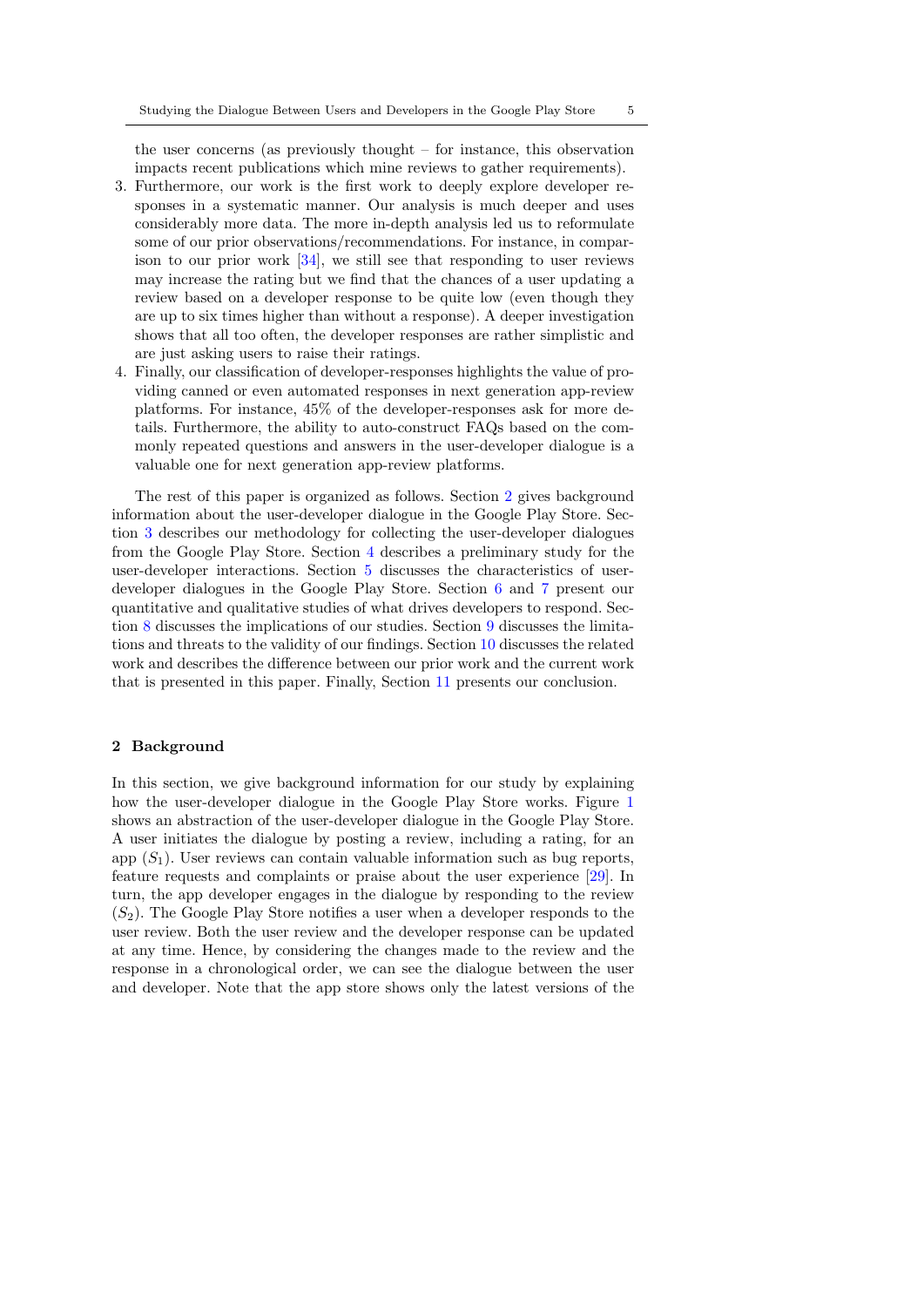<span id="page-5-0"></span>

Fig. 1: User-developer dialogue in the Google Play Store

review and the response. Hence, to study such a dialogue we must continuously crawl the app store reviews to spot any changes to user reviews or developer responses. Today, the Google Play Store is the only store with support for developer responses. Apple's App Store is expected to add support for responding to reviews soon [\[38\]](#page-41-1).

The Google Play Store sends an email notification to app users when a developer responds to their comments (i.e., when the user-developer dialogue changes from state  $S_1$  to state  $S_2$  [\[16\]](#page-40-2). In addition, the Google Play Store sends email notifications to app developers when users change their posted reviews after a developer response (i.e., when the user-developer dialogue changes from state  $S_2$  to state  $S_1$ ). However, the store does not notify developers when users keep updating their review (i.e., remain in state  $S_1$ ). In addition, the store does not notify users when developers keep changing their response (i.e., remain in state  $S_2$ ). In summary, developers and users are not always notified when a review or response changes.

Table [1](#page-6-1) shows an example of how such a dialogue emerges when a user and a developer update their review and response for the AppLock app. The dialogue shows how a user raises an issue in his review and how the developer helps the user to solve that issue. After solving the issue, the user increases the given rating from 2 stars to 5 stars out of 5 stars.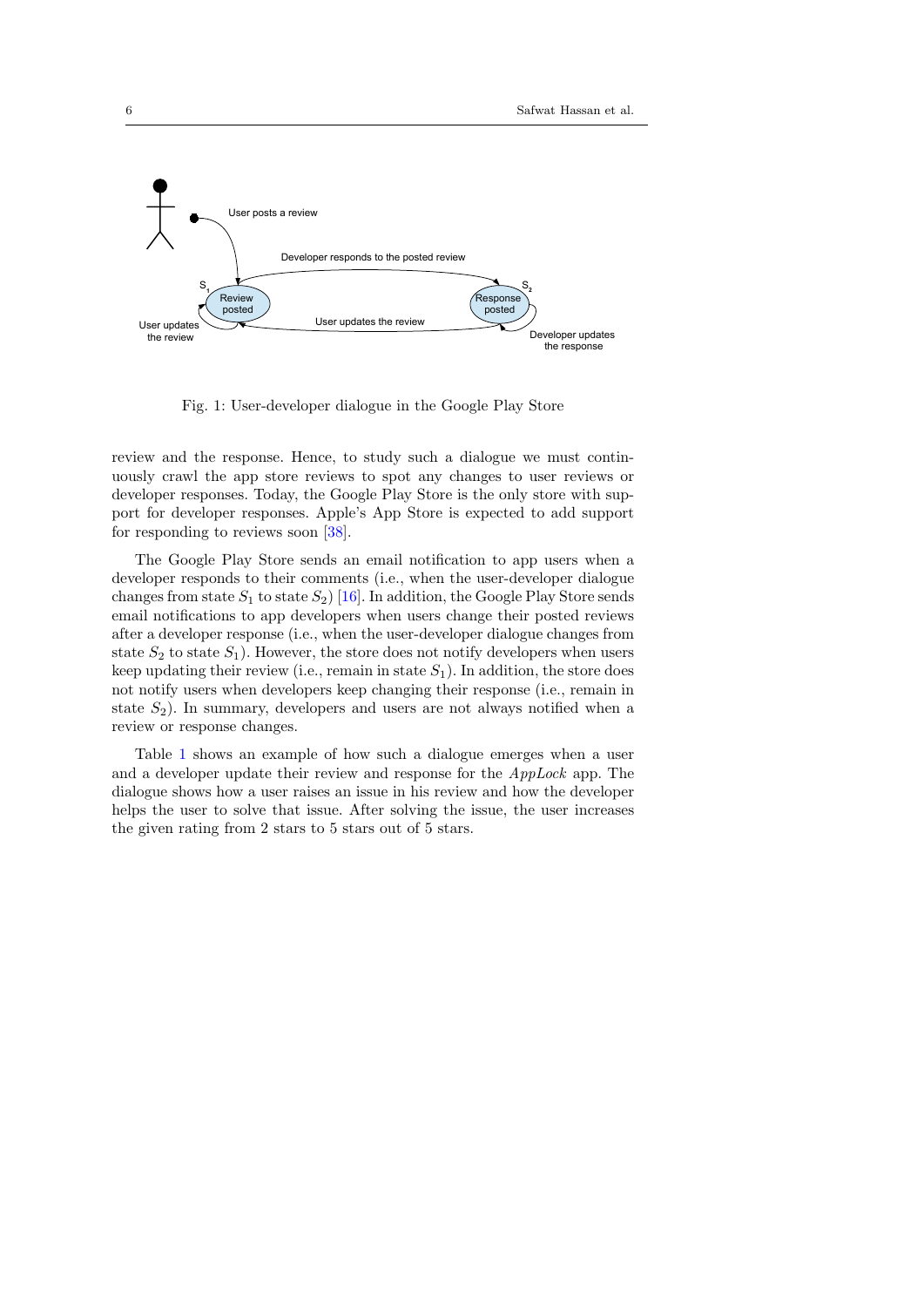Studying the Dialogue Between Users and Developers in the Google Play Store 7

<span id="page-6-1"></span>

| Dialogue                                                                                                                                                                                                                                        | State | Rating |
|-------------------------------------------------------------------------------------------------------------------------------------------------------------------------------------------------------------------------------------------------|-------|--------|
| <b>User</b> : "Applock stopped locking apps suddenly help"                                                                                                                                                                                      | $S_1$ |        |
| <b>Developer:</b> "Hi Vikhyath, thanks for using AppLock. To<br>solve this problem, please open phone settings, then select se-<br>curity, then select apps with usage access, enable AppLock."                                                 | S2    |        |
| <b>User:</b> "Applock stopped locking apps suddenly help $.$ edit:<br>why is it asking for usage access all of a sudden ? Reply<br>please."                                                                                                     | $S_1$ |        |
| <b>Developer:</b> "Hi Vikhyath, since Lollipop system, there are<br>some changes in Android system. In order to make AppLock<br>work, please open phone settings, then select security, then<br>select apps with usage access, enable AppLock." | $S_2$ |        |
| <b>User:</b> "Thank you thank you for response"                                                                                                                                                                                                 | $S_1$ |        |
| <b>Developer:</b> "Hi Vikhyath, thanks for your support all along.<br>$\therefore$ ) We will keep working to provide the best user experience.<br>Have a nice day!"                                                                             | $S_2$ |        |

Table 1: User-developer dialogue for the AppLock app

### <span id="page-6-0"></span>3 Data Collection

In this section, we describe our approach for collecting the user-developer dialogues from the Google Play Store. Figure [2](#page-7-0) gives an overview of our approach.

#### 3.1 Selecting Apps

We select the apps to study based on the following criteria:

- 1. App popularity: We focus on popular apps since popular apps contain more reviews than unpopular apps [\[20\]](#page-40-3), which should facilitate enough data for studying user-developer dialogues.
- 2. App maturity: We focus on mature apps to ensure that the apps have had enough time to gather reviews and responses.

We select the top popular 12,000 free-to-download apps in 2013 according to App Annie [\[8\]](#page-40-4) as these apps were top apps one year prior to our study. This decision was made to ensure that the studied apps had enough reviews and that their development teams were concerned about their apps (i.e., not abandoned apps). In our study, we focus on free-to-download apps to avoid the influence of the pricing of the app. The price of a paid app is very likely to be a confounding factor, as the app price may affect the expectation of a user.

After verification, we find that 8,218 apps out of these 12,000 free-todownload apps are still available in the Google Play Store. As an additional measure for selecting mature apps only, we select only apps with at least 100 reviews. After removing all apps that have less than 100 reviews, we end up with 2,328 apps that match our selection criteria.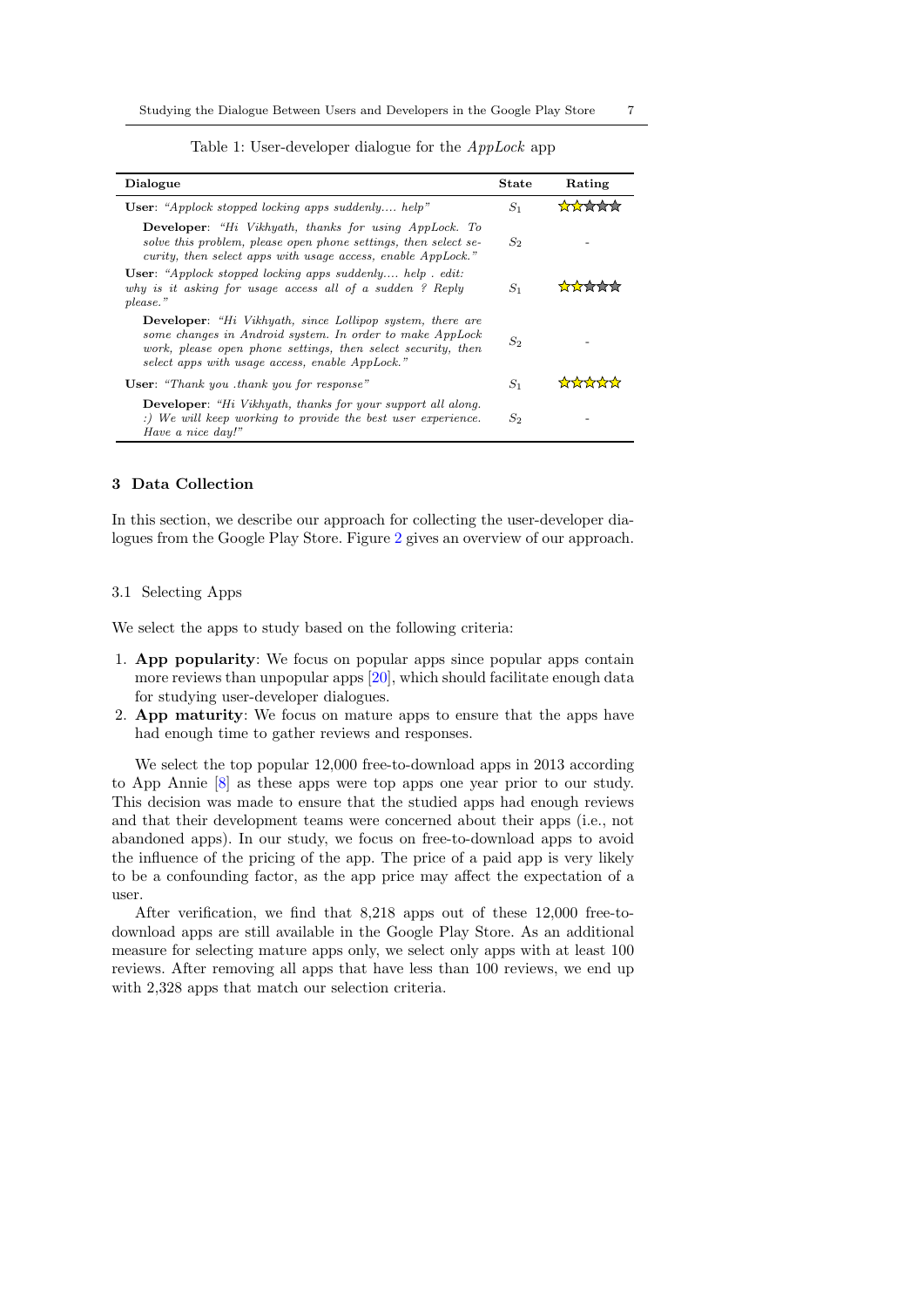<span id="page-7-0"></span>

Fig. 2: An overview of our approach for collecting user-developer dialogues

### 3.2 Collecting Data

We use a Google Play crawler [\[6\]](#page-40-5) to collect data from the Google Play Store. For each studied app, we collect the following data:

- 1. General data: app title, app description, number of downloads, app rating and app developer.
- 2. Updates: date of each update.
- 3. User-developer dialogues: review title, review text, review time, reviewer name, rating, user device model, the time it took a developer to respond and the text in the developer response.

The crawler uses the Samsung S3 device model to connect to the Google Play Store, as the Samsung S3 is a popular mobile device [\[3\]](#page-39-1). When the crawler connects to the store, the crawler collects the latest 500 reviews for each configured app.

During our study, we noticed that apps differ in the amount of new data that can be collected for an app per day. For example, the Facebook app receives thousands of new reviews per day while other apps receive only a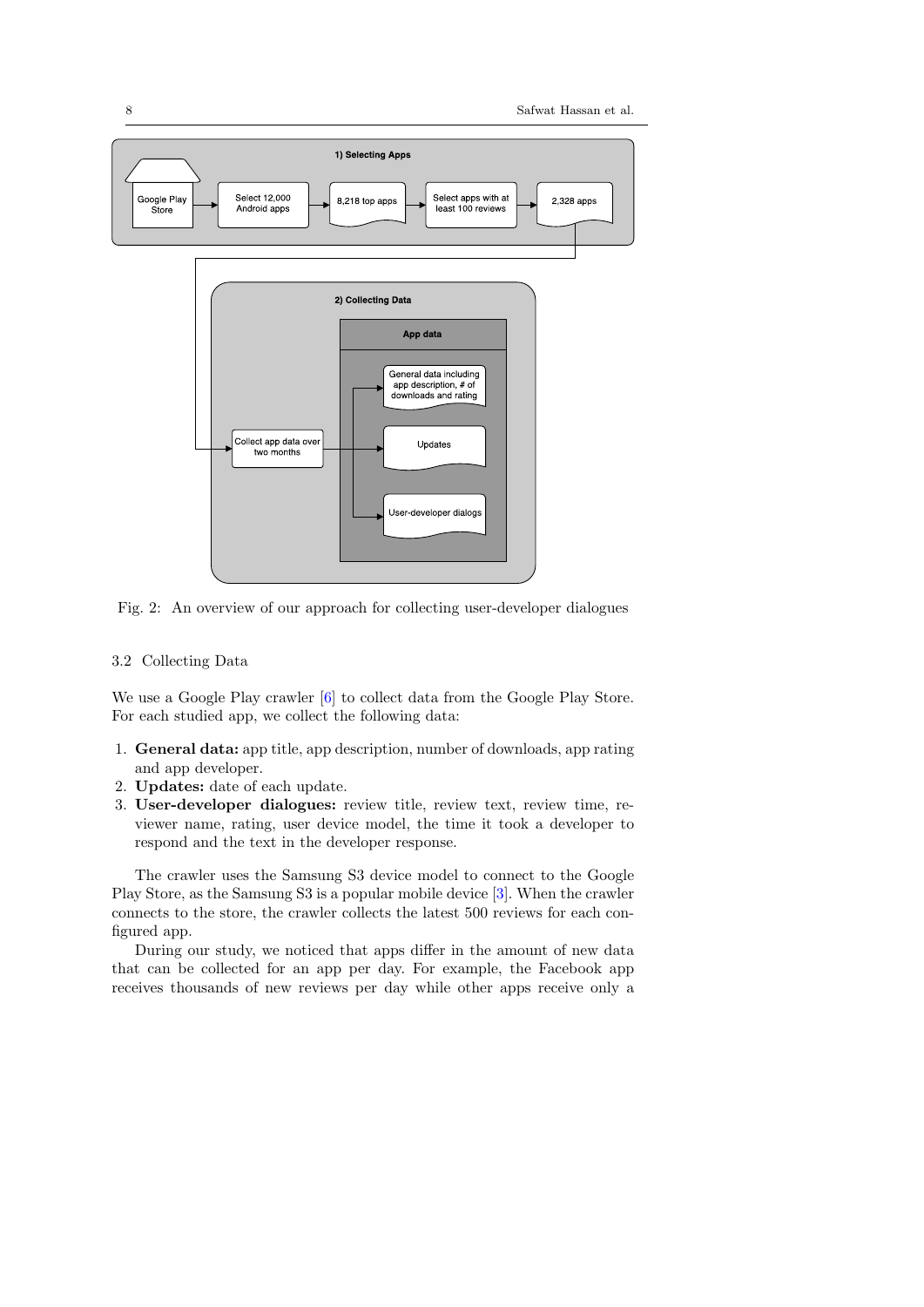Table 2: Dataset description

<span id="page-8-1"></span>

| Number of studied apps                                     | 2,328     |
|------------------------------------------------------------|-----------|
| Number of collected reviews $(A)$                          | 4,474,023 |
| Number of collected changes in reviews                     | 355,600   |
| Number of collected responses $(B)$                        | 126,686   |
| Percentage of reviews with responses $(100 * \frac{B}{4})$ | 2.8%      |

<span id="page-8-2"></span>Table 3: Mean and five-number summary of collected data for every studied app

|                                                                          | Mean  | Min.    | 1st Ou. | $\bm{\mathrm{Median}}$ | 3rd Ou. | Max.    |
|--------------------------------------------------------------------------|-------|---------|---------|------------------------|---------|---------|
| Number of reviews per app $(A_{app})$                                    | . 922 | 100     |         | 357                    | .026    | 184.693 |
| Number of reviews with responses per app $(B_{app})$                     | 53    |         |         |                        |         | 6.055   |
| Percentage of reviews with responses per app $(100 * \frac{B_{app}}{4})$ | 4.9%  | $0.0\%$ | $0.0\%$ | $0.0\%$                | $1.4\%$ | 98.6%   |

small number of new reviews per day. To avoid flooding the Google Play Store with requests, we adapted the crawler to automatically adjust the number of times that it checks for new data to match the rate with which new review content is being posted for each studied app.

Every time the crawler connects to the Google Play Store, it checks whether there is new or updated data available for each studied app. The crawler collects the new or the updated data and appends that data to a database in which data for all apps is stored. As a result, we get a chronological overview of newly-posted reviews, ratings and responses and changes to those reviews, ratings and responses.

We run our crawler from September  $22^{nd}$  2015 to December  $3^{rd}$  2015. During that period, we collect almost 4.5 million reviews for 2,328 apps and over 355,000 changes that are made to those reviews. More than 126 thousand collected reviews have received a response from the app developer. Table [2](#page-8-1) describes our dataset.

Table [3](#page-8-2) shows the mean and five-number summary of the number of reviews, the number of reviews with responses and the percentage of responses for each studied app.

## <span id="page-8-0"></span>4 Preliminary Study

Ideally, responding to a review results in either a rating increase or an updated review that contains more information about the issue that was raised by the user. In this section, we describe the results of our preliminary study to demonstrate the chances of a user updating the review or rating after a developer responded to the review.

A user-developer dialogue was triggered by 2.8% of the user reviews. As shown in Table [2,](#page-8-1) developers responded to 2.8% of the user reviews during the studied period. Figure [3](#page-9-0) shows the distribution of the percentage of reviews that have triggered a dialogue between the user and developer, i.e., re-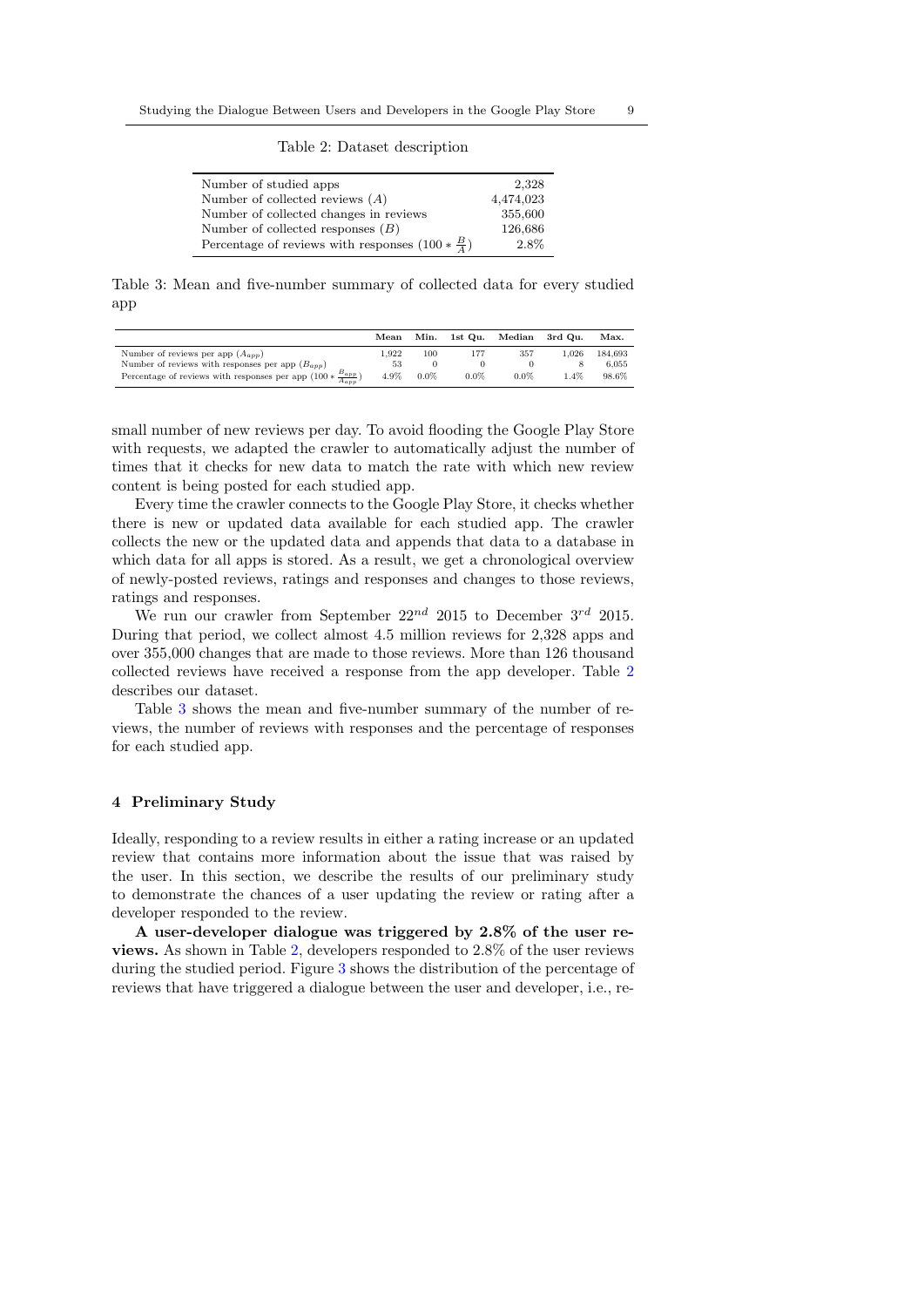<span id="page-9-0"></span>

Fig. 3: The percentage of reviews to which a developer responded for each studied app. The figure displays only the 794 apps that have at least one review to which a developer responded.

views that have received a developer response, for each studied app. For clarity we display only the data for the 794 apps for which the developer responded at least once to a user review. As shown by Figure [3,](#page-9-0) there is a broad variation in the percentage of reviews that receive a response for each studied app. The broad variation suggests that developers of different apps assign a different value to the opportunity of engaging in a dialogue with the user through the Google Play Store.

The chances of a user updating their rating after receiving a response are six times as high compared to users who did not receive a response. Table [4](#page-10-1) shows the percentage of reviews and ratings that change with and without receiving a response. Of the reviews that did not receive a response, only 0.7% increased their rating, while 4.4% of the reviews that received a response increased their rating. The percentage of decreased ratings does not change (0.7%), indicating that a response is more likely to have a positive effect on the rating. In addition, we studied the number of times a given rating both increased and decreased over time (0.0% of reviews without a response and 0.1% of reviews with a response). These rare cases are caused by a user changing the rating several times, usually over a longer period of using the app. For example, Table [5](#page-11-0) shows an example dialogue in which the user increased and decreased the rating. As illustrated in Section [2,](#page-4-0) for the represented example in Table [5,](#page-11-0) a developer should receive four email notifications (i.e., an email each time the user changes in the review). In some cases, users may update their reviews several times after receiving developer responses. For example, a user may follow up to a developer response by writing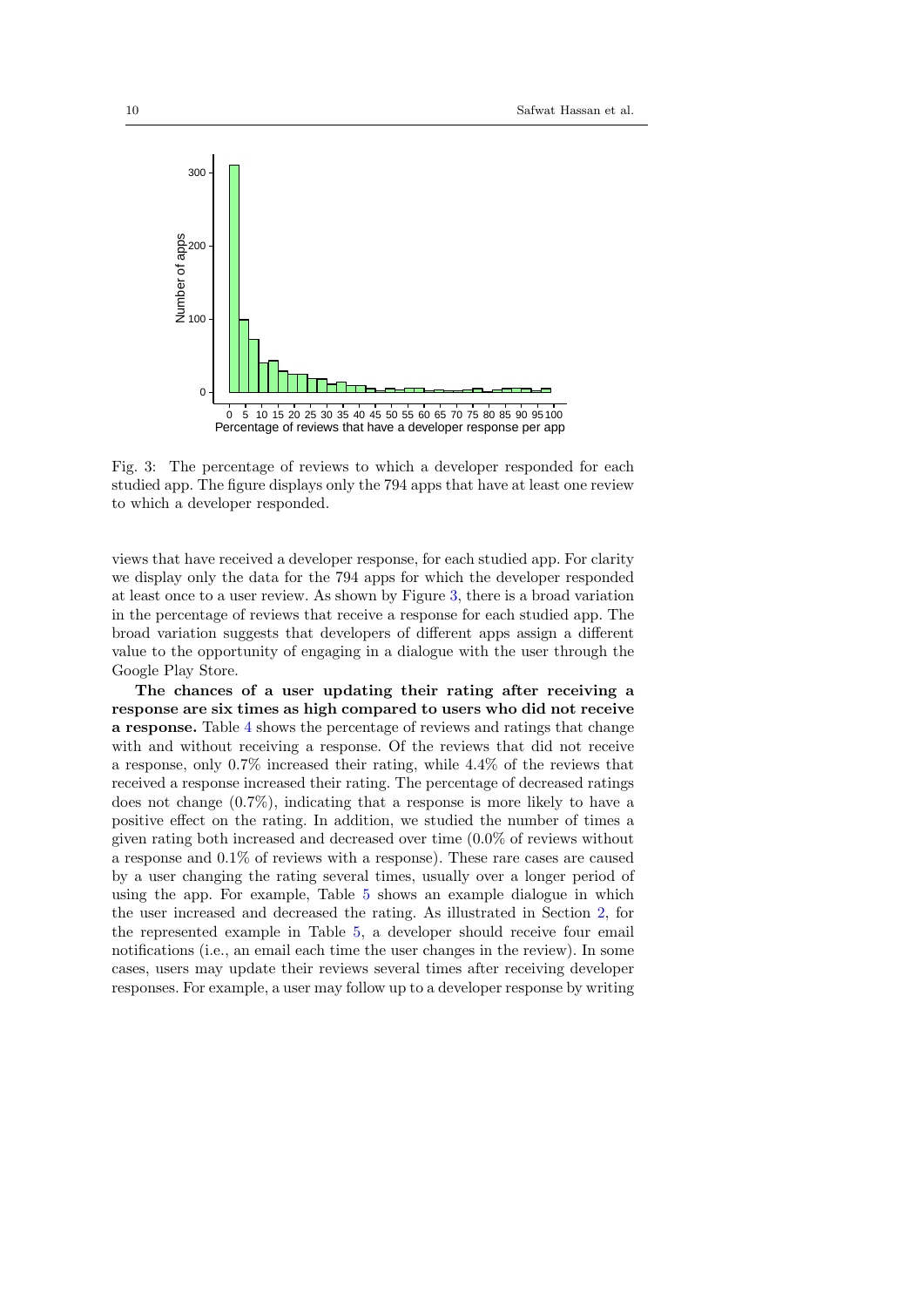| Reviews without a response:          | Total number | % of total reviews<br>without a response |
|--------------------------------------|--------------|------------------------------------------|
| Collected reviews                    | 4,350,541    | $100\%$                                  |
| Changed review contents              | 100,142      | 2.3%                                     |
| Increased ratings                    | 28,903       | $0.7\%$                                  |
| Decreased ratings                    | 31,344       | $0.7\%$                                  |
| Both increased and decreased ratings | 4,469        | $0.0\%$                                  |
| Reviews with a response:             | Total number | % of total reviews                       |
|                                      |              | with a response                          |
| Collected reviews                    | 123,556      | $100\%$                                  |
| Changed review contents              | 9,246        | 7.5%                                     |
| Increased ratings                    | 5,457        | $4.4\%$                                  |
| Decreased ratings                    | 925          | $0.7\%$                                  |

<span id="page-10-1"></span>Table 4: The percentage of reviews and ratings that change with and without receiving a response.

few details about an issue and then the user modifies the posted review to add more details. As illustrated in Section [2,](#page-4-0) the Google Play Store will not notify the developer with the new modification. Thus, the developer may lose potential information that may help in solving the reported issue.

There lies great potential in responding to reviews. The chances of seeing an increase in the given rating are six times as high after responding to a review.

 $\mathbf{r}$ 

l.

Now that the potential of responding to reviews is clear, we study the phenomenon of the user-developer dialogue in the Google Play store in more depth in the remainder of the paper.

## <span id="page-10-0"></span>5 Study I: A Study of the Characteristics of User-Developer Dialogues

#### 5.1 Motivation

✄

 $\overline{a}$ 

Most prior studies of the app review mechanism in mobile app stores focus on extracting developer-relevant information from reviews. However, reviews form only part of the app review mechanism. As explained in the previous sections, the possibility of responding to such reviews leads to new opportunities for developers to increase the rating of their app and elicit more information about issues that are raised by their users. Prior work [\[34\]](#page-41-2) has only touched the surface of the emerging phenomenon of developers responding to reviews. In this section, we examine the characteristics of this phenomenon in more detail.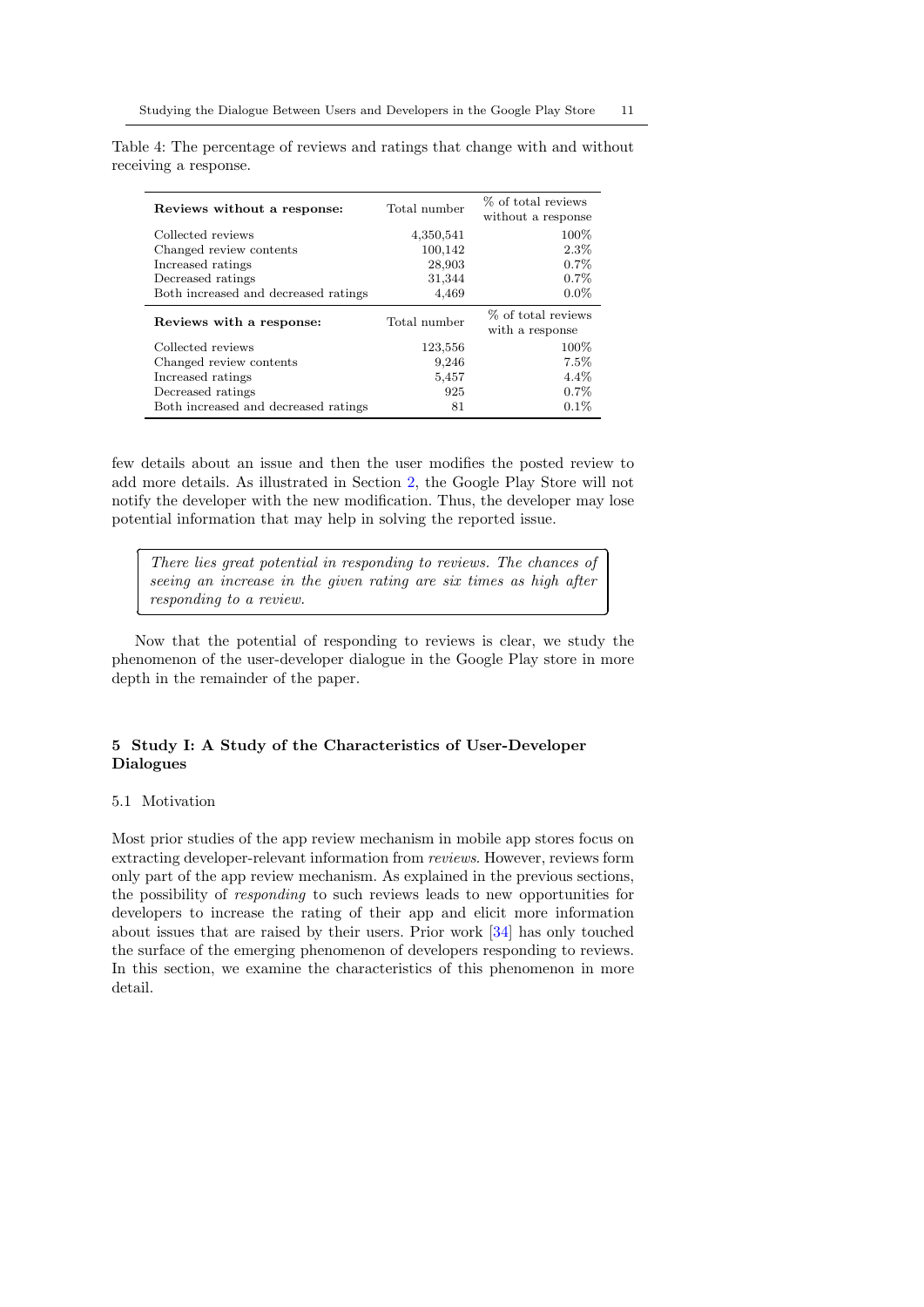<span id="page-11-0"></span>Table 5: An excerpt from a single user-developer dialogue for the  $Piano+$ app. The dialogue emerged as the user and developer updated their review and response. We omitted the rest of the dialogue as the review and response updates became repetitive.

| Dialogue                                                                                                                                                                                                                                                                                                                                                                                                                                                                                                                                                             | <b>State</b>   | Rating         |
|----------------------------------------------------------------------------------------------------------------------------------------------------------------------------------------------------------------------------------------------------------------------------------------------------------------------------------------------------------------------------------------------------------------------------------------------------------------------------------------------------------------------------------------------------------------------|----------------|----------------|
| <b>User:</b> "I can't play a song from the song book :("                                                                                                                                                                                                                                                                                                                                                                                                                                                                                                             | $S_1$          |                |
| <b>Developer:</b> "Hi Brandon, we feel so sorry for any inconve-<br>nience you experienced. Please leave us a message at sup-<br>port@rubycell.com to let us know more clearly about your<br>problem. If possible, show us a screenshot of the issue so that<br>we can offer you some help. We truly look forward to your<br>response. Many thanks."                                                                                                                                                                                                                 | $S_2$          |                |
| <b>User:</b> "I can't play a song from the song book : (On Samsung<br>$qalaxy\ S4"$                                                                                                                                                                                                                                                                                                                                                                                                                                                                                  | $S_1$          | *****          |
| <b>Developer:</b> "Hi Brandon, we feel so sorry for any in-<br>convenience you experienced. Please contact us at sup-<br>port@rubycell.com and have a detailed discussion. We faith-<br>fully promise to help you address this problem. Hope for your<br>response soon!"                                                                                                                                                                                                                                                                                             | $S_2$          |                |
| <b>User:</b> "I can't play a song from the song book : (On Samsung<br>$qalaxy\ S4$ Sorry about this but I love this app and not being<br>able to play it sucks."                                                                                                                                                                                                                                                                                                                                                                                                     | S <sub>1</sub> |                |
| <b>Developer:</b> "Hi again, as we said before, we really want to<br>receive your message at support@rubycell.com and have a de-<br>tailed discussion about this problem with you. Please give us<br>a hand to get it fixed. Many thanks!"                                                                                                                                                                                                                                                                                                                           | $S_2$          |                |
| <b>User:</b> "Sorry the problem was my phone I fixed it The best<br>piano app on here by a long shot Download this app if you<br>haven't already you'll enjoy it!!"                                                                                                                                                                                                                                                                                                                                                                                                  | $S_1$          |                |
| <b>Developer:</b> "Hi Brendon, we are very glad to know that your<br>problem was handled and hope you will find more good time<br>with $Piano+$ . Best wishes. "                                                                                                                                                                                                                                                                                                                                                                                                     | $S_2$          |                |
| <b>User:</b> "I think this version was $Ok$ , but there are many things<br>I don't like, like the absence of the play all button (instead<br>the play button is play all) sometimes I just want to listen/<br>play to the 1st part of the song but with this update you need<br>to listen to both, (also the play/play all button is glitchy, let-<br>ting the game play the song for you is glitchy with that), also<br>some parts of songs (for ex. MIDIs) won't display the not for<br>that part but instead the other part will play it, AlsoNotAsPol-<br>ished" | $S_1$          | <b>2727272</b> |
| <b>Developer:</b> "Hi there, in new version, though "Play all" is<br>not available we sure that the current "Play" button has same<br>function. It is the matter of change in name. If you still have<br>a problem with this button, do not hesitate to send us your<br>email. We promise to provide you with the most suitable an-<br>swer. Many thanks."                                                                                                                                                                                                           | $S_2$          |                |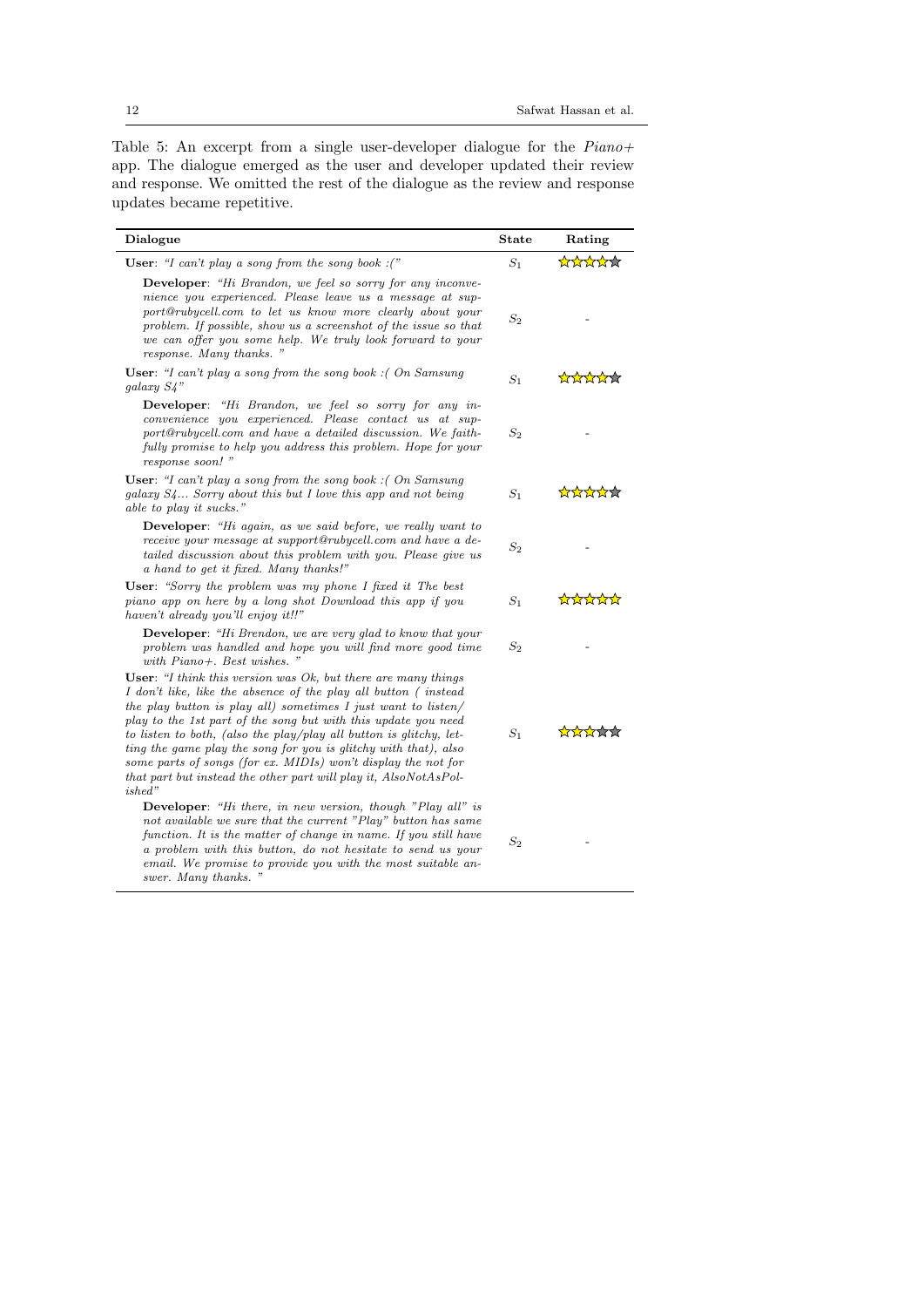#### 5.2 Approach

We studied the length and speed of the dialogue between a user and developer, and the effect of a developer responding to a review.

To calculate the length of the dialogue, we counted the number of iterations in the user-developer dialogue during the studied period for each review. We counted a transition from state  $S_1$  $S_1$  to  $S_2$  in the state diagram in Figure 1 as a single iteration. Hence, the dialogue in Table [1](#page-6-1) consists of 3 iterations.

To calculate the speed of the dialogue, we measured the developer response time as the time difference (in hours) between the time when a user posts a review and the time when a developer responds to the user review.

To quantify the effect of a developer responding to a review, we studied the difference in the review rating before and after receiving a developer response. We used the Wilcoxon signed-rank test [\[5,](#page-40-6) [14\]](#page-40-7), a paired statistical test that validates if two samples have the same distribution. A p-value of less than 0.05 means that the difference between the distributions of the two samples is statistically significant and that there is a change in the review rating after a developer response.

In addition, we calculated Cliff's delta  $(d)$  [\[28\]](#page-40-8) effect size to quantify the difference in the distributions of the metrics. We used the following thresholds for interpreting d, as provided by Romano et al. [\[39\]](#page-41-4):

$$
\text{Effect size} = \begin{cases} \text{negligible}(N), & \text{if } |d| \leq 0.147. \\ \text{small}(S), & \text{if } 0.147 < |d| \leq 0.33. \\ \text{medium}(M), & \text{if } 0.33 < |d| \leq 0.474. \\ \text{large}(L), & \text{if } 0.474 < |d| \leq 1. \end{cases}
$$

We conducted several manual analyses to better understand our findings. For example, we manually studied why users decrease their rating after a developer responds to their review. In all manual analyses, we went through the following process:

Step 1: We used an iterative process that is similar to the coding method [\[40\]](#page-41-5) to study the following cases:

- To understand why user-developer dialogues last for just one iteration, we read the user-developer dialogues which lasted for only one iteration and we identified why such dialogues did not continue.
- To understand why the percentage of reviews with responses is high for some apps, we read the user-developer dialogues for the five apps whose developers responded to at least 95% of the reviews and we identified why such developers responded to almost all the reviews for their apps.
- To understand why users decrease the rating after a developer response, we read the user-developer dialogues in which the rating is decreased and we identified the most likely explanation for the decrease.
- To understand why users increase the rating after a developer response, we read the user-developer dialogues in which the rating is increased and we identified the most likely explanation for the increase.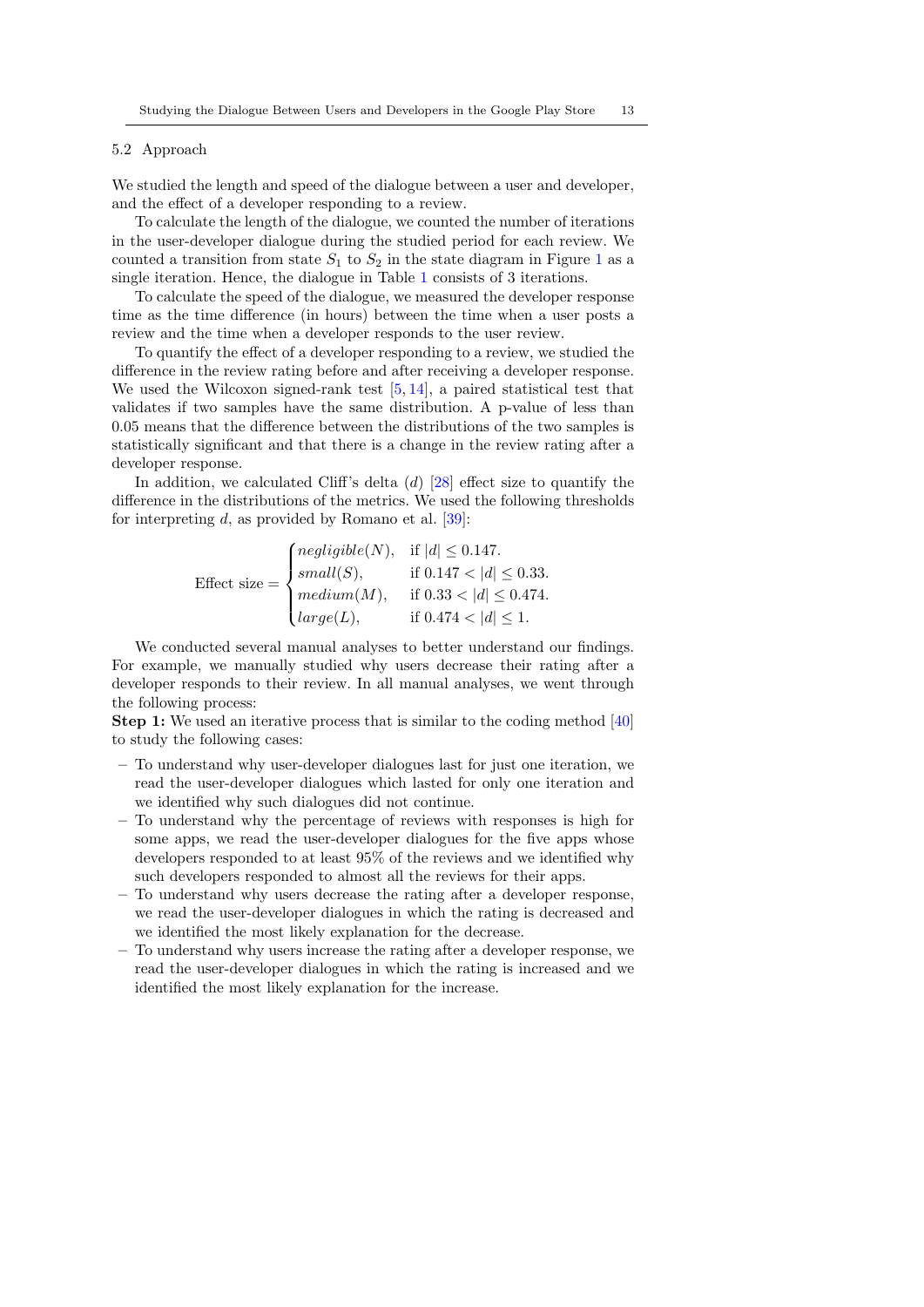To eliminate human bias, the first and the second author (as two coders) conducted the manual analysis. Both coders independently read the userdeveloper dialogues and identified the explanations for the studied cases. When there was no exact explanation specified in the dialogue, the explanation was identified based on the experience and intuition of the coders.

Step 2: Both coders compared their results. To resolve conflicts, the coders discussed the differences to come to a consensus on the most likely explanation.

<span id="page-13-0"></span>

| Number of<br>reviews | Number of<br>review-<br>response<br>iterations | Median<br>response<br>time (hours) | Median<br>review<br>update time<br>(days) | Number of<br>apps |
|----------------------|------------------------------------------------|------------------------------------|-------------------------------------------|-------------------|
| 4,350,541            | $\Omega$                                       | NA                                 | <b>NA</b>                                 | 2,328             |
| 123,556              |                                                | 14.7                               | 4.1                                       | 794               |
| 2,774                | 2                                              | 15.9                               | 5.4                                       | 308               |
| 255                  | 3                                              | 12.9                               | 4.8                                       | 78                |
| 61                   | 4                                              | 10                                 | 4.1                                       | 35                |
| 18                   | 5                                              | 14                                 | 2.0                                       | 15                |
| 11                   | 6                                              | 6.1                                | 4.6                                       | 9                 |
| 5                    |                                                | 3.1                                | 3.6                                       | 5                 |
| 4                    | 8                                              | 0.4                                | 2.0                                       | 4                 |
|                      | 9                                              | 0.5                                | 24.2                                      |                   |
|                      | 10                                             | 0.2                                | NA                                        |                   |

Table 6: The length and speed of the user-developer dialogues.

#### 5.3 Results

The vast majority of user-developer dialogues last for just one iteration. Table [6](#page-13-0) shows the distribution of the number of iterations within a userdeveloper dialogue. During our studied period, we found that user-developer dialogues can be as elaborate as up to ten iterations. However, 97.5% of the dialogues end after one iteration. After manual inspection of a statistically representative random sample (with a confidence level of 95% and a confidence interval of 10%) of 96 user-developer dialogues that ended after one iteration, we find the following explanations for the large number of short dialogues:

- 1. Users do not always require a response from the developer (67% of the sample). For example, the developer responds simply to thank the user for downloading the app or posting a review.
- 2. Users are requested by the developer to continue the dialogue through another channel, such as email (29% of the sample).
- 3. Users do not provide the additional information that is requested by the developer response (10% of the sample).

Table [5](#page-11-0) shows an excerpt of a longer dialogue between a user and app developer that we found in our study. In this dialogue, the review-response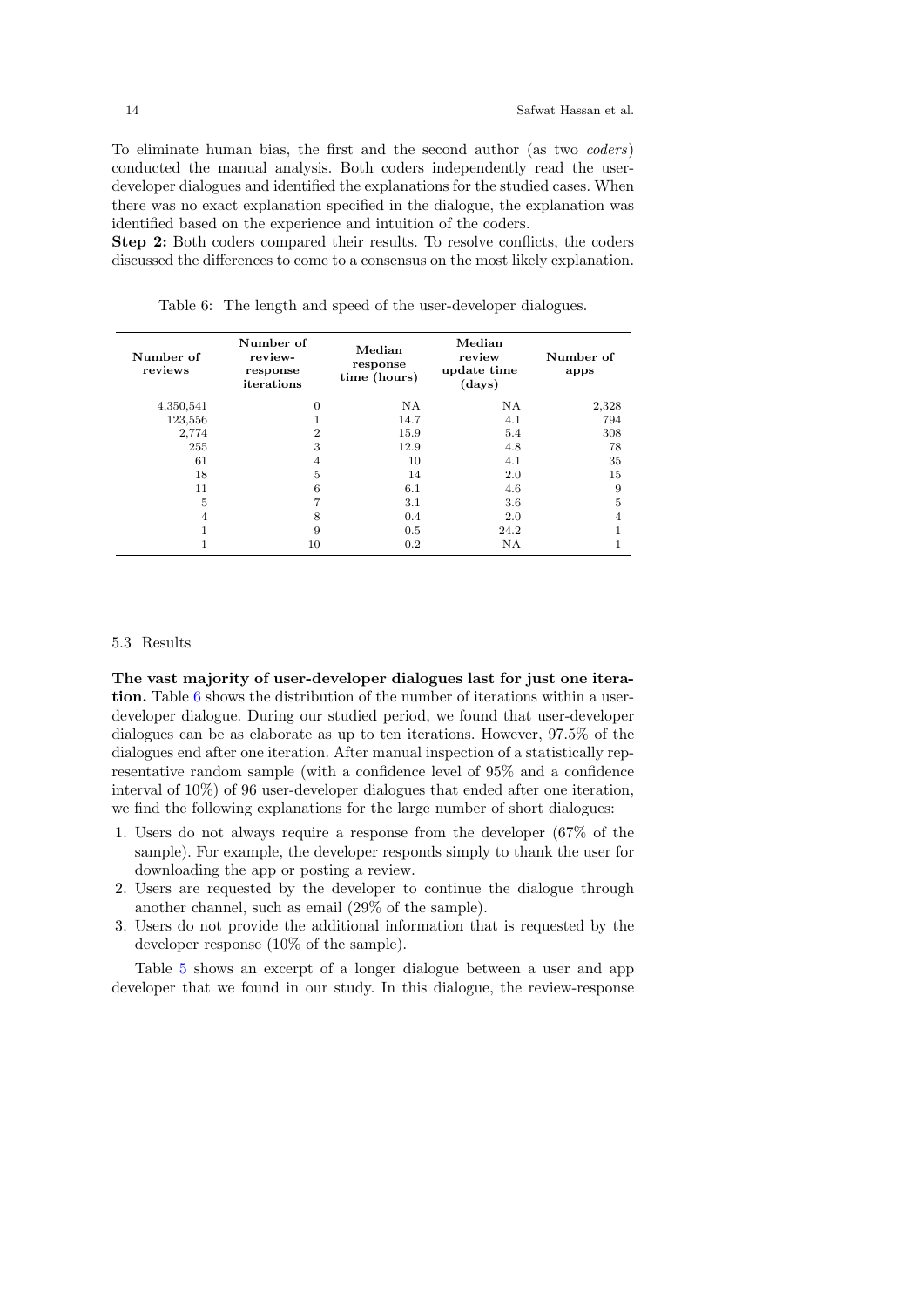mechanism is used in two ways. First, the user is asked to provide more details through another channel (email). Second, the user is explained that the 'play all' functionality is now provided by the 'play' button. In addition, the dialogue demonstrates how a developer response can impact the user rating (i.e., a rating increase and decrease occur – the given ratings vary from three to five stars!).

Developers tend to respond faster as the number of iterations in the user-developer dialogue increases. As shown in Table [6,](#page-13-0) the median value for the developer response time decreases as the number of iterations in the user-developer dialogue increases. We manually analyzed the user-developer dialogues that have more than five iterations. We observed that users and developers leverage longer dialogues as a user support mechanism. During the user-developer dialogue, users either continue the discussion (e.g., follow up on the reported issue) or start a new discussion (e.g., raise a new complaint). As explained in Section [2,](#page-4-0) the Google Play Store notifies app developers when users follow up to a response. Table [6](#page-13-0) suggests that developers give priority to responding to such notifications.

An interesting observation in Table [6](#page-13-0) is that the median review update time is much longer (i.e., several days) than the median response time (i.e., several hours). Upon inspection, the longer median review update time appears to be caused by users posting new issues that they encountered after using the app for some time in the updated reviews. Next generation reviewing systems should somehow consider the changes in users' long term impressions while calculating the app rating. Moreover, store owners should notify app developers about such changes so developers can track the changes in users' impressions about their app.

When more than 95% of the reviews of an app have a response, the responses are mostly repetitive. As shown in Table [3,](#page-8-2) the maximum percentage of reviews with responses for an app is 98.6%. This high percentage indicates that the developer of such apps responded to almost all reviews. To understand better why these the percentage of reviews with responses is high for some apps, we studied the five apps whose developers responded to at least 95% of the reviews. Together, these five apps responded 4,301 times to 4,431 reviews.

The first and second author of this paper manually analyzed a statistically representative random sample of 353 out of the 4,301 responses with a confidence level of 95% and a confidence interval of 5%. We found that in 275 out of 353 (78%) cases in the sample, the response is generic in nature and based on a template. 55% of the responses in the sample ask the user to contact the company email in case they have issues with the app. For example, the "PrankDial -  $#1$  Prank Call" app uses the following template response: "Please send us a mail to support@prankdial.com if you are having any issues with the app. Thank you." In 61% of the sample, the developer simply expresses appreciation for using the app using a template response. For example, the "Podcast Player - Free" app uses the template response: "Thanks for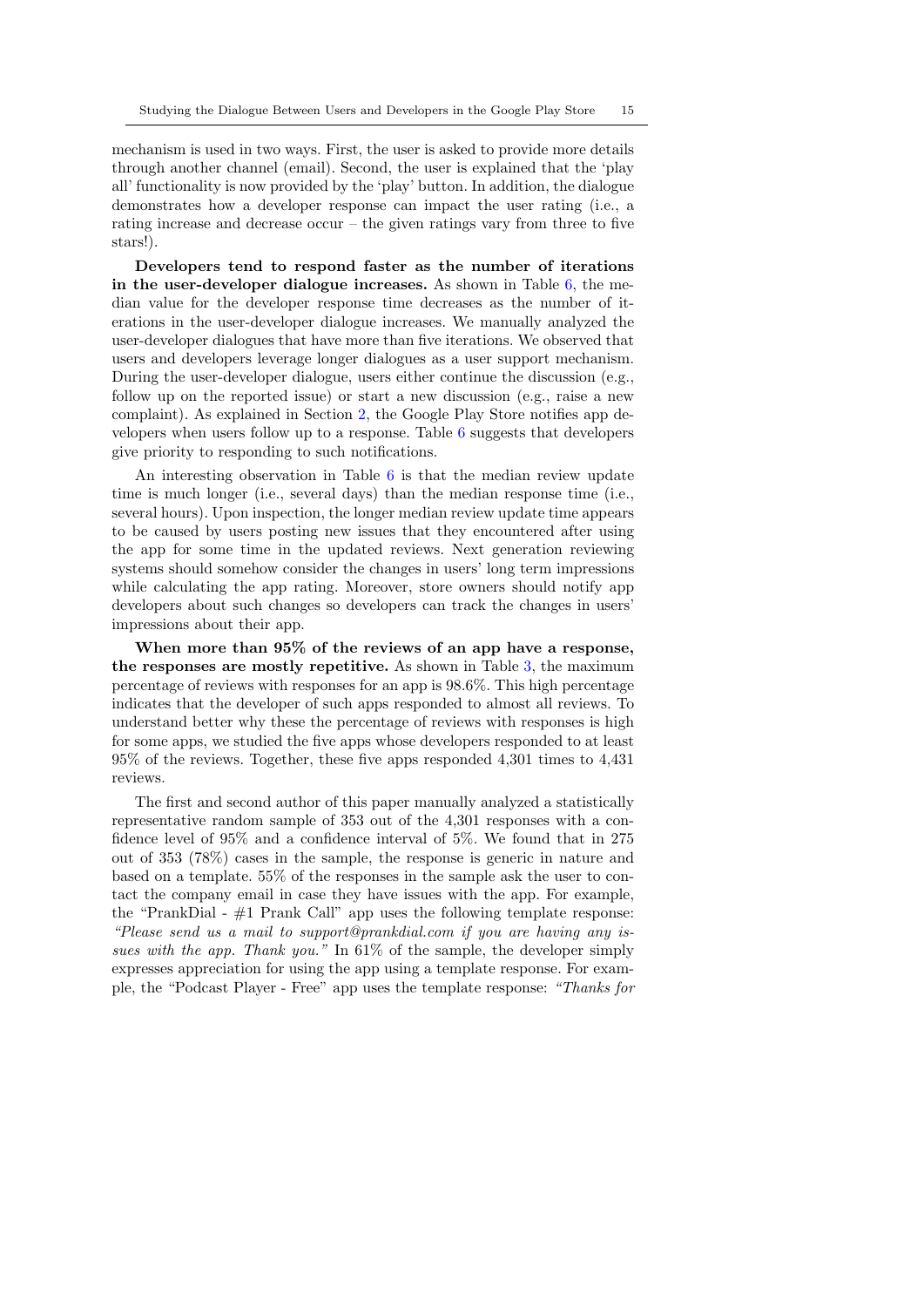<span id="page-15-1"></span>Table 7: Rating change after a developer response. The diagonal values (i.e., bold values) mean that there is no change in the user rating value. The values above the diagonal mean that the rating value is increased and values below the diagonal mean that the rating value is decreased.

|                           | After response                                                                                                                                                                                                                                                                                                      |         |         |       |       |  |
|---------------------------|---------------------------------------------------------------------------------------------------------------------------------------------------------------------------------------------------------------------------------------------------------------------------------------------------------------------|---------|---------|-------|-------|--|
| <b>Before</b><br>response | $\frac{1}{2}$ $\frac{1}{2}$ $\frac{1}{2}$ $\frac{1}{2}$ $\frac{1}{2}$ $\frac{1}{2}$ $\frac{1}{2}$ $\frac{1}{2}$ $\frac{1}{2}$ $\frac{1}{2}$ $\frac{1}{2}$ $\frac{1}{2}$ $\frac{1}{2}$ $\frac{1}{2}$ $\frac{1}{2}$ $\frac{1}{2}$ $\frac{1}{2}$ $\frac{1}{2}$ $\frac{1}{2}$ $\frac{1}{2}$ $\frac{1}{2}$ $\frac{1}{2}$ | *****   | *****   | ***** | ***** |  |
| $\frac{1}{2}$             | 48.8%                                                                                                                                                                                                                                                                                                               | $4.6\%$ | $7.7\%$ | 11.5% | 27.5% |  |
| *****                     | 15.3%                                                                                                                                                                                                                                                                                                               | 31.9%   | 10.4%   | 14.4% | 28.0% |  |
| $\frac{1}{2}$             | 7.1%                                                                                                                                                                                                                                                                                                                | 7.8%    | 33.1%   | 17.7% | 34.3% |  |
| *****                     | 3.4%                                                                                                                                                                                                                                                                                                                | 2.1%    | 7.2%    | 43.2% | 44.1% |  |
| *****                     | 4.5%                                                                                                                                                                                                                                                                                                                | 3.3%    | $4.5\%$ | 3.9%  | 83.7% |  |

the 5 stars, \*user\*!", in which \*user\* is replaced with the name of the user posting the review.

The value of the type of responses above for a user is questionable. On the one hand, a response shows that the developer is appreciative of the user. On the other hand, such unremarkable responses lead to more clutter in the Google Play Store. Google has set a quota of 500 responses per day per app in the Google Play Developer API [\[16\]](#page-40-2), which suggests that Google is trying to prevent developers from posting a large number of automated responses to their reviews.

To study the value of template-based responses, we compared the percentage of rating increases and decreases after template-based and non-templatebased responses. The percentage of rating decreases was similar (approximately 8.0%) across template-based and non-template-based responses. Surprisingly, the percentage of ratings that are increased after a non-templatebased response is lower (42.6%) than after a template-based response (48.2%). However, after manual inspection, we observed that the template-based responses that resulted in an increased rating were responses that contained useful information for the user. For example, the response contained an email address that could be used to contact the developers, or the developers responded using a template-based solution for an issue that was raised in the review. Hence, these observations suggest that providing useful information in the response improves the chances of a rating increase, even if that information is template-based.

A developer response can have a positive impact on the given rating. We tracked the changes in the review rating during the user-developer dialogue. We observed that in 11,813 out of the 1[2](#page-15-0)6,686 iterations  $(9.3\%)^2$ , users follow-up on the developer response. The Wilcoxon signed-rank test indicates that there is a significant change in the review rating before and after a developer response, with a small effect size.

Table [7](#page-15-1) shows the percentage of the change in the user review rating after a developer responds to a review. The bold values indicate that the rating does

<span id="page-15-0"></span><sup>2</sup> Note that this number is different from the numbers in Table [4,](#page-10-1) since in Table [4](#page-10-1) we count the number of reviews/ratings that changed at least once during the dialogue.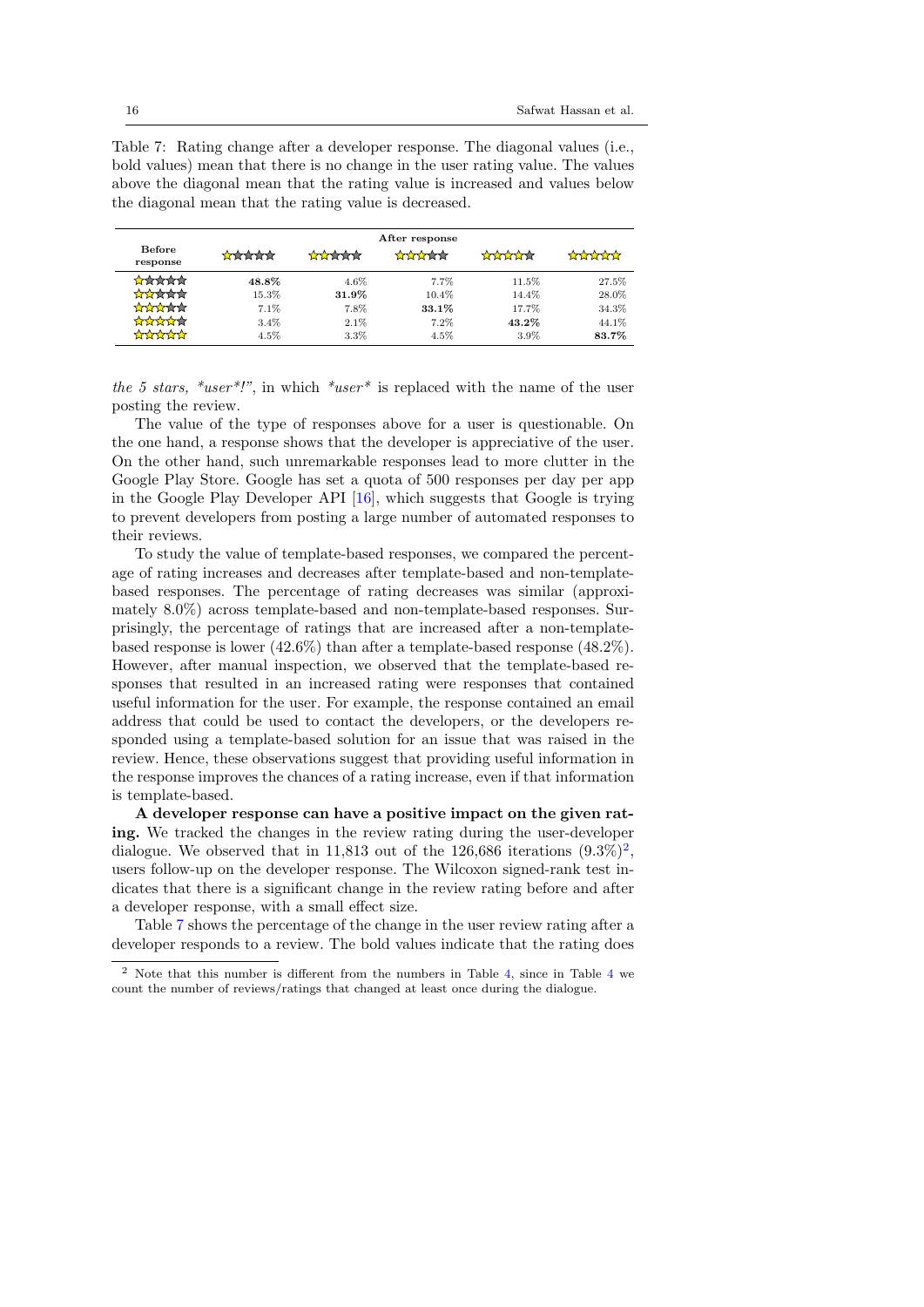not change. As illustrated by Table [7,](#page-15-1) users tend to increase the review rating (in particular, to 5-stars) if they change the review rating after a developer response. We calculated that in 5,504 reviews, the rating increases after a developer response. We found 942 reviews in which the user decreases the rating after a developer response. The first and the second author of this paper manually examined a statistically representative random sample of 87 of such reviews (a confidence level of 95% and a confidence interval of 10%). We identified the following reasons for decreasing a rating:

- 1. The user raises a new issue after a developer response, and the decreased rating is based on the severity of the new issue (31% of the sample).
- 2. The user has an issue and the developer responds that the issue cannot be fixed or the issue will be solved in one of the next releases (13% of the sample).
- 3. The user has an issue and the developer recommends a solution for the raised issue. The user complains that the provided solution does not work (15% of the sample).
- 4. The user has an issue and the developer responds to that issue by asking for more details. The user decreases the rating as follows:
	- (a) The user decreases the rating without providing the requested details to the developer (15% of the sample). We believe that the user was expecting the issue to be solved directly without asking for more details.
	- (b) The user provides the requested details and expresses their disappointment that the issue is not solved yet (23% of the sample).

We found two dialogues in which a user decreased the rating without explanation after having a positive experience with the app. A possible explanation is that those users misinterpreted the scale of the rating system (i.e., they mistakenly assumed that a 1-star rating is better than a 5-star rating).

App developers can solve 34% of the reported issues without deploying an app update. We found that in 5,504 reviews, the rating increased after a developer response. To understand why users increased the rating after a developer response, we manually investigated a statistically representative random sample of 94 of such reviews (a confidence level of 95% and a confidence interval of 10%). Table [8](#page-17-1) shows the identified reasons for a rating increase. As illustrated in Table [8,](#page-17-1) developers could guide users to solve 34% of the reported issues without having to deploy an app update. This percentage shows that in one-third of the studied dialogues, it was relatively easy for the developer to achieve a rating increase.

The majority of user-developer dialogues last for one iteration. However, if the user decides to change the given rating during the dialogue, the rating is increased in most cases. In one-third of the studied dialogues, a rating increase was achieved by simply explaining to the user how to resolve the reported issue.

Ĭ.

✁

✄

✂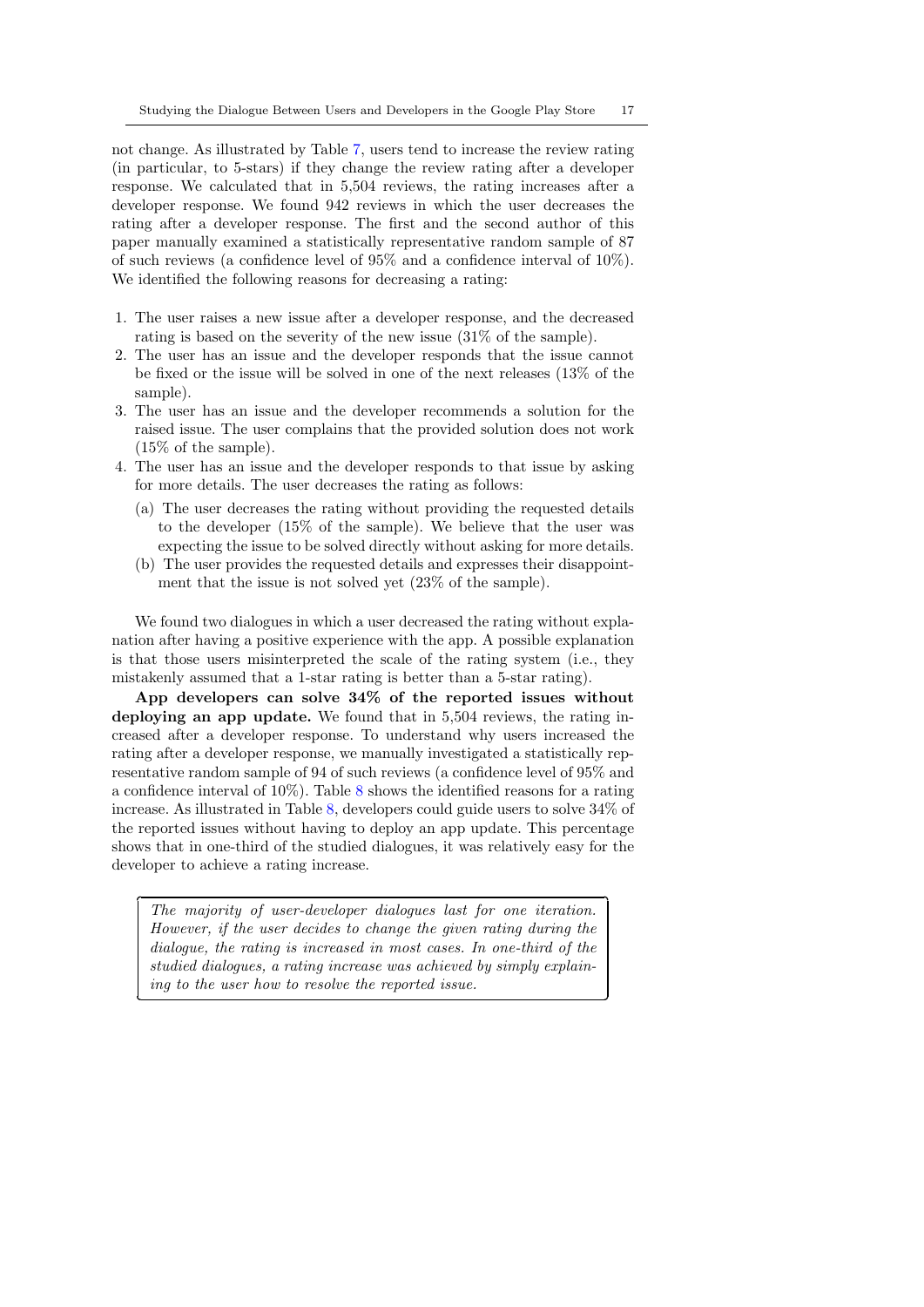| Percentage<br>of responses | Reason for rating increase                                        |
|----------------------------|-------------------------------------------------------------------|
| 34%                        | The developer guides the user to solve the reported issue without |
|                            | having to deploy an app update.                                   |
| 24\%                       | The developer deploys an app update to address the reported       |
|                            | issue.                                                            |
| $13\%$                     | The details of the solution are communicated outside the store.   |
| $7\%$                      | The developer asks a satisfied user for a rating increase.        |
| $6\%$                      | The user appreciates that the developer cared by responding,      |
|                            | even though the issue cannot be fixed.                            |
| $5\%$                      | The developer indicates that the reported issue is temporary and  |
|                            | the rating is increased when the issue is addressed.              |
| $5\%$                      | The user raises a new issue.                                      |
| $4\%$                      | No reason could be identified.                                    |

<span id="page-17-1"></span>Table 8: The identified reasons for rating increase (ranked by the percentage of responses).

## <span id="page-17-0"></span>6 Study II: A Quantitative Study of the Likelihood of a Developer Responding

#### 6.1 Motivation

In the previous section, we illustrated that responding to user reviews can have a positive effect on the user rating. Reading and responding to user reviews is a time-consuming process, especially if an app has a large number of user reviews. Providing a better understanding of the metrics that drive a developer to respond, can be used by app developers and store owners to facilitate a better and more efficient user-developer dialogue. For example, the identified metrics can be used by store owners to highlight reviews that are more likely to require a response, thereby helping developers to prioritize the reviews to read and respond to.

#### 6.2 Approach

In this section, we describe our approach for analyzing the relationship between the studied metrics and the likelihood of a developer responding. Figures [4](#page-18-0) and [5](#page-18-1) depict the steps of our approach. As shown in Figures [4](#page-18-0) and [5,](#page-18-1) our approach contains three steps. First, we collected metrics that may have a relationship with the likelihood of a developer responding. Second, we constructed statistical models (i.e., mixed effect models) to capture the relationship between the studied metrics and the likelihood of a developer responding. Finally, we analyzed the constructed models to understand which metrics are related to the likelihood of a developer responding. In the next sections, we detail every step.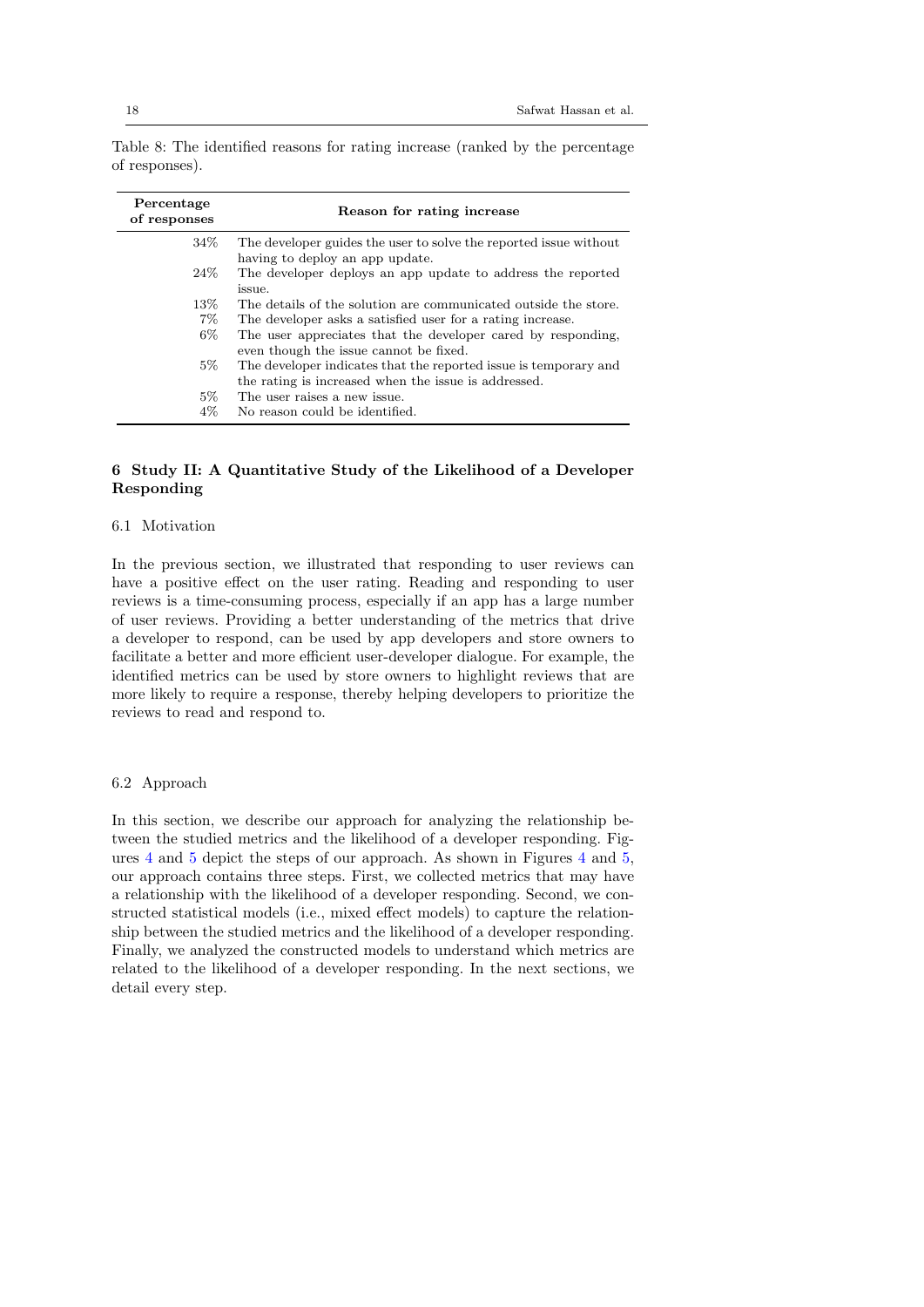<span id="page-18-0"></span>

<span id="page-18-1"></span>Fig. 4: An overview of our data selection and metrics collection step.



Fig. 5: An overview of our approach for studying the relationship between the studied metrics and the likelihood of a developer responding to a user review.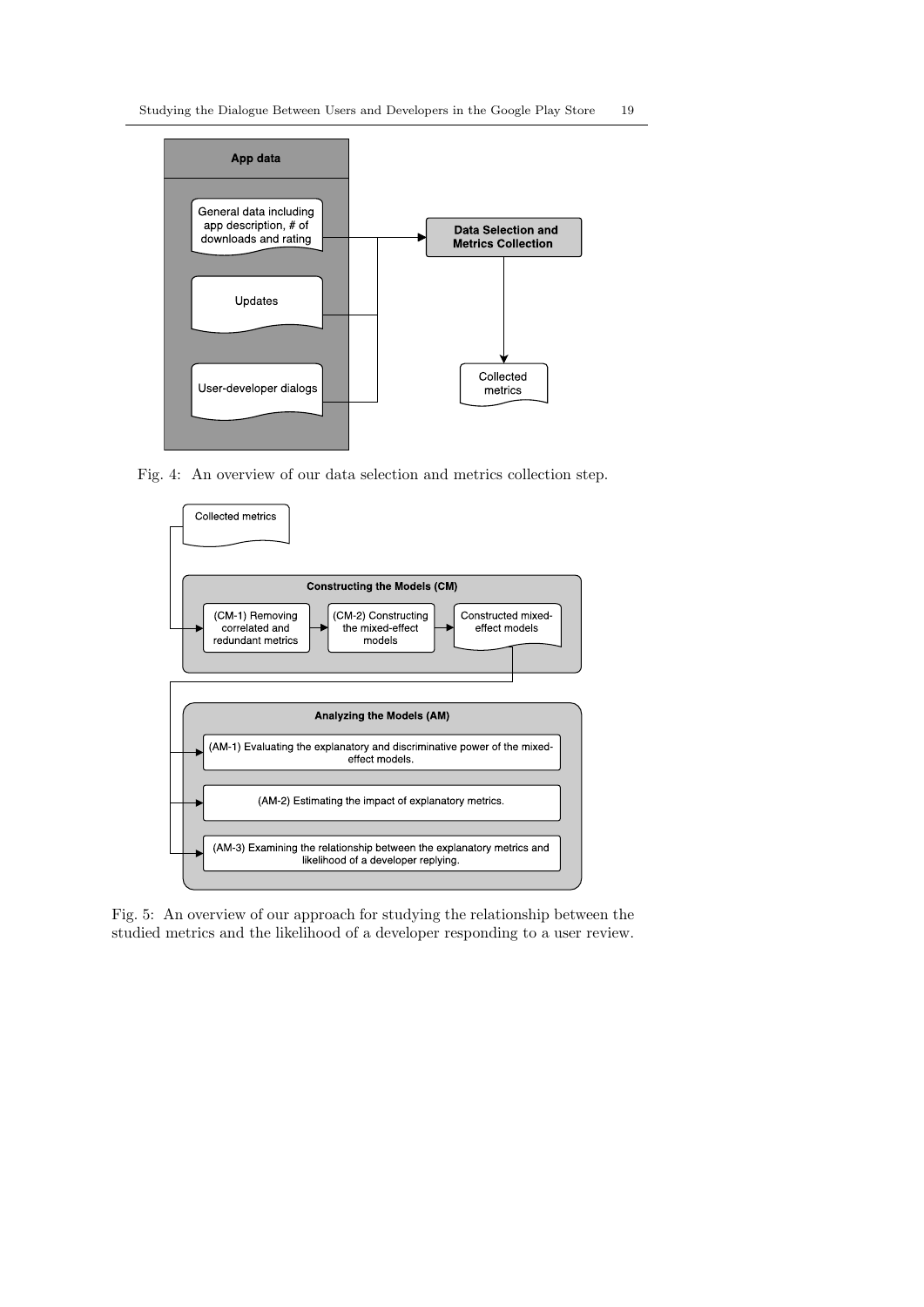### <span id="page-19-1"></span>6.2.1 Data Selection and Metrics Collection

In order to create a model to understand which metrics are related to a developer responding to a user review, we need to study apps that have sufficient user reviews and developer responses. Hence, we removed apps in which less than  $5\%$ <sup>[3](#page-19-0)</sup> of the reviews have a response. After removing such apps, there remained 415 apps with 556,314 reviews and 103,612 responses in total. Consequently, the results that are presented in this section are valid for developers who respond to at least 5% of the posted reviews.

Table [9](#page-20-0) presents the two levels of metrics that we collected in our study. app-level metrics are at the app level (e.g., the app category) while review-level metrics are at the review level (e.g., the review rating).

In the app-level metrics, we collected the app ID, app rating and app category. In the review-level metrics, we collected the review title length, review text length, days since last release, review rating and positive/negative sentiment.

We used the SentiStrength tool [\[2\]](#page-39-2) to measure the review sentiment metrics. SentiStrength is designed for analyzing sentiments in a short text such as online reviews [\[44\]](#page-41-6). Several studies have shown that the SentiStrength tool is applicable to the software engineering domain (e.g.,  $[45]$  and  $[17]$ ). In particular, the SentiStrength tool was previously used to analyze user reviews of mobile apps (e.g., [\[18\]](#page-40-10), [\[29\]](#page-41-3) and [\[33\]](#page-41-8)).

SentiStrength provides for each analyzed sentence two values: (1) a positive sentiment value that ranges from 1 to 5 and  $(2)$  a negative sentiment value that ranges from -1 to -5. Tourani et al. [\[45\]](#page-41-7) studied the sentiment analysis in developer emails and found that the maximum sentiment value per line can be used to represent the sentiment value for the entire email text. Hence, we followed the same approach by calculating the sentiment value per sentence and consider the maximum sentiment values across all sentences as the sentiment value for the entire review text.

For example, a user for the "Daily Yoga - Get Fit  $\mathcal B$  Relaxed" app posts a review "Brilliant App Very easy to use and extremely good fun! Would recommend it to all ages. I would down load it twice if I could!". The highlighted sentence has the highest positive sentiment value (i.e., a sentiment value of 5) while the other sentences have lower sentiment values (i.e., sentiment values of 1 and 2), so we considered this review to have a positive sentiment value of 5.

#### 6.2.2 Constructing the Models (CM)

In order to examine the metrics that have a relationship with the likelihood of a developer responding, we performed the following steps to construct our models. Note that we are not trying to predict whether a developer will respond to a review.

<span id="page-19-0"></span><sup>3</sup> We experimented with several thresholds, as explained in Section [9,](#page-35-0) which resulted in very similar models.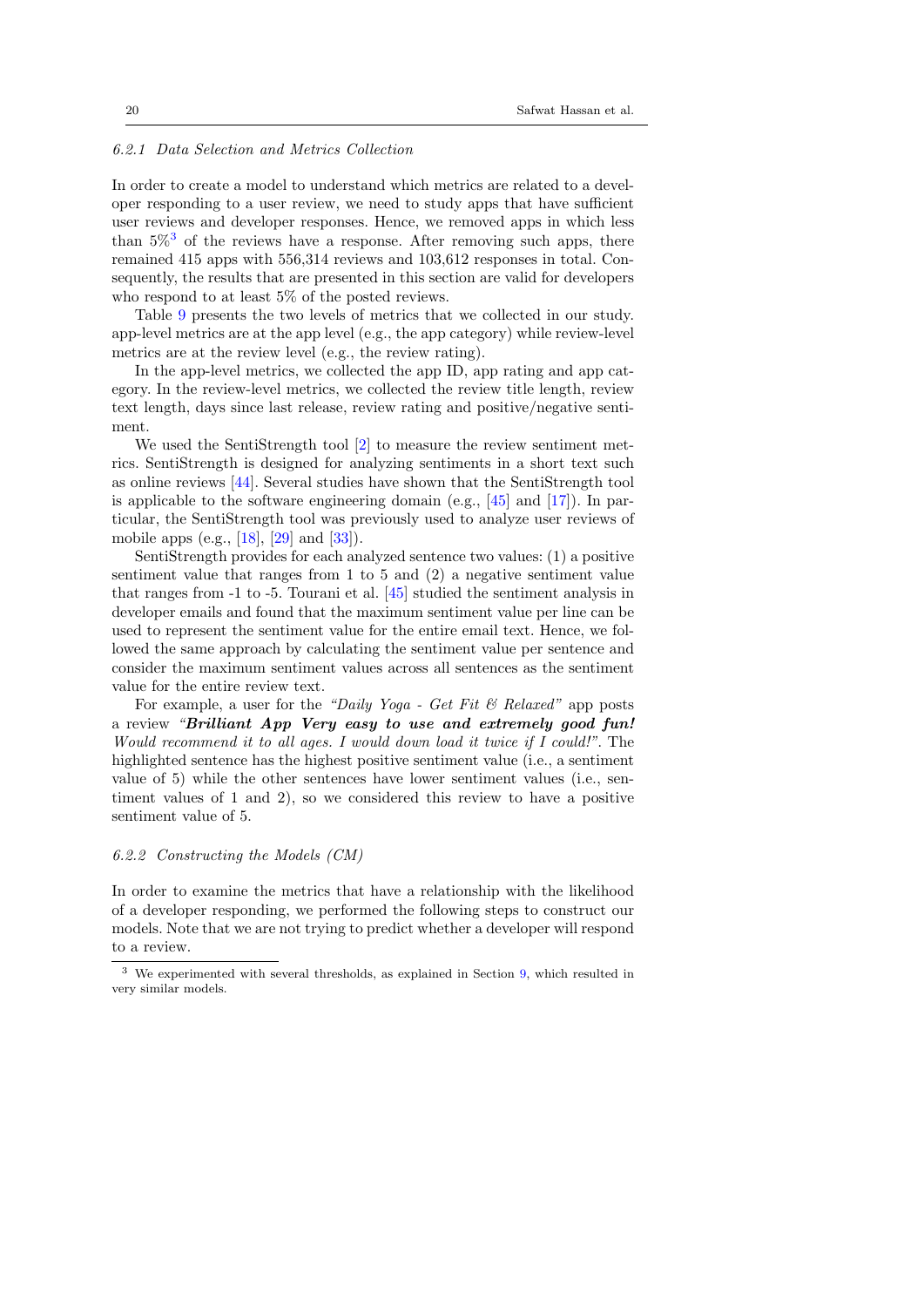<span id="page-20-0"></span>

| Metric<br>category      | Metric                            | <b>Values</b> | Description $(D)$ - Rationale $(R)$                                                                                                                                                                                                                                                                                                                                                                                                                                            |
|-------------------------|-----------------------------------|---------------|--------------------------------------------------------------------------------------------------------------------------------------------------------------------------------------------------------------------------------------------------------------------------------------------------------------------------------------------------------------------------------------------------------------------------------------------------------------------------------|
| App-level<br>metrics    | App ID                            | Categorical   | $D$ : Identifier for the studied app.<br><b>R</b> : Including the app identifier can be used to understand how each app behaves<br>when it comes to user-developer interactions.                                                                                                                                                                                                                                                                                               |
|                         | App rating                        | Categorical   | D: The app rating (e.g., 3.4).<br>$\mathbf{R}$ : Apps with certain popularity (i.e., app rating value) may provide better user<br>support than apps with different rating.                                                                                                                                                                                                                                                                                                     |
|                         | App category                      | Categorical   | $D:$ The category of the app (e.g., games or tools).<br>$\mathbf{R}$ : Apps in certain categories may provide better user support than apps in other<br>categories.                                                                                                                                                                                                                                                                                                            |
| Review-level<br>metrics | Review title length               | Numerical     | $D$ : The number of characters in the review title.<br>$\mathbf{R}$ : Developers may tend to respond to issues with well-described titles.                                                                                                                                                                                                                                                                                                                                     |
|                         | Review text length                | Numerical     | $D$ : The number of characters in the review text.<br>$\mathbb{R}$ : Developers may tend to respond to issues with well-described text.                                                                                                                                                                                                                                                                                                                                        |
|                         | Days since last release           | Numerical     | D: The number of days between the review posting date and the last released<br>update of the app.<br>$\mathbb{R}$ : Users tend to post reviews in the short period after a new update [37]. Hence,<br>developers may tend to respond to reviews that are posted shortly after an update.                                                                                                                                                                                       |
|                         | Review rating                     | Numerical     | $D$ : The star rating of a user review.<br>$\mathbf{R}$ : The review rating reflects the review content (e.g., negative reviews have a<br>low rating) [25]. Hence, developers may tend to respond to reviews with a low<br>rating to increase the overall rating of their app.                                                                                                                                                                                                 |
|                         | Positive<br>Negative<br>sentiment | Numerical     | D: Two metrics that indicate the positive and negative sentiment values for the<br>review content. The positive sentiment metric has values that range from 1 to 5.<br>The negative sentiment metric has values that range from -1 to -5.<br>$\mathbf{R}$ : The review sentiment can be used to indicate the purpose of the user review<br>(e.g., user complaints have a negative sentiment) [29]. Developers may tend to<br>respond to reviews based on the review sentiment. |

Table 9: Collected metrics for each studied review.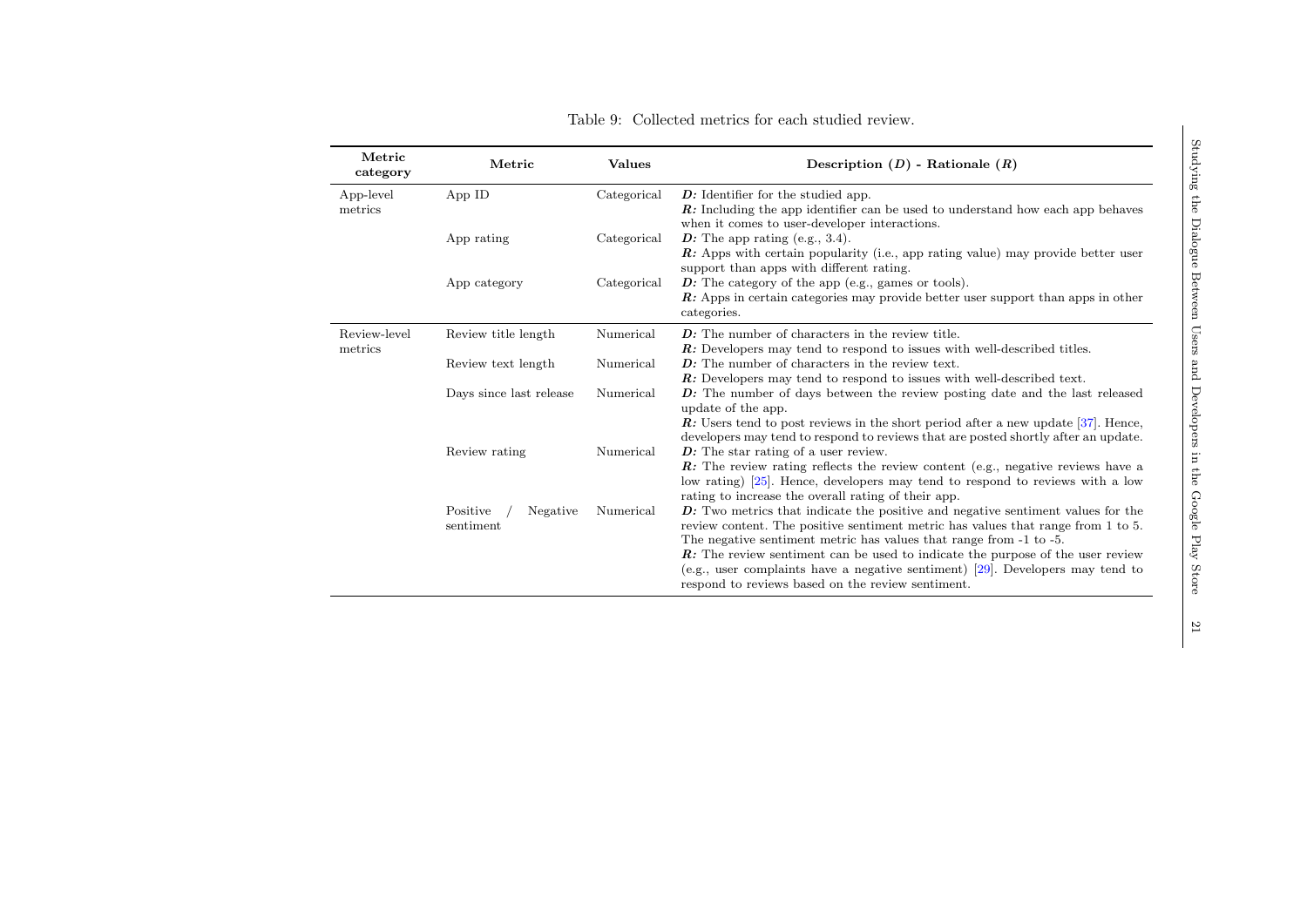(CM-1) Removing correlated and redundant metrics. We removed highly correlated review-level metrics before constructing our models to remove the risk that those correlated metrics interfere with our interpretation of the models [\[41\]](#page-41-11). We measured the correlation between the review-level metrics using the Spearman rank correlation test (cut-off value for  $\rho$  is 0.7). We then used a metric clustering approach to construct a hierarchical overview of the intermetric correlation using the implementation of the varclus function that is provided by the Hmisc R package [\[23\]](#page-40-12). To detect multicollinearity, we performed a redundant analysis using the implementation of the redun function that is provided by the Hmisc R package [\[23\]](#page-40-12). After doing the correlation and redundancy analysis, we found that no metrics were correlated or redundant. Hence, no metrics were removed from our dataset.

 $(CM-2)$  Constructing the mixed-effect models. As explained in Section [6.2.1,](#page-19-1) the collected metrics represent two hierarchical levels (i.e., the app level and the review level). Constructing a simple regression model that ignores the hierarchical nature of the collected metrics may produce inaccurate results [\[7\]](#page-40-13). As the user reviews were collected from different mobile apps, the likelihood of a developer responding may vary depending on the mobile app. For example, developers of one particular app may have the policy to never respond to reviews or the metrics that are related to the response likelihood might differ between groups of apps (something that we observe later on in our analysis).

In a traditional linear regression model, all subjects have the same relation with the outcome *:* 

$$
y = \alpha x + \beta + \epsilon \tag{1}
$$

with the slope  $\alpha$  and the intercept  $\beta$  being fixed and  $\epsilon$  being the standard error. Because all subjects have the same relation with y, such a model cannot express differences for subjects at different hierarchical levels.

To study the user review characteristics while considering mobile application context, we used a mixed-effect model [\[42\]](#page-41-12) instead. A mixed-effect model includes two types of metrics, i.e., explanatory metrics and context metrics. Explanatory metrics (review-level metrics) are used to explain the data at the user review level, while context metrics refer to the app level (i.e., app category and app ID). A mixed-effect model expresses the relationship between the outcome (i.e., a developer responding) and the review-level metrics (e.g., review rating), while taking into consideration the different app-level metrics (e.g., the app ID).

There are two ways to construct a mixed-effect model: (1) a random intercept model and (2) a random slope and intercept model [\[43\]](#page-41-13). A random intercept model contains different intercepts (for the app-level metrics) and fixed slopes (for the review-level metrics). Such a model assumes that each app has its own baseline likelihood to respond, while the final likelihood to respond is related to a general model that is the same across all apps (i.e., a fixed slope for the review-level metrics).

A random slope and intercept model contains different intercepts (for the app-level metrics) and different slopes (for the review-level metrics). Such a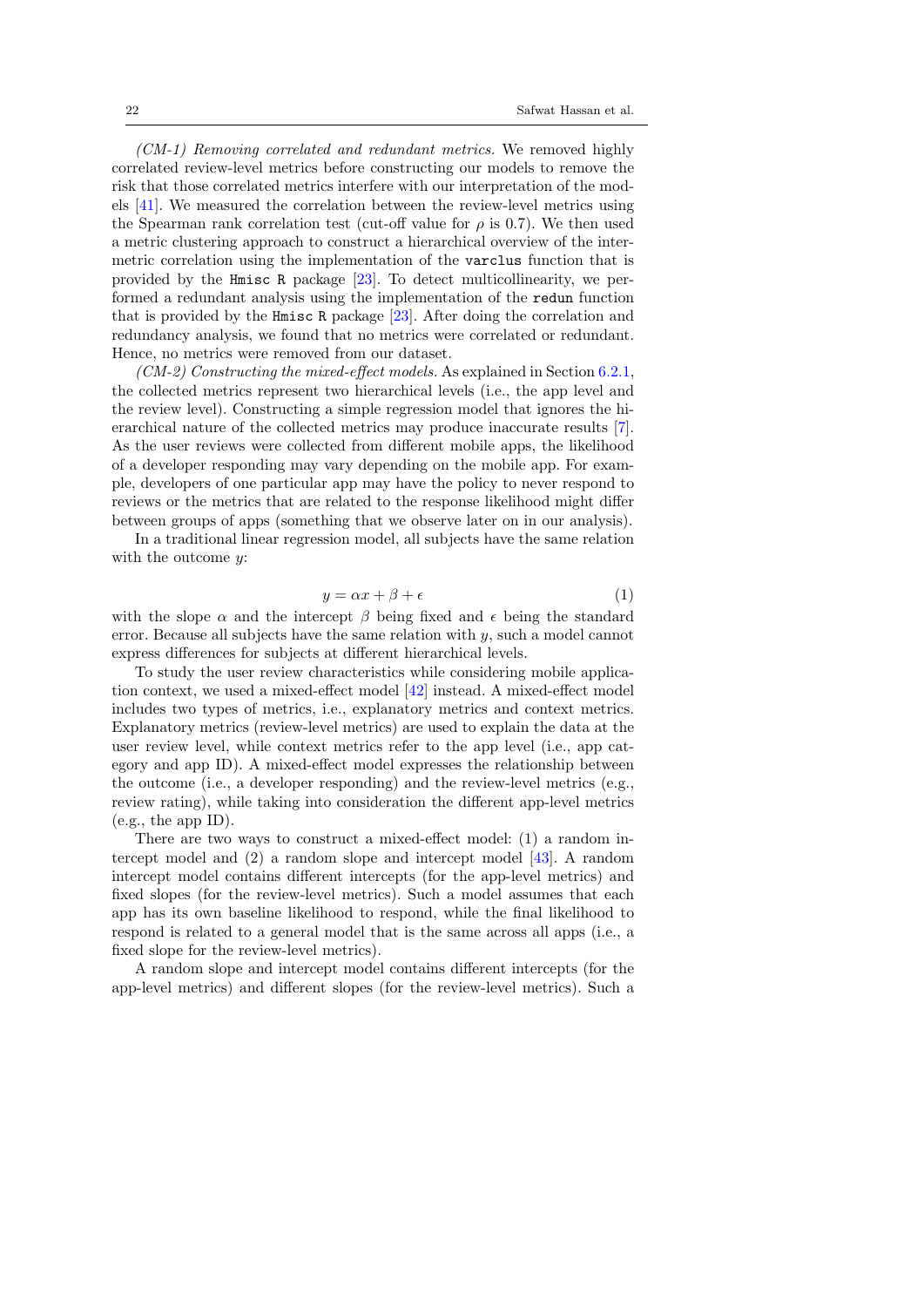model assumes that the likelihood to respond varies per app and per reviewlevel metric for each app. In our study, we constructed both types of mixedeffect models using the glmer function of the lme4 R package [\[10\]](#page-40-14).

#### 6.2.3 Analyzing the Models (AM)

After building the mixed-effect models, we evaluated the explanatory and discriminative power of the models and we estimated the impact of the reviewlevel metrics. In addition, we examined the relationship of each metric to the likelihood of a developer responding.

(AM-1) Evaluating the explanatory and discriminative power of the mixedeffect models. Explanatory power measures the goodness-of-fit of a model [\[12\]](#page-40-15). To calculate the explanatory power  $expl<sub>mixed</sub>$  of a mixed-effect model, we calculated:

$$
expl_{\text{mixed}} = \frac{D_{\text{null}} - D_{\text{mixed}}}{D_{\text{null}}}
$$
\n(2)

where  $D_{\text{null}}$  is the deviance (which is a goodness-of-fit measure) of the null model and  $D<sub>mixed</sub>$  is the deviance of the mixed-effect model. The null model is the simplest possible mixed-effect model that contains only app-level metrics. The explanatory power explains the proportion of the data that can be explained by the review-level metrics, with 0 being the lowest proportion, and 1 being the highest proportion.

The discriminative power of a model measures the model's ability to discriminate between whether a developer will or will not respond to a review. We calculated the discriminative power using the Area Under the receiver operator characteristic Curve (AUC). The Receiver Operator Characteristic (ROC) curve plots the true positive rate against the false positive rate for different threshold settings. AUC values range between 0 (worst performance), 0.5 (performance of random guessing), and 1 (best performance) [\[4,](#page-40-16) [19\]](#page-40-17).

(AM-2) Estimating the impact of review-level metrics. To understand the most impactful metrics in our mixed-effect models, we used Wald statistics to estimate the relative contribution  $(\chi^2)$  and the statistical significance (*p*-value) of each review-level metric in the model. The larger the  $\chi^2$  value, the larger the impact that a particular review-level metric has on the performance of the model. We used the ANOVA implementation that is provided by the Anova function of the car R package [\[13\]](#page-40-18) to calculate the Wald  $\chi^2$  and the *p*-value of each review-level metric in the model.

(AM-3) Examining the relationship between the review-level metrics and likelihood of a developer responding. To study the relationship between the review-level metrics and the likelihood of a developer responding, we plotted the likelihood that developers will respond corresponding to the changes in each review-level metric while holding the other review-level metrics at their median values.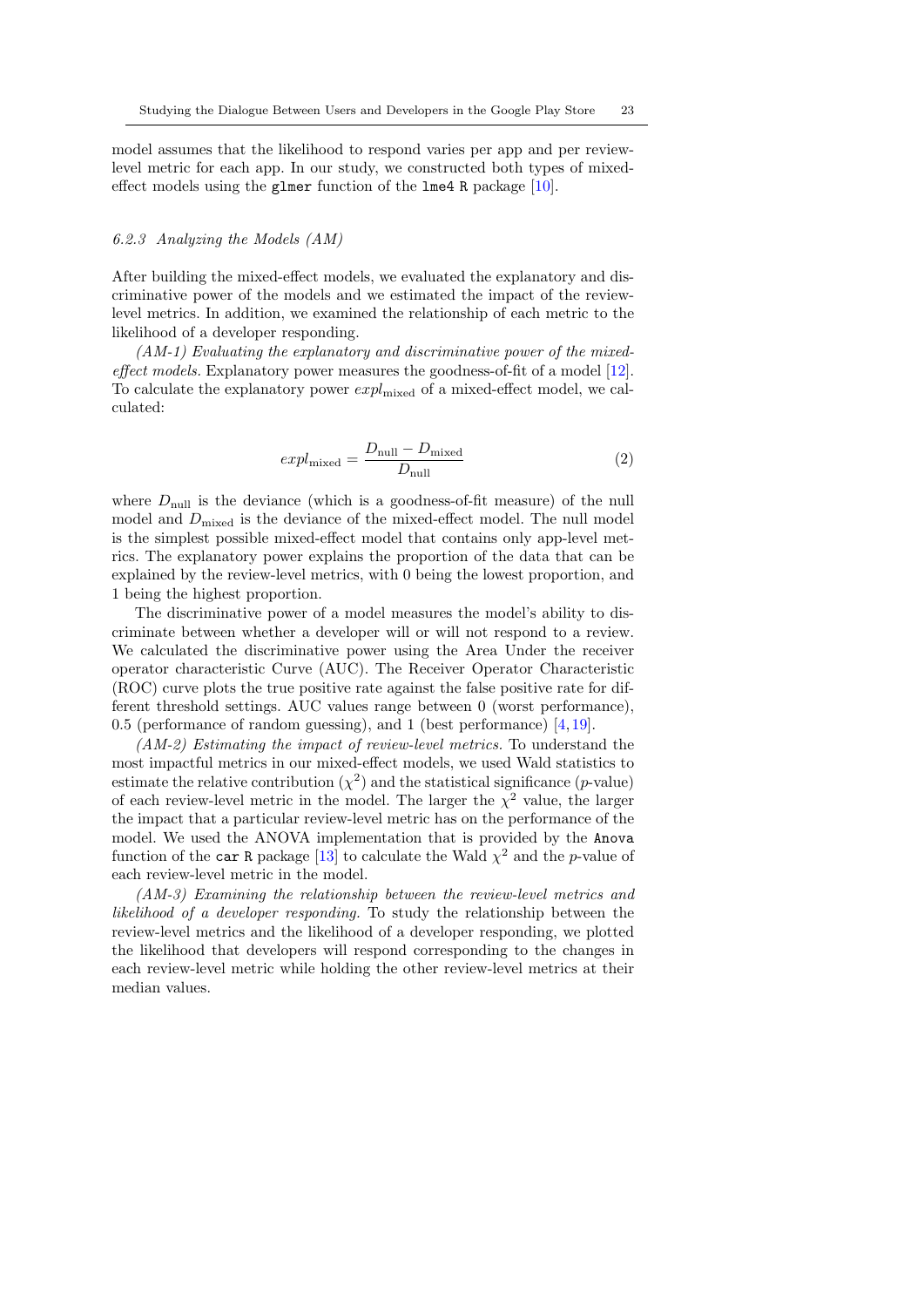<span id="page-23-1"></span>Table 10: Summary of the model analysis of the mixed-effect models that we used to understand the relationship between review metrics and the likelihood of a developer responding to a review.

| Model Statistics           | Random<br>intercept<br>model | Random<br>intercept $\&$<br>random<br>slope model |  |
|----------------------------|------------------------------|---------------------------------------------------|--|
| Explanatory power          | 0.28                         | 0.34                                              |  |
| Discriminative power (AUC) | 0.92                         | 0.93                                              |  |

| Random Intercept Statistics |          |          |  |  |
|-----------------------------|----------|----------|--|--|
| <b>App-level Metrics</b>    | Variance | Variance |  |  |
| App ID                      | 4.4      | 9.4      |  |  |
| App rating                  | 1.8      | 2.2      |  |  |
| App category                | 0.1      | (0.4)    |  |  |

Random Slope Statistics

| Review-level Metrics | Variance | Variance |  |
|----------------------|----------|----------|--|
| Review rating        |          |          |  |

Review-level Metrics Statistics for the Random Intercept Model

| Review-level Metrics | $Coeff \pm Std.$<br>Error | $\chi^2$ |     |
|----------------------|---------------------------|----------|-----|
| Review rating        | $-1.018 \pm 0.00$         | 62,533   | *** |
| Review text length   | $0.003 \pm 0.00$          | 2,317    | *** |
| Days difference      | $-0.007 \pm 0.00$         | 504      | *** |
| Review title length  | $0.005 \pm 0.00$          | 192      | *** |
| Negative sentiment   | $0.040 \pm 0.01$          | 39       | *** |
| Positive sentiment   | $0.010 \pm 0.01$          | 4        |     |

| Review-level Metrics Statistics for the Random Intercept & Random Slope Model |  |  |  |  |  |  |  |
|-------------------------------------------------------------------------------|--|--|--|--|--|--|--|
|-------------------------------------------------------------------------------|--|--|--|--|--|--|--|

| Review-level Metrics                                                                                                                                                                                                                                                                                                                                                                | $Coeff \pm Std.$<br>Error | $\chi^2$ |                          |  |
|-------------------------------------------------------------------------------------------------------------------------------------------------------------------------------------------------------------------------------------------------------------------------------------------------------------------------------------------------------------------------------------|---------------------------|----------|--------------------------|--|
| Review text length                                                                                                                                                                                                                                                                                                                                                                  | $0.003 \pm 0.00$          | 2,278    | ***                      |  |
| Days difference                                                                                                                                                                                                                                                                                                                                                                     | $-0.006 \pm 0.00$         | 457      | ***                      |  |
| Review title length                                                                                                                                                                                                                                                                                                                                                                 | $0.006 \pm 0.00$          | 235      | ***                      |  |
| Negative sentiment                                                                                                                                                                                                                                                                                                                                                                  | $0.024 \pm 0.01$          | 13       | ***                      |  |
| Positive sentiment                                                                                                                                                                                                                                                                                                                                                                  | $0.011 \pm 0.01$          | 3        | $\overline{\phantom{0}}$ |  |
| $\alpha$ , $\beta$ , $\beta$ , $\alpha$ , $\beta$ , $\beta$ , $\beta$ , $\beta$ , $\beta$ , $\beta$ , $\beta$ , $\beta$ , $\beta$ , $\beta$ , $\beta$ , $\beta$ , $\beta$ , $\beta$ , $\beta$ , $\beta$ , $\beta$ , $\beta$ , $\beta$ , $\beta$ , $\beta$ , $\beta$ , $\beta$ , $\beta$ , $\beta$ , $\beta$ , $\beta$ , $\beta$ , $\beta$ , $\beta$ , $\beta$ , $\beta$ , $\beta$ , |                           |          |                          |  |

Statistical significance of the  $\chi^2$  test:

 $(***^{\ast}$ , <0.001,  $\cdot$  '  $\leq$  1

<span id="page-23-0"></span> $\emph{a}~$  There is no variance value for the review rating metric for the 'Random Intercept' model because the random intercept model has a fixed slope for the review-level metrics.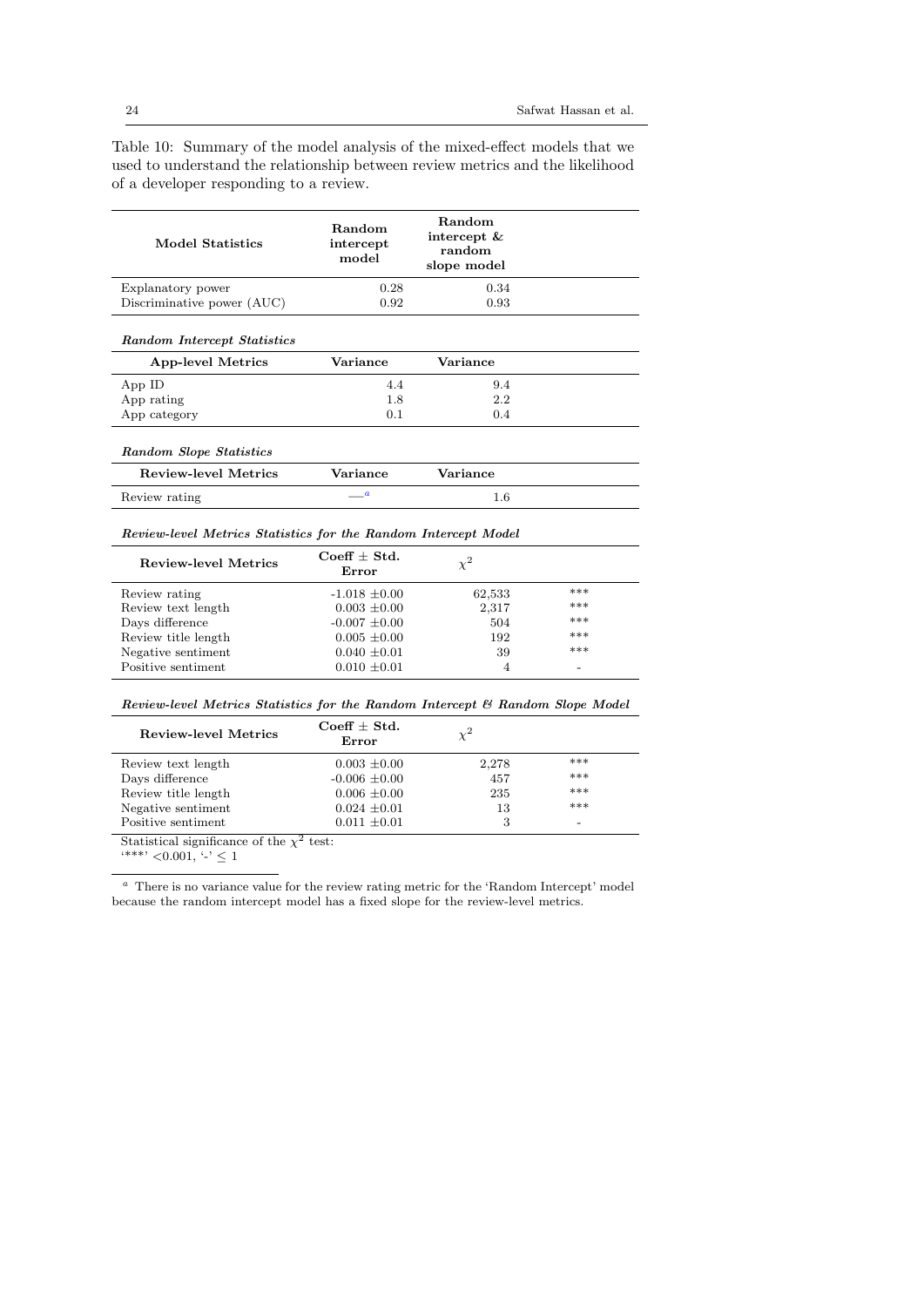### <span id="page-24-0"></span>6.3 Results

Table [10](#page-23-1) shows the statistics for the two mixed-effect models.

Different mobile apps have a different likelihood of a developer responding. Table [10](#page-23-1) shows that the random intercept of the app ID metric varies across different apps, which indicates that apps have a different likelihood of a developer responding. As shown in Table [10,](#page-23-1) the random intercept of the app rating metric varies across different apps, which indicates that apps with different ratings have a different likelihood of a developer responding. Table [10](#page-23-1) shows that the app category metric has the lowest influence in the mixed-effect model.

Reviews with a low rating have the highest likelihood of receiving a response. Table [10](#page-23-1) displays the ANOVA results of the random intercept model. The review rating metric accounts for the largest  $\chi^2$  value in the model, indicating that review rating contributes the most to our model.

Figure [6](#page-25-0) shows the relationship between the likelihood of a developer responding and each review-level metric in the random intercept model. We omit the plots for the random intercept and random slope model because the plots are very similar to Figure  $6$ . As illustrated by Figure  $6$ , the likelihood that a developer will respond increases as the review rating gets lower. Hence, we conclude that developers are likely to respond to reviews with a low rating.

The relation that the review rating has with the likelihood of a developer responding is different across mobile apps. Table [10](#page-23-1) shows that there is a variance in the review rating coefficient (for the random slope and random intercept model) which indicates that app developers differ in the way their likelihood of responding is related to the review rating.

Longer reviews have a higher likelihood of receiving a response. Figure [6](#page-25-0) shows the likelihood of a developer responding for each review-level metric. The grey area in Figure [6](#page-25-0) represents the confidence interval of 95%. As shown in Figure [6,](#page-25-0) the likelihood of a developer responding increases as the length of the review text increases. However, as most reviews are short, the confidence interval for the longer reviews is larger.

#### 6.4 Identifying Response Patterns

Since we found that each mobile app exhibits different behavior (as the applevel metrics and the review rating slope change per app), we performed a deeper investigation to identify the common patterns for developer responses. Figure [7](#page-26-0) shows an overview of our approach.

To group apps that share a behavioral pattern when it comes to responding to a user review, we constructed a logistic regression model for each app using the glm function that is provided by the stats R package [\[1\]](#page-39-3). The logistic regression model indicates the likelihood of a developer responding based on the values of the review-level metrics.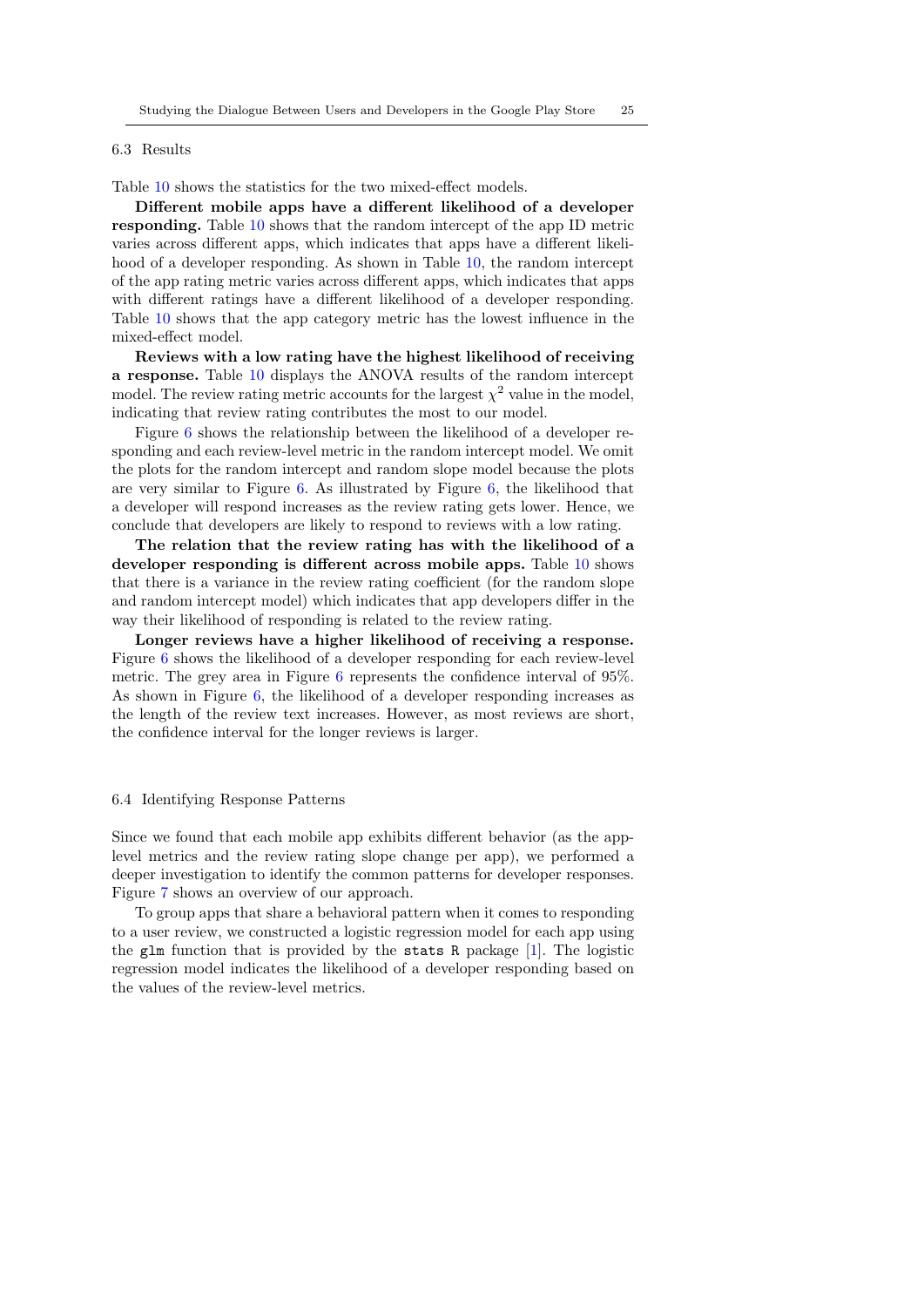<span id="page-25-0"></span>

Fig. 6: The relationship between the review-level metrics and the likelihood that a developer will respond. The grey area represents the confidence interval. Note that these plots show the likelihood that a developer will respond for apps with responses to at least 5% of the reviews.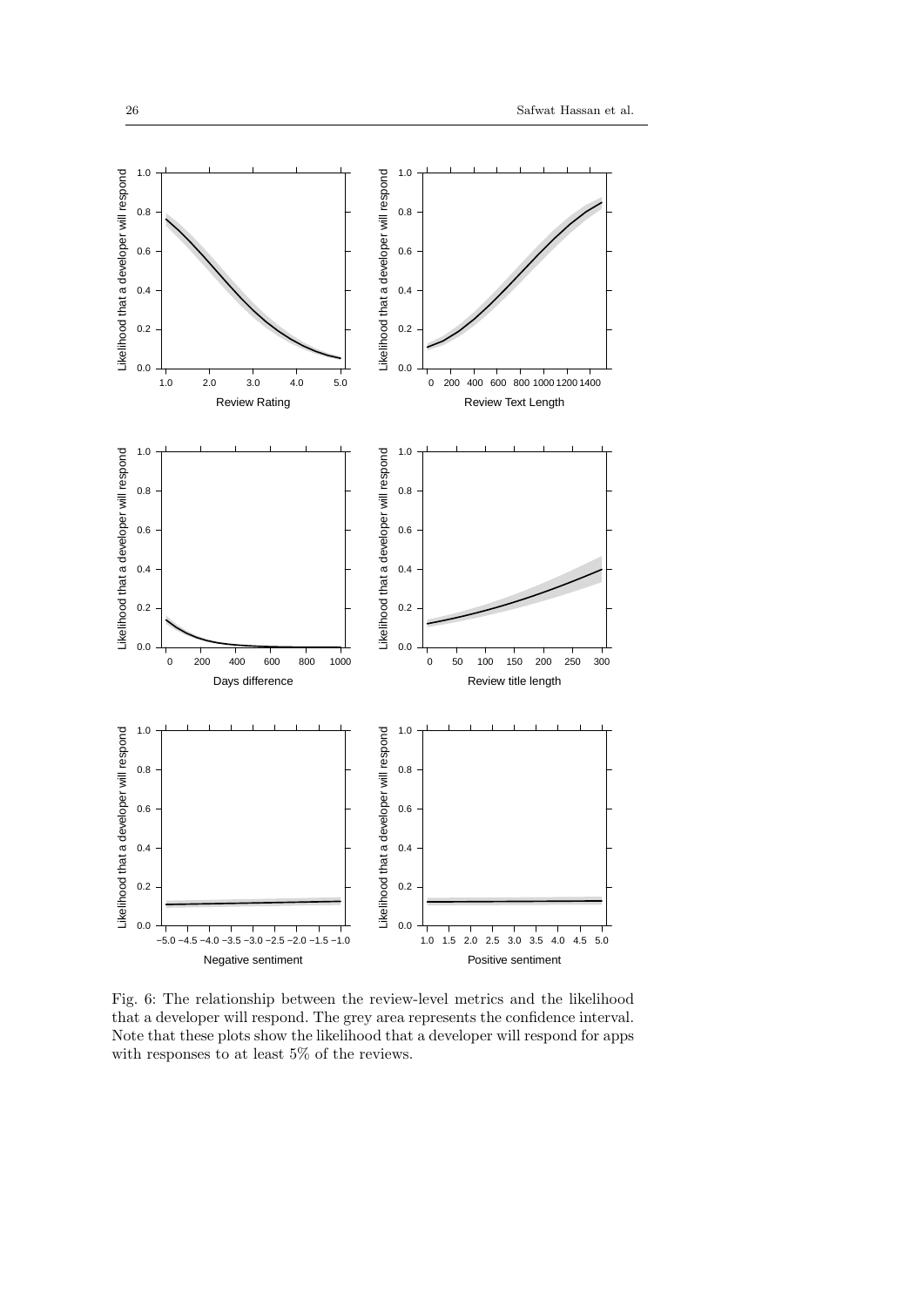<span id="page-26-0"></span>

Fig. 7: An overview of our approach for identifying the developer response patterns.

We found that the constructed models differ in the importance of each review-level metric and the relation of each review-level metric (i.e., the reviewlevel metric is either positively or negatively related) to the likelihood that a developer responds. Hence, we digested the generated app model by extracting the following key features from each model:

- 1. The percentage of importance for each review-level metric. To calculate the percentage of importance for each review-level metric, first we measured the power of each review-level metric. We used Wald statistics to estimate the relative contribution  $(\chi^2)$  for each review-level metric in the model. We then calculated the percentage of  $\chi^2$  for each review-level metric to the total  $\chi^2$  for all review-level metrics. For example, the percentage of importance for the review rating in the model described by Table [10](#page-23-1) is 95.6%.
- 2. The sign of the slope for each review-level metric. In order to estimate the direction of the relationship of review-level metrics for each model, we extracted the sign of the slope for each review-level metric.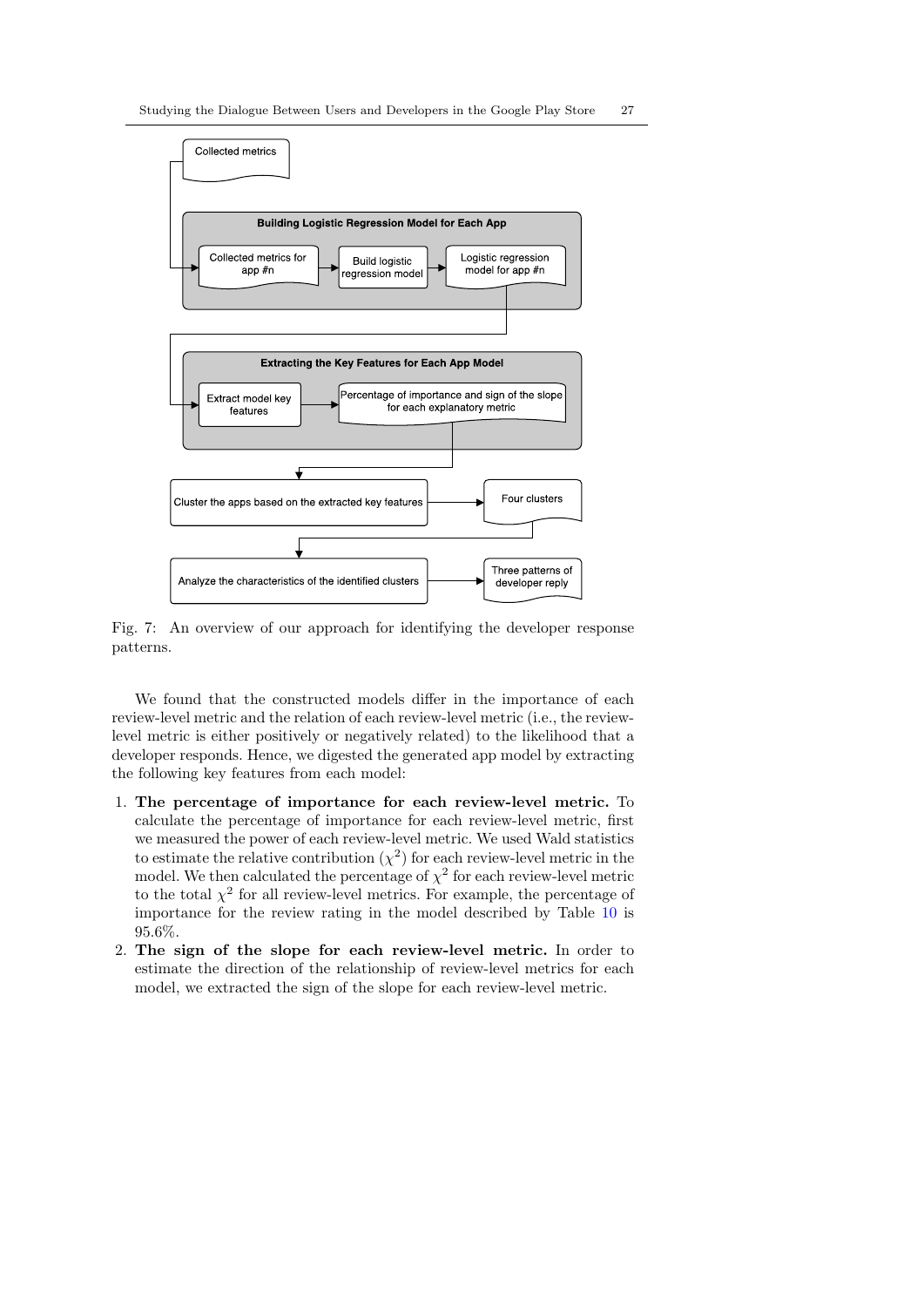| The review-level<br>metric |       | Slope   | Percentage of<br>importance | Sign of the<br>slope |
|----------------------------|-------|---------|-----------------------------|----------------------|
| Review rating              | 55.32 | $-5.80$ | 79.2%                       | Negative             |
| Negative sentiment         | 6.61  | $-1.49$ | $9.5\%$                     | Negative             |
| Review title length        | 2.68  | 0.03    | $3.8\%$                     | Positive             |
| Review text length         | 2.24  | 0.00    | 3.2%                        | Positive             |
| Positive sentiment         | 1.99  | $-0.46$ | $2.8\%$                     | Negative             |
| Days difference            | 0.98  | 0.02    | $1.4\%$                     | Positive             |

<span id="page-27-0"></span>Table 11: The extracted key features for the generated logistic regression model for the "MapFactor GPS Navigation Maps" app

Table [11](#page-27-0) shows the extracted key features for the generated logistic regression model for the "MapFactor GPS Navigation Maps" app. We used the extracted key features from each model as input to a clustering technique. We used the clustering implementation of the kmeans function that is provided by the stats R package  $[1]$ . In order to identify the optimal number of clusters, we started with the minimal number of clusters (two clusters) and increased that number until the newly-found clusters are only sub-clusters of the previous run. Eventually, we identify four clusters of developer response patterns using our heuristic. The four clusters can be explained as follows:

- 1. Developers who primarily respond to only negative reviews. In the first cluster (231 apps), developers responded mainly to negative reviews (the mean value for the importance of the review rating metric is 78%).
- 2. Developers who primarily respond to negative or longer reviews. In the second cluster (95 apps), developers responded mostly to negative reviews (the mean value for the importance of the review rating metric is 40%). However, in addition to the negative reviews, developers in the second cluster appear to pay attention to the length of a review as well (the mean value for the importance of the review text length is 26%).
- 3. Developers who primarily respond to reviews which are posted shortly after the latest release. In the third cluster (50 apps), developers responded mostly to reviews which are posted soon after the latest update (the mean value for the importance of the days since last release metric is 47%).
- 4. Developers who primarily respond to reviews which are posted longer after the latest release. In the fourth cluster (39 apps), developers have a higher likelihood of responding to reviews that are posted long after the deployment of the latest update (the mean value for the importance of the days since last release metric is 42%).

The explanation for the first and second cluster is quite obvious, as negative and longer reviews are the most likely to be candidates for a rating increase. The third and fourth cluster are less intuitive. We manually read a sample review to which a developer responded for each app in the third and fourth cluster. We noticed that for both clusters developers responded shortly after the review is posted. For the third cluster, we noticed that in most cases users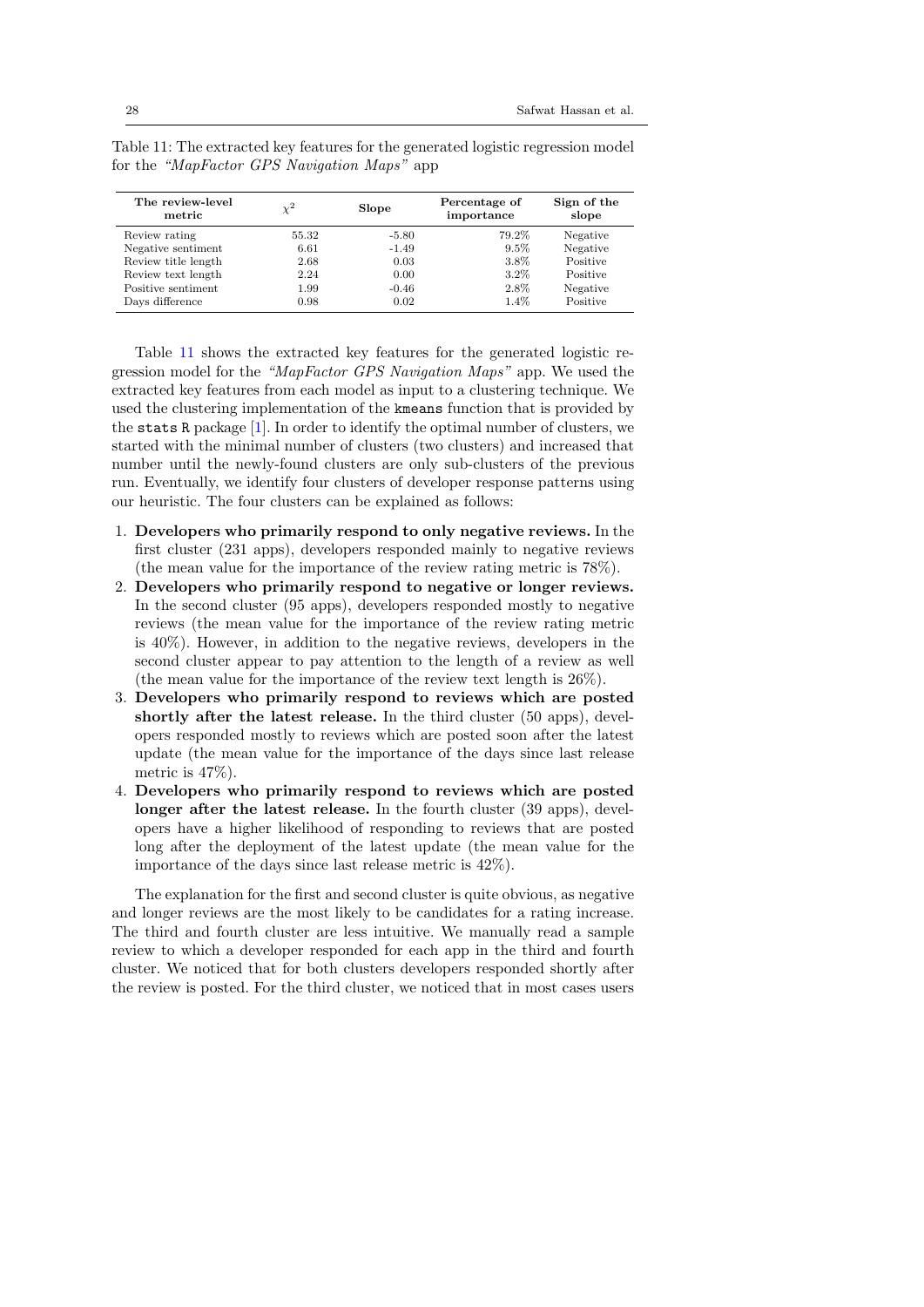complain about an issue in the latest update and developers try to solve the issue or announce that they are working on fixing the issue. For example, we noticed that in 18 apps (out of 50 apps belonging to this pattern) the median number of days between the update and a posted review is less than a week. Hence, the third cluster can be explained as developers focusing on issues that arise directly after an update.

The fourth cluster can be explained as developers who focus mostly on issues that are raised longer after an update. A possible explanation for the focus of these developers is that they focus on reviews that raise issues that need to be fixed. Hence, shortly after an update, the same obvious issues are reported by many users, yet these developers respond to only a few of them. Instead, they shift their focus to responding to issues in reviews that are raised at a later stage, which are less likely to be noticed by users, therefore taking a longer time to be reported in reviews.

## <span id="page-28-0"></span>7 Study III: A Qualitative Study of What Drives a Developer to Respond

#### 7.1 Motivation

In the previous section, we gave a quantitative view of the metrics that are related to the likelihood of a developer responding to a review. These metrics can be used to identify reviews that are likely to require a response. However, these metrics do not explain the actual contents of a response, nor do they explain the rationale for a developer responding to a review. In this section, we study more qualitatively what drives developers to respond. Getting a better understanding of what drives developers to respond to a user review can be beneficial for developers, as it allows them to identify flaws in their user support process. For example, it can help them to improve or extend the Frequently Asked Questions (FAQs) on their website. In addition, identifying the drivers for responding can assist the app store owners by revealing useful functionality for developers that can be added to their store.

### 7.2 Approach

In order to identify what drives developers to respond to a user review, we conducted a manual analysis of their responses. First, we ranked the apps by the number of responses by a developer. To avoid bias in our manual study, we examined a statistically representative random sample (with a 95% confidence level and a 5% confidence interval) of the responses for each of the 10 apps with the highest number of responses. Table [12](#page-29-0) shows a summary of the selected ten apps together with the size of the selected sample. In total, we selected 3,431 responses.

For our manual analysis, we examined a statistically representative random sample of 347 responses from the selected 3,431 responses (with a 95%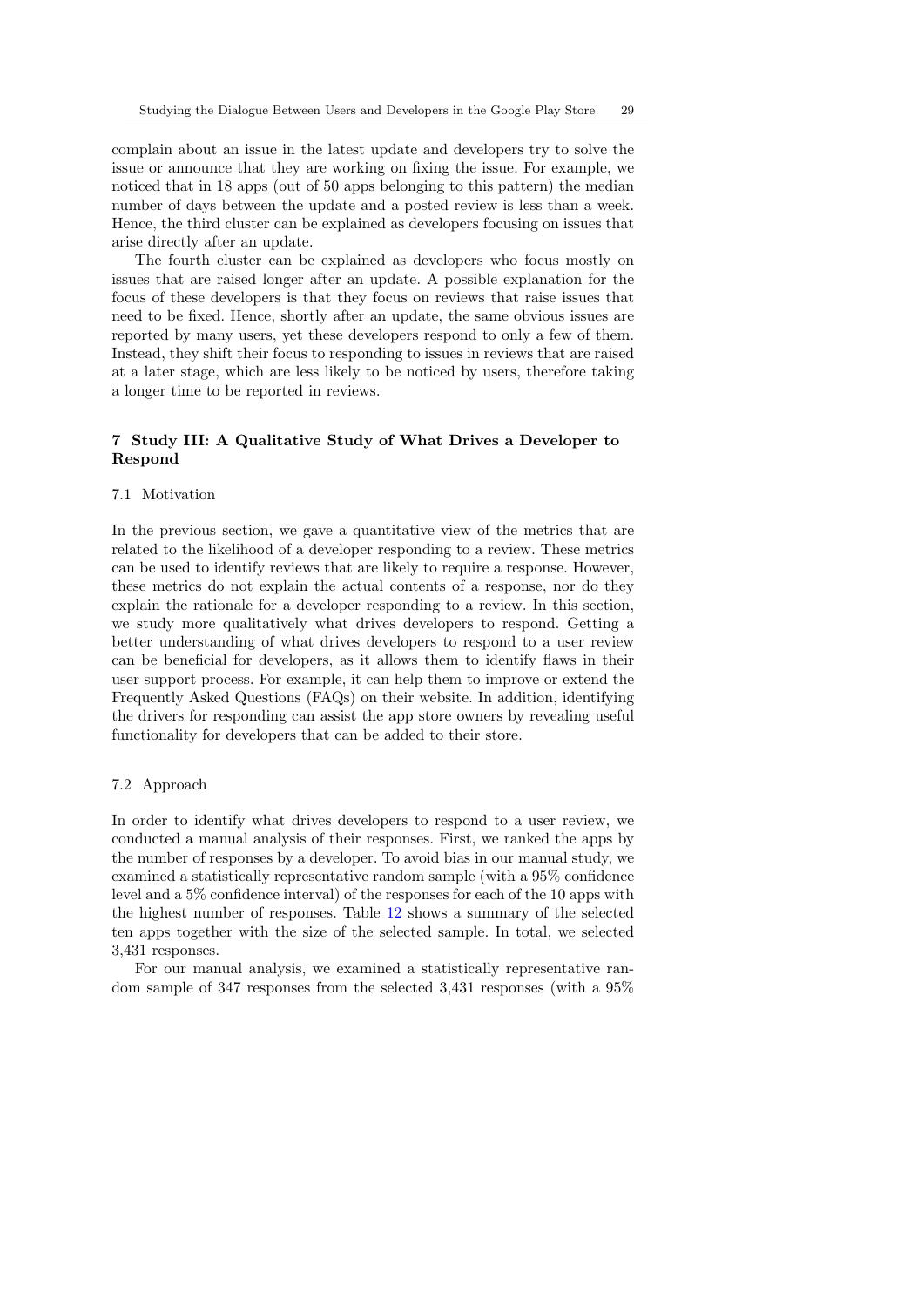|                                                      | Number of<br>collected reviews<br>with responses | Number of<br>downloads            | Average<br>rating | Category         | Number of<br>selected<br>responses |
|------------------------------------------------------|--------------------------------------------------|-----------------------------------|-------------------|------------------|------------------------------------|
| Clean Master (Boost & AppLock)                       | 6,128                                            | $500M - 1,000M$                   | 4.66              | Tools            | 362                                |
| Daily News, eBooks & Magazines                       | 4,554                                            | $10M - 50M$                       | 4.24              | News & Magazines | 354                                |
| PicsArt Photo Studio                                 | 4,481                                            | $100\mathrm{M}$ - $500\mathrm{M}$ | 4.44              | Photography      | 354                                |
| AppLock                                              | 4,471                                            | $100M - 500M$                     | 4.35              | Tools            | 354                                |
| Solo Launcher Clean Smooth Diy                       | 4,187                                            | $100M - 500M$                     | 4.48              | Personalization  | 352                                |
| Hungama Music - Songs & Videos                       | 3,949                                            | $10M - 50M$                       | 4.11              | Music & Audio    | 350                                |
| The PCH App                                          | 2,452                                            | $1M - 5M$                         | 4.46              | Lifestyle        | 332                                |
| UC Browser - Fast Download                           | 2,193                                            | $100M - 500M$                     | 4.55              | Communication    | 327                                |
| $\textsc{FrostWire}$ - $\textsc{Torrent}$ Downloader | 2,026                                            | $10\mathrm{M}$ - $50\mathrm{M}$   | 3.93              | Media & Video    | 323                                |
| WeChat                                               | 2,023                                            | $100\mathrm{M}$ - $500\mathrm{M}$ | 4.25              | Communication    | 323                                |

<span id="page-29-0"></span>Table 12: Data summary of the top ten apps with the highest number of reviews with responses.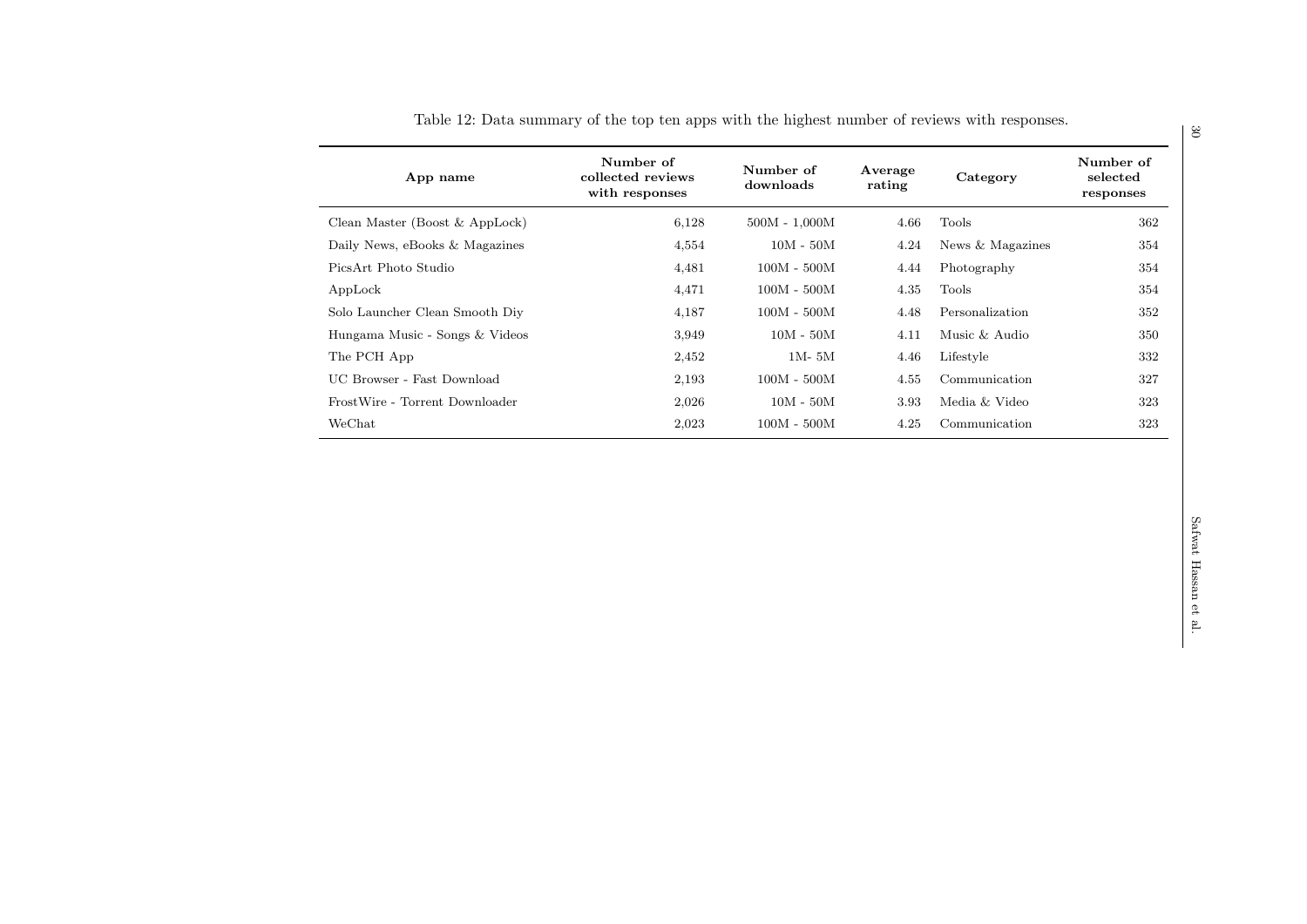confidence level and a 5% confidence interval). The first author and the third author of the paper (the coders) went through the following process to identify the drivers that make developers respond to a user review:

Step 1: The coders independently followed a method similar to the open coding method [\[11,](#page-40-19) [27\]](#page-40-20) to identify the drivers that make developers response. The open coding method iteratively builds a list of identified drivers. For every studied developer response, the coder identifies the driver. If the driver is not in the list of identified drivers, the coder extends the list and revisits all developer responses using the new list of identified drivers. The open coding method terminates when there are no newer drivers to be identified and all developer responses are studied.

Using the open coding method, we can identify multiple drivers for a single developer response. For example, a user posted a review "Good" and the developer response is "Dear Rama Thanks for your valuable feedback. Please revise your ratings to support us better since 3 star that you have rated is lower and 5 star is the highest.". We tagged this response with the "Thank the user" and "Ask for endorsement" labels.

The output from this step is the list of drivers that the coders identified for each studied response.

Step 2: The first coder compared the drivers that were identified by both coders for all studied responses and marked the differences.

Step 3: The coders discussed the differences and came to a consensus about the final codes for each studied response. We found 19 developer responses that had differences in the identified drivers between the two coders. After discussion, all differences were easy to resolve.

## 7.3 Results

We identified seven drivers that make a developer response to a review. Table [13](#page-31-0) shows the identified drivers for responding along with their description and examples of a developer response. Table [14](#page-32-0) shows statistics about the identified drivers for responding. In particular, Table [14](#page-32-0) shows for each driver the number of responses, the percentage of the total number of responses in the sample, the number of apps whose developers had that driver at least once for responding, the number of reviews that were changed after a developer response and the number of reviews that changed their rating after a developer response.

In 24% of the responses, app developers use the review mechanism to ask users to increase their given rating. In general, users tend to ignore these requests and do not update their rating. Table [14](#page-32-0) shows that the "Ask for endorsement" label occurs in responses for nine out of ten studied apps, which indicates that this kind of request is common. Only in 3 out of 83 developer responses, users change their review after a developer asks for a rating increase and in only two cases the rating actually increases. The observation about developers asking for a rating increase is in line with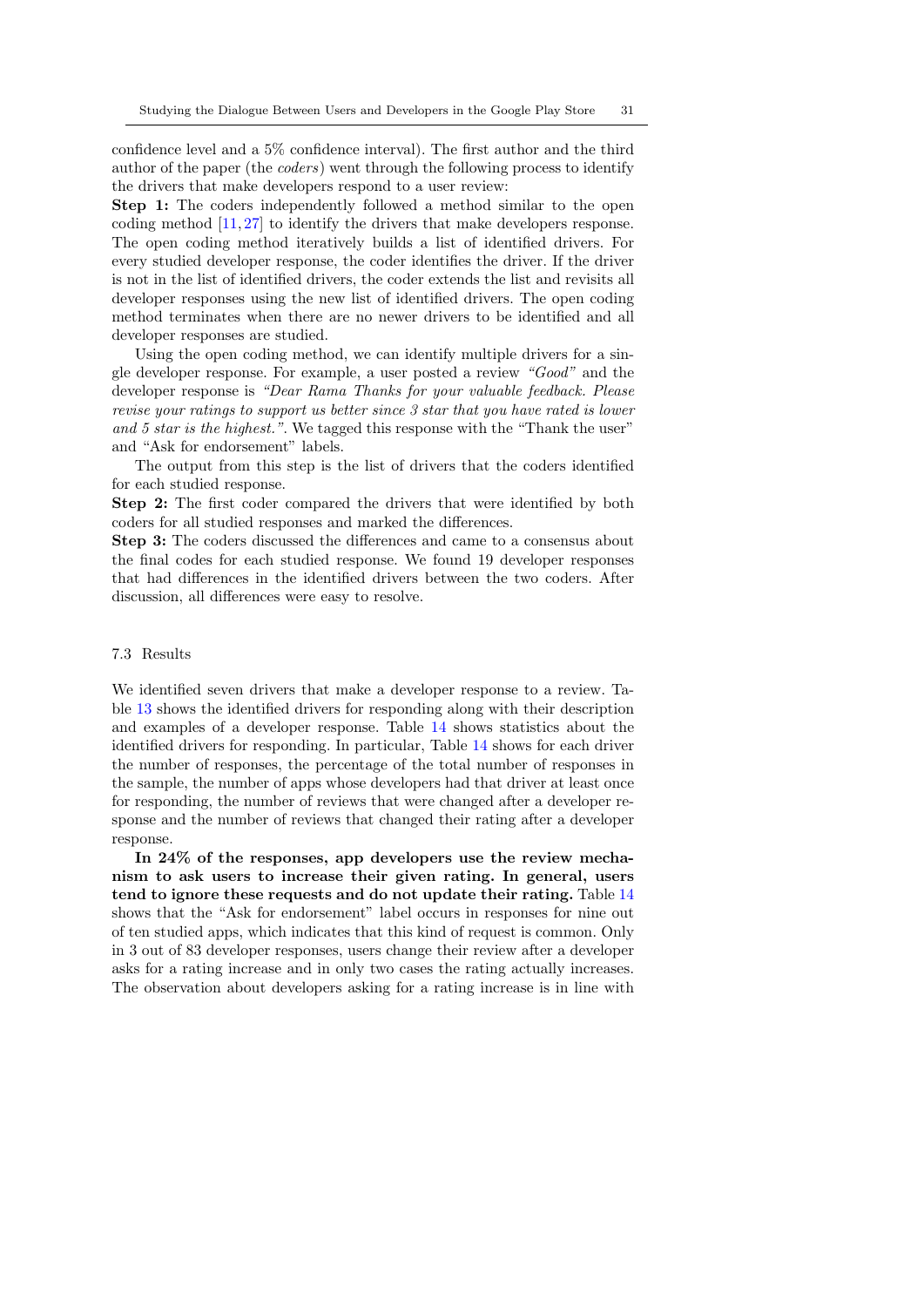<span id="page-31-0"></span>

| Driver for responding      | Description $(D)$ - Example $(E)$                                                                                                                                                                                                                                                                                                                                                                             |
|----------------------------|---------------------------------------------------------------------------------------------------------------------------------------------------------------------------------------------------------------------------------------------------------------------------------------------------------------------------------------------------------------------------------------------------------------|
| Advertise other products   | $D$ : The developer advertises one of his other products.<br><b>E:</b> "Hi Michael we hope you enjoy the PCH App. Please feel<br>free to try one of our other fun and exciting opportunities to<br>win like PCH Lotto Blast and PCH Cash Slots. If you ever<br>need any assistance please check out our app FAQ page within<br>the app itself."                                                               |
| Ask for endorsement        | $D$ : The developer asks a user to market for the apps by in-<br>creasing the review rating or by sharing the good experience<br>with others.<br><b>E:</b> "If you like AppLock please rate 5 stars to support us and<br>share it thanks."                                                                                                                                                                    |
| Ask for more details       | $D$ : The developer asks for additional details in order to solve<br>the user complaint.<br>$E:$ "Hi Pratik Could you please let us know if this is happen-<br>ing all the time or is it a recent occurrence? Does it happen<br>with a particular song or all of them? Kindly share more de-<br>tails about this issue and we will provide you with optimum                                                   |
| Justify the advertisements | support."<br>$D$ : The developer explains the rationale for the existing ad-<br>vertisements in the app.<br>$E:$ "Sorry for making you trouble with ads and we also com-<br>pletely understand your concern. We are always try to im-<br>prove our app and we want to provide our user a good and<br>free clean master. So we hope you could understand that we<br>need this part for our income. Thank you!" |
| Provide guidance           | $D$ : The developers provides guidance and additional details<br>to the users.<br>E: "Please open phone settings, then select security, then se-<br>lect apps with usage access, enable AppLock."                                                                                                                                                                                                             |
| Wait for updates           | $D$ : The developer notifies the user that the reported issue will<br>be solved or the requested feature will be added and asks the<br>user to wait for upcoming updates.<br>E: "Your feedback is received and will be handled as soon<br>as possible. Stay tuned with us for updates. Thanks for your<br>$support!$ "                                                                                        |
| Thank the user             | $D$ : The developer thanks the user for using the app or posting<br>a review.<br><b>E:</b> "Hi Shani Thank you for your fantastic review!!"                                                                                                                                                                                                                                                                   |
| Unspecified                | $D$ : The developer response is generic or the developer response<br>is not in the English language.<br>$E:$ "Dear User We hope you enjoy using the app and becomes<br>a satisfied users of the app."                                                                                                                                                                                                         |

Table 13: The identified drivers for responding.

our finding in Section [6.3,](#page-24-0) where we show that developers are more likely to respond to reviews with low ratings. These observations combined confirm (in accordance with literature [\[30\]](#page-41-0)) the importance of ratings to developers.

In 45% of the developer responses, developers ask for more details about the reported issues. Users tend to post reviews that contain a complaint but do not contain enough information for the developer to address the complaint. For example, developers ask for more details about the hardware or the OS version on which an issue occurred. Developers ask the user to provide the additional details through one of the following channels: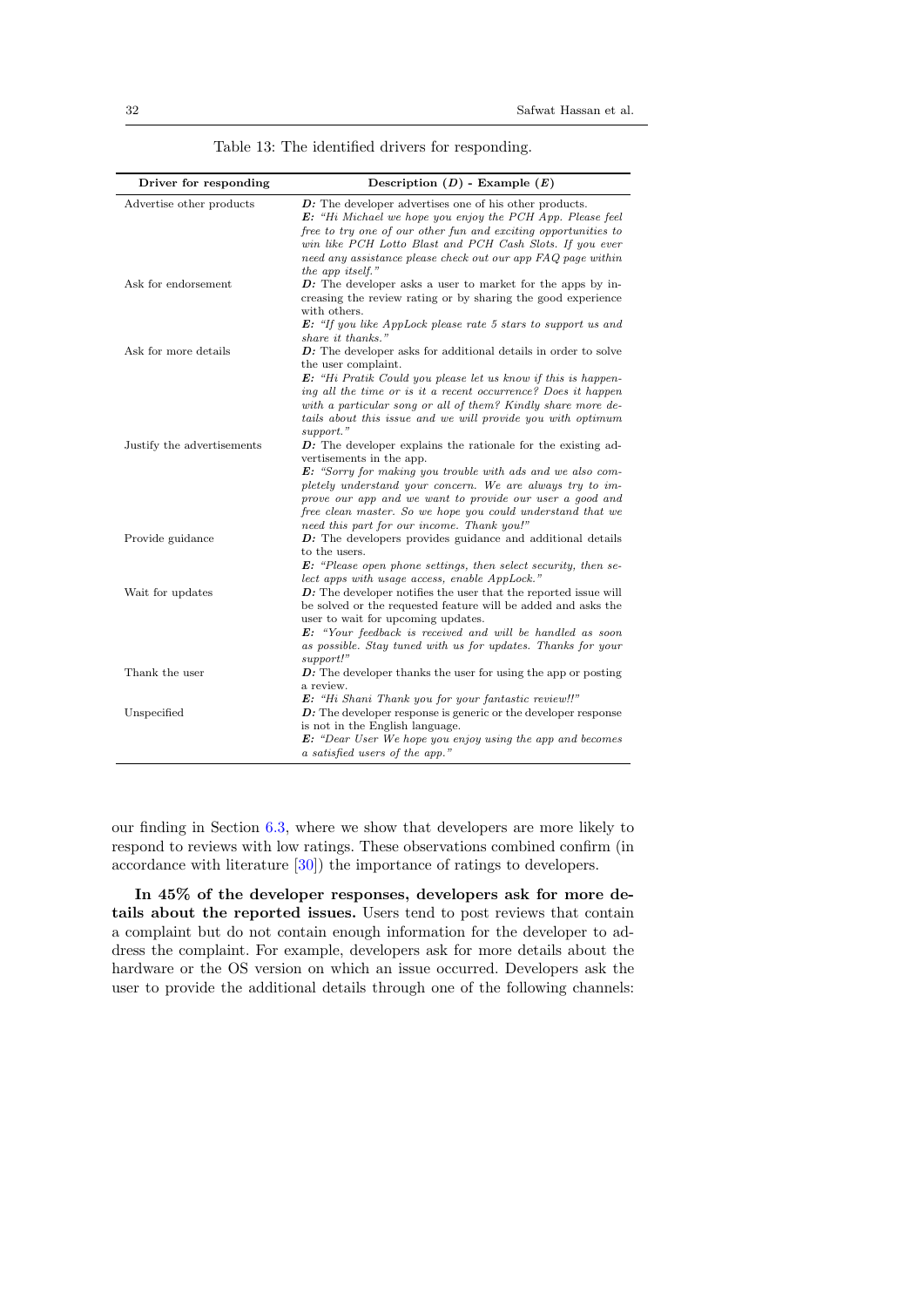| Driver                     | Number<br>of<br>responses | Percentage<br>οf<br>$responents*$ | Number<br>of apps | Number of<br>changed<br>reviews | Number of<br>changed<br>rating |
|----------------------------|---------------------------|-----------------------------------|-------------------|---------------------------------|--------------------------------|
| Thank the user             | 219                       | 63%                               | 10                | 8                               |                                |
| Ask for more details       | 155                       | 45%                               |                   |                                 |                                |
| Provide guidance           | 86                        | 25%                               | 10                |                                 |                                |
| Ask for endorsement        | 83                        | 24%                               |                   |                                 |                                |
| Advertise other products   | 47                        | 14%                               |                   |                                 |                                |
| Wait for updates           | 31                        | $9\%$                             |                   |                                 |                                |
| Justify the advertisements | h                         | $1\%$                             |                   |                                 |                                |
| Unspecified                |                           | 1%                                |                   |                                 |                                |

<span id="page-32-0"></span>Table 14: Statistics for the drivers for responding (ranked by the number of responses).

<sup>∗</sup>Since a response can have several drivers, this column does not add up to 100%.

(1) directly in the dialogue (i.e., by updating the review), (2) using the crash reporting mechanism in the app or (3) by email.

Moran et al. [\[35\]](#page-41-14) propose an approach for guiding users to report the steps that produce reported issues. Store owners and developers can include more detailed information about the reported issues by following Moran et al.'s approach.

In 25% of the responses, developers provide guidance to users to solve their issues. We notice that often, users encounter the same issue as others. During our manual analysis, we find eight cases of the same issue that is reported by multiple users to which the developer responses mostly the same. For each case, we manually extract keywords from the responses (e.g., 'clear cache') and search for responses containing those keywords for that app in the total set of reviews. We then manually check how many times the response occurs in the total set of reviews (not just our manually coded reviews). Table [15](#page-33-1) shows the top five responses that occur the most often, together with a description of the reported problem and the given response.

As Table [15](#page-33-1) shows, the repeated responses often indicate an issue that occurs for many users. Knowing about such issues can be beneficial for developers, as they can improve their app to address the issue. Another possibility is to address the issue in the Frequently Asked Questions (FAQs) section of the app to help users solve the issue without having to post a review (which often includes a low rating). For example, the "AppLock" issue that is addressed by 520 reviews can be summarized by the question "How can I use the AppLock app to lock other apps?" By studying the reviews and responses, developers can semi-automatically (e.g., using keywords) extract issues that should be addressed in the FAQ section.

Developers can benefit from the analysis of user reviews and developer responses by extracting repeated questions. These questions can help to identify issues that should either be fixed, or discussed in the Frequently Asked Questions (FAQs) section of the app.

<sup>1</sup>

✁

✄

✂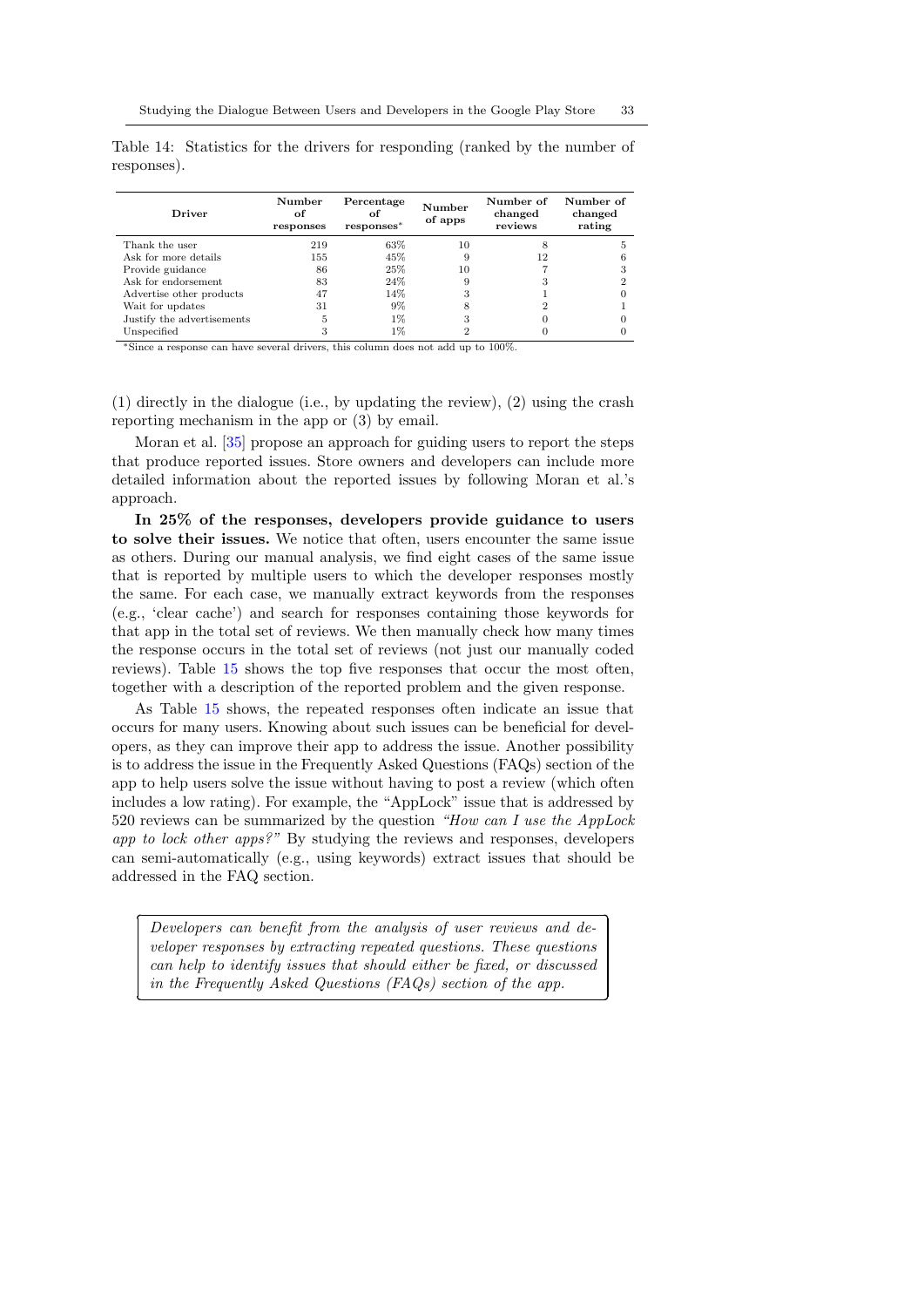<span id="page-33-1"></span>

| App       | Number<br>of<br>similar<br>reviews | Description $(D)$ - Response $(R)$                                                                                                                                                                                                                                                                                                                                                                                                                                      |
|-----------|------------------------------------|-------------------------------------------------------------------------------------------------------------------------------------------------------------------------------------------------------------------------------------------------------------------------------------------------------------------------------------------------------------------------------------------------------------------------------------------------------------------------|
| AppLock   | 520                                | D: The user asks how to use the " $AppLock$ " app to lock other apps.<br>$\bf{R}$ : "Please open phone settings security apps with usage access enable<br>$AppLock.$ "                                                                                                                                                                                                                                                                                                  |
| PicsArt   | 271                                | $D$ : The user complains that the app is very slow.<br>$\bf{R}$ : "Hi Vincent this issue can sometimes be solved by clearing the<br>cache. To do so go to your device's Settings - Apps - PicsArt and tap<br>'Clear data' and 'Clear cache'. If the issue persists please feel free to<br>contact us at support@picsart.com and we will be happy to investigate<br>the issue so you can use the app without problems."                                                  |
| AppLock   | 109                                | $D$ : The user complains that the app stops working.<br>$\mathbf{R}$ : "Please open AppLock to check whether the app is locked. Then<br>try to enable advanced protection."                                                                                                                                                                                                                                                                                             |
| WeChat    | 70                                 | $D$ : The user complains that the app does not display or upload pic-<br>tures.<br><b>R:</b> "You can try following tips to troubleshoot your problems:<br>1. Download and install the latest version of WeChat. We suggest you<br>migrate your chat history before uninstalling WeChat to prevent data<br>loss. 2. Select any one of the chat pages and send $\frac{\sqrt{3}}{\sqrt{3}}$ //switchsdcard'. If<br>the above tips can't fix your issue contact us again." |
| FrostWire | 26                                 | $D$ : The user complains that the app does not work after updating to<br>Android Marshmallow (Android version 6).<br><b>R:</b> "Have you just updated your operating system to Android 6? We<br>are still working on a compatible release lots to change. In the mean<br>time you can go to Phone Settings and go to Apps find FrostWire then<br>select Permissions and enable all of the permissions listed. Everything<br>else should work just fine :)"              |

Table 15: The identified similar responses.

#### <span id="page-33-0"></span>8 Implications

In this section, we discuss the implications of our work for researchers and app store owners.

#### 8.1 Implications for Researchers

App reviews and app ratings are not immutable. Prior work on app reviews has always assumed that reviews and ratings are posted and thereafter not changed. However, our work shows that users may change their reviews and ratings over time. Even though the portion of changed reviews (3.7% in our studied period) and ratings (1.4%) is fairly low, researchers need to be aware of the potential impact of changes in reviews and ratings on their work. Future studies are necessary to better understand the implications of changing reviews and ratings on prior research findings.

Reviews only do not provide an in-depth view of user concerns. Recently, several approaches were proposed for extracting requirements from app reviews. For example, Martin et al.'s [\[32\]](#page-41-15) survey shows that existing research uses reviews as a tool for requirements engineering (e.g., by extracting user complaints and feature requests). In our study, we observed that in many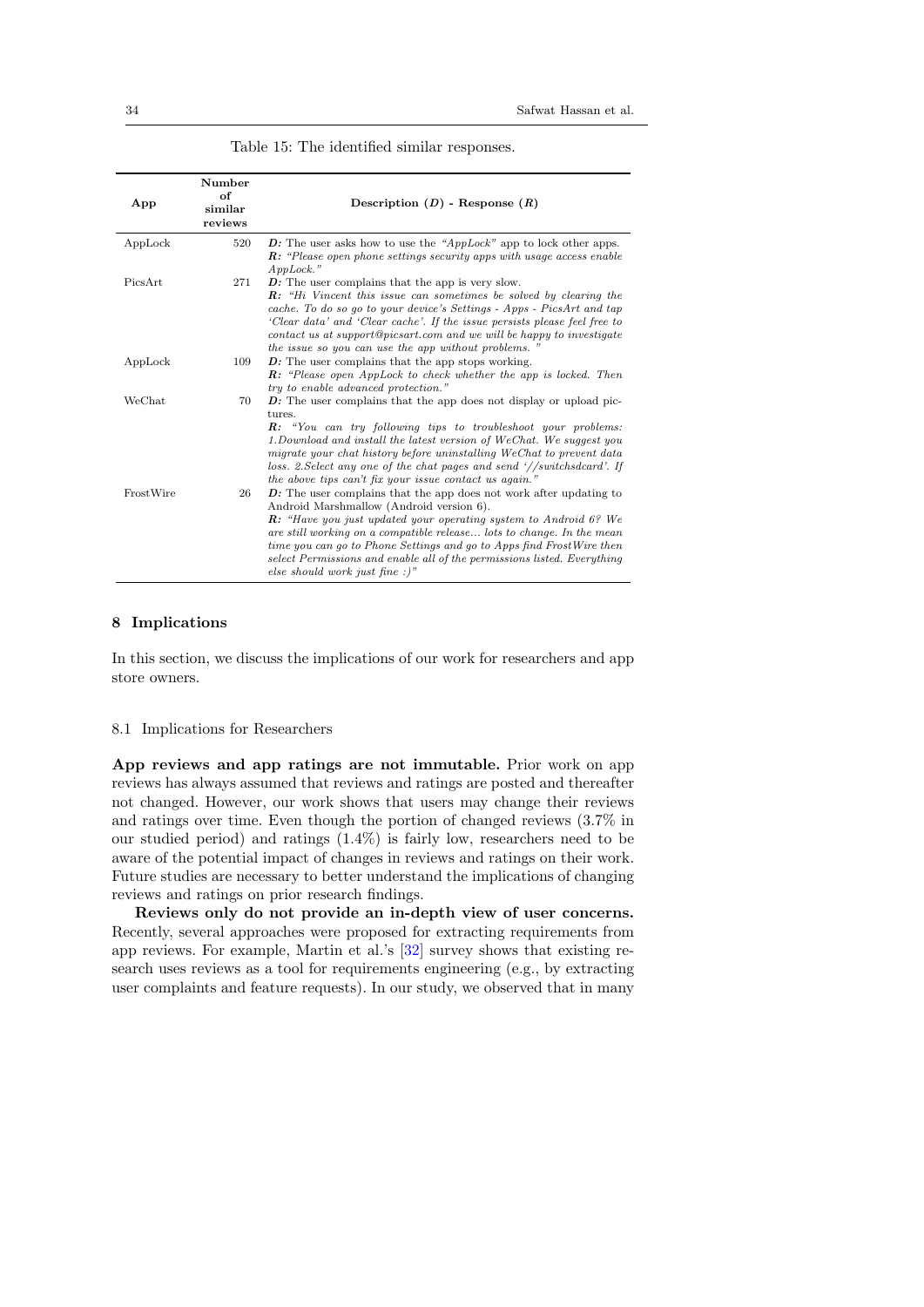cases, developers ask a user for more information based on the review (in particular the final revision of a review). Hence, studying only reviews does not give a complete overview of user concerns. Future studies on extracting requirements from app reviews should investigate how user concerns in app reviews can be combined with concerns expressed through other channels, such as email or a support forum.

Developers use the review mechanism as a user support medium. Even though not many developers use the review mechanism in this way, future studies should monitor this type of usage to identify possible improvements to the review mechanism that may better facilitate developers and users.

#### 8.2 Implications for Store Owners

Developers need to resort to alternative channels, such as email, to be of full assistance to a user. We encountered in many cases developers asking users to contact them through an alternative channel, such as email. One possible explanation is that the user is forwarded to a more technical support team. Another possible explanation is that the review mechanism of the app store is not sufficient to provide adequate support. Mobile app store owners should study in depth how developers and users are using the review mechanism to find out how the mechanism can be improved.

Developers need to be notified whenever users update their reviews. As illustrated in Section [2,](#page-4-0) developers are not always notified when users update their reviews, which prevents developers from tracking users' changes in their impressions about the app. Moreover, missing notifications about user updates may hinder developers from noticing any additional information that is added by users to the posted reviews.

Developers can be assisted by highlighting reviews that are more likely to require a response. We showed that, depending on the app, there can be several types of reviews identified that developers respond to. Store owners can improve the response mechanism by highlighting reviews that are longer or have a low rating. The highlighting could be done using thresholds for the length of the review text, and the number of given stars. These thresholds can be automatically defined for developers based on their response behavior, or they could be configured by the developers themselves.

Not all developers follow the published guidelines for responding to reviews. Although Google has set guidelines for responding to reviews in the Google Play store [\[15\]](#page-40-1), we showed that not all developers follow these guidelines. For example, several developers thank every user for their review. Developers are discouraged from posting such responses in the guidelines as they do not contain useful information for other users. A possible solution for avoiding such responses is to automatically filter repetitive or very short responses. Another possible solution to lower the number of useless responses is to put a limit on the total number of responses that can be posted per day. With such a limit, developers need to be more selective in deciding on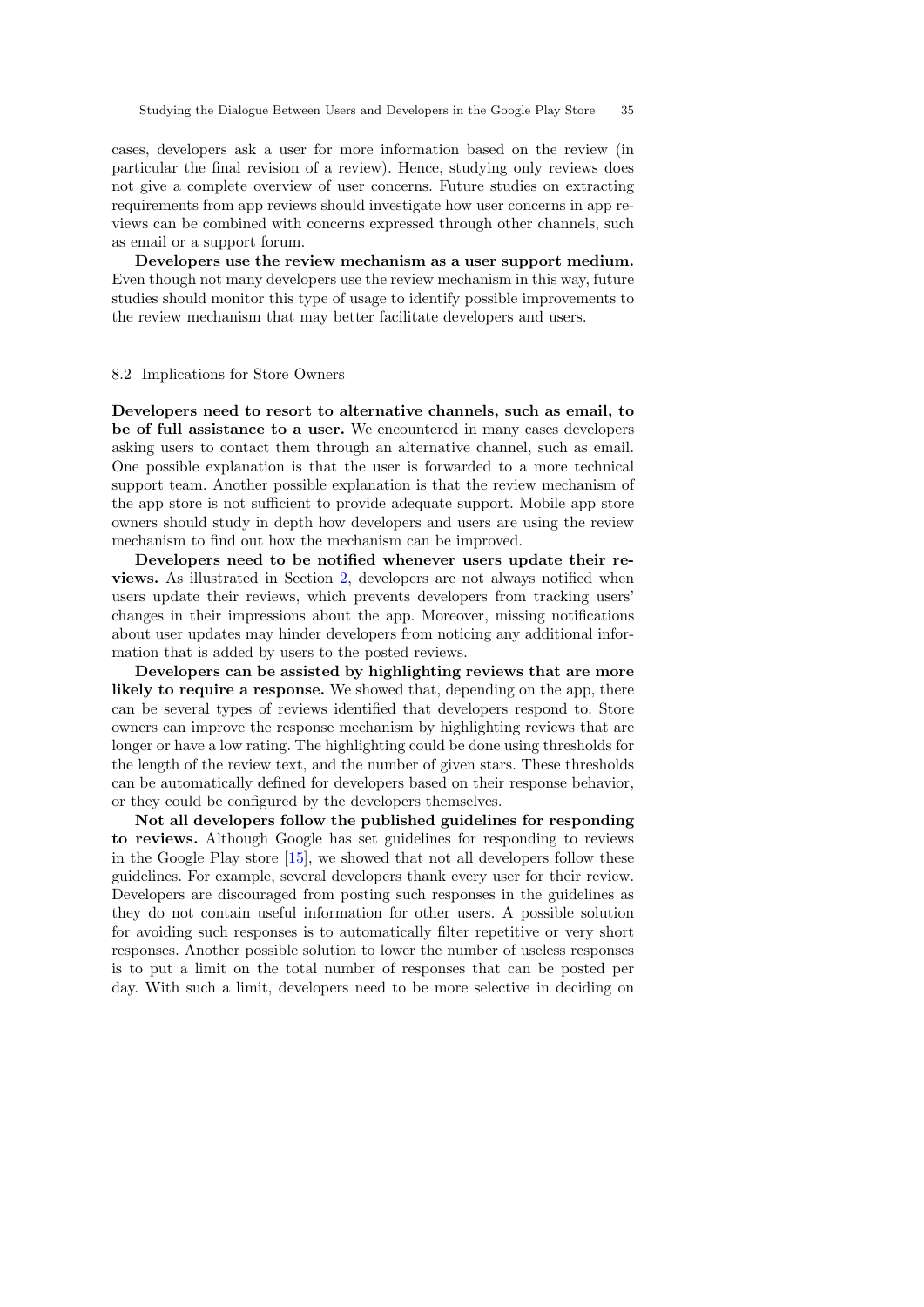which reviews to respond to. Google has recently introduced a limit of 500 responses per day per app in the Google Play store API [\[16\]](#page-40-2). Future studies must investigate whether a limit of 500 responses is sufficient to ban useless responses from the store.

Many users may share the same concerns about an app. Store owners can improve the way in which reviews are displayed by clustering reviews and responses based on the concerns that are expressed and addressed in them. The most often-expressed concerns (and if available, their responses/solutions!) can then be displayed on the product page of an app. Clustering reviews and responses is beneficial for both developers and users, as (1) it gives developers the chance to explain to users how to handle a concern after downloading the app, and (2) it gives users the chance to adjust their expectations of the app.

#### <span id="page-35-0"></span>9 Threats to Validity

#### 9.1 Construct Validity

In our quantitative study of the metrics that are related to the response likelihood of a developer, we filtered out apps for which less than 5% of the reviews have responses. To evaluate whether our filtering has an impact on our results, we constructed our models using a threshold of 3%, 5% and 8%. We found that the most important metrics (i.e., the review rating and review text length) do not change across thresholds. Hence, we conclude that the threshold of 5% does not impact our results.

There are several approaches to understand what drives a developer to respond. For example, interviewing and surveying developers might be one way. In this paper, we chose to instead look at the actual responses. Both approaches have their benefits and limitations. For example, with surveys developers might miss reporting on some reasons since we are depending on their recollection. Nevertheless, a mining approach has its limitation as well. For example, the collected data cannot represent all reasons for responding to user reviews. Thus, we suggest that future studies are needed to triangulate our observations through developer surveys.

#### 9.2 Internal Validity

In our study, we analyzed the top free popular apps from 2013 for a two months period. Including more apps and extending the study period may provide more insights about developer responses. While we studied considerably more data than prior work on developer responses [\[34\]](#page-41-2), future studies should revisit our findings for data that is collected during a longer period (i.e., years).

We assume throughout this paper that the posted responses are written by app developers. We were unable to find information about the team size and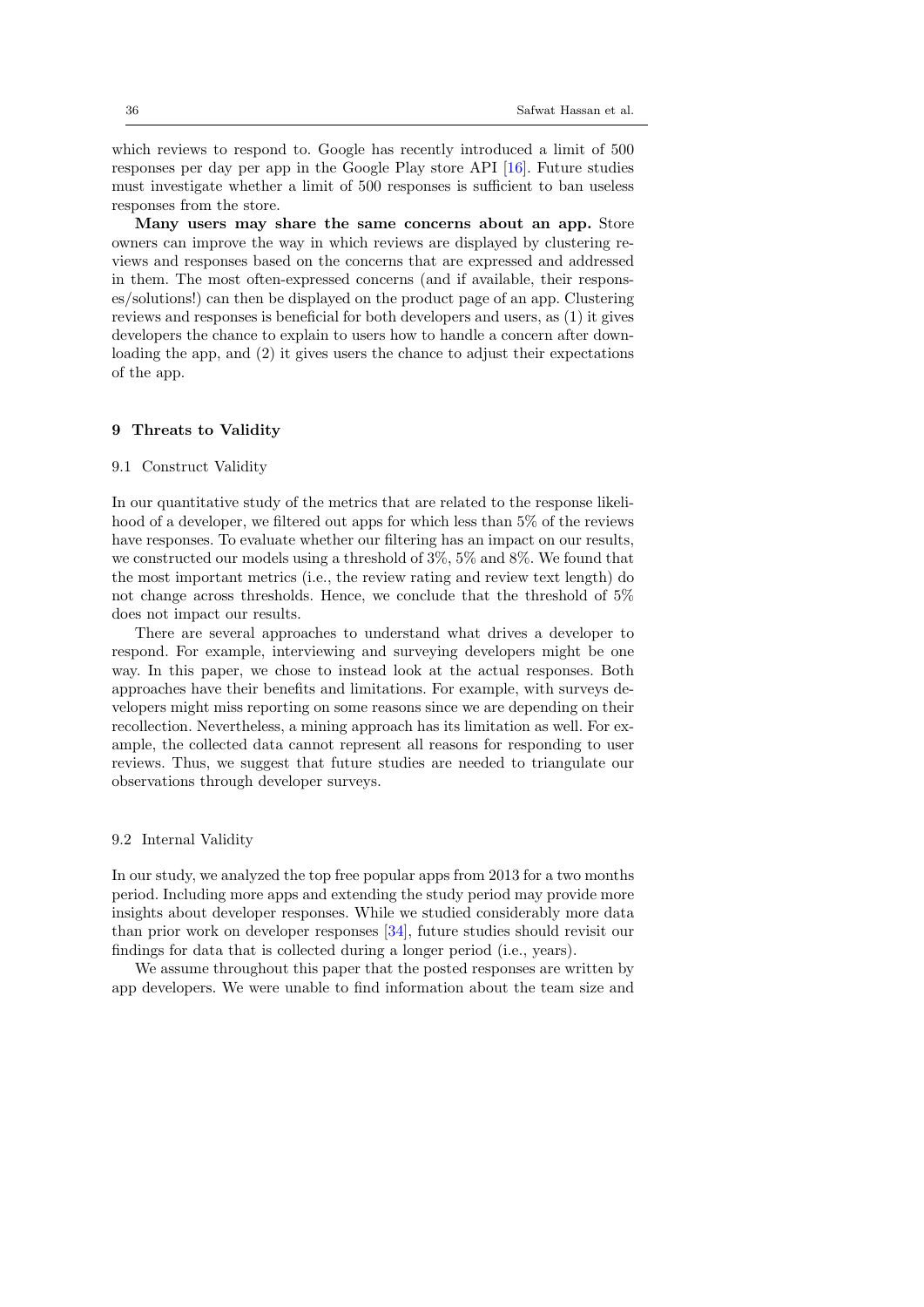structure of the teams that built the top 25 apps with the highest percentage of developer responses. Clutch<sup>[4](#page-36-0)</sup>, a company that lists 2,532 mobile app development firms, shows that 1,732 out of 2,532 (68%) of these firms have less than 50 employees. Hence, while we do not have strong evidence that responses were written by actual software developers, we do have evidence that most mobile app development firms are small. Therefore, due to the small team size, it is likely that responses to reviews are posted either by app developers themselves or by other team members who are in close contact with the app developers. Future studies should investigate further the team size and structure of mobile app development teams.

The results for our manual studies are impacted by the experience of the coders and the amount of the collected data. To reduce the errors in the manual analysis, three authors of this paper (at least two coders in each manual study) with past experience in analyzing mobile app data were involved in the manual analysis process. In addition, while doing the manual analysis, we extracted reasons for posting reviews and responses based on the implications of their contents. Hence, while we put considerable effort to mitigate the bias, the extracted reasons may be biased by our experience and intuition.

#### 9.3 External Validity

App store data changes very rapidly and the Google Play Store provides only the latest 500 reviews per app. Therefore, the crawler may miss to crawl data when the crawls are not executed as often as required. Martin et al. [\[31\]](#page-41-16) illustrate the sampling problem in analyzing app store data. In order to overcome this issue, we scheduled our crawler to connect to the Google Play Store several times per day to collect as many reviews as possible. In our study, we collect the data for 8,218 apps. During the study period (from September  $22^{nd}$  2015 to December  $3^{rd}$  2015), in only 307 out of 547,966 crawls  $(0.06\%)$  the maximum of 500 reviews (either new or updated reviews) could be downloaded. This shows that in at least 99.94% of the crawls, we were able to collect all the new reviews and the changes that were made to the existing reviews.

We studied developer responses for reviews of free apps only. One of the main reasons for removing non-free apps is that the pricing of an app is very likely to act as a major confounding factor. Developers and users of paid apps may have different expectations and attitudes than developers and users of free apps. Hence, our findings are valid for free apps only.

In this paper, we classify developer response patterns based on general characteristics (e.g., review rating). The characteristics of developer responses may vary based on other factors such as the company size, team structure and cultural differences. Further studies are needed to investigate the nature of user-developer dialogues based on different factors (e.g., the cultural differences). However, our documentation of the type of patterns is an essential first step for future studies.

<span id="page-36-0"></span><sup>4</sup> <https://clutch.co/>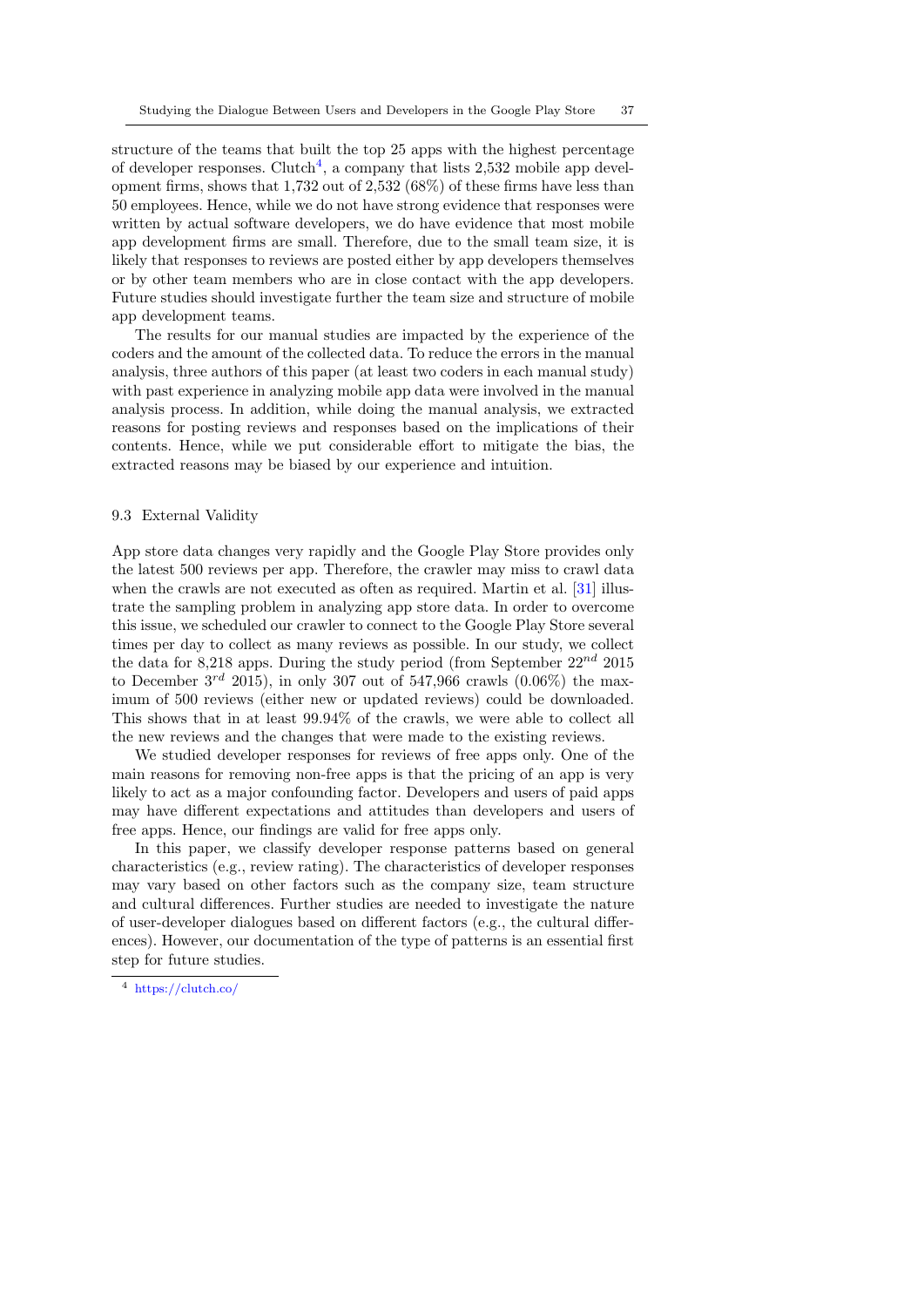## <span id="page-37-0"></span>10 Related Work

While mobile app stores have been the subject of many studies recently, few studies have focused on the user-developer dialogue inside these stores. Instead, most studies focus on the analysis of user reviews only. In the remainder of this section, we give an overview of the most important related work. We refer to Martin et al.'s survey for an extensive overview of mobile app store research [\[32\]](#page-41-15).

#### 10.1 User Reviews

User reviews provide useful information for software developers. In this section, we represent relevant research on analyzing user reviews.

Iacob et al. [\[21\]](#page-40-21) manually analyzed 3,279 reviews for 161 apps from the Google Play Store. They found that 23.3% of the analyzed reviews contain feature requests. Iacob et al. proposed the MARA (Mobile App Review Analyzer) approach for extracting and analyzing feature requests from reviews. Later, they improved their MARA tool to use linguistic rules to identify reviews that contain bug reports or feature requests [\[22\]](#page-40-22).

Khalid et al. [\[24,](#page-40-23) [25\]](#page-40-24) manually analyzed 6,390 user reviews for 20 apps in the Apple Store. They identified 12 labels for different user complaints. Khalid et al. found that functional errors, feature requests and app crashes are the most frequent labels in the studied reviews.

McIlroy et al. [\[33\]](#page-41-8) built on the Khalid et al. [\[25\]](#page-40-24) work by developing an automated approach which analyzes 601,221 reviews for 12,000 apps in the Google Play Store. They found that 30% of the studied reviews contain different types of user complaints. McIlroy et al.'s automated approach multi-labels user reviews with the corresponding complaint types. The approach was evaluated to have a 66% precision and 65% recall.

Khalid et al. [\[26\]](#page-40-25) surveyed the existing mobile reviews research work. They proposed an approach for presenting and grouping user reviews based on different factors (such as complaint type, review rating and app update version). The proposed approach can be used by app developers to easily access reviews that are related to a certain factor.

Maalej et al. [\[29\]](#page-41-3) analyzed 1.3 million reviews for 1,186 apps in the Google Play and the Apple Stores. They classified the reviews into four categories: feature requests, bug reports, app rating and user experience. Maalej et al. used different review analysis techniques (such as sentiment analysis, Natural Language Processing (NLP) and string matching) in order to classify the reviews. Their approach achieves precision and recall values that range from 71% to 97% based on the technique that is used for classifying the reviews.

Table [16](#page-38-0) summarizes the previous work that has been performed in analyzing user reviews. Our work differs from the existing review analysis research as our work focuses on studying the bidirectional dialogue between app users and app developers instead of only the unidirectional user reviews.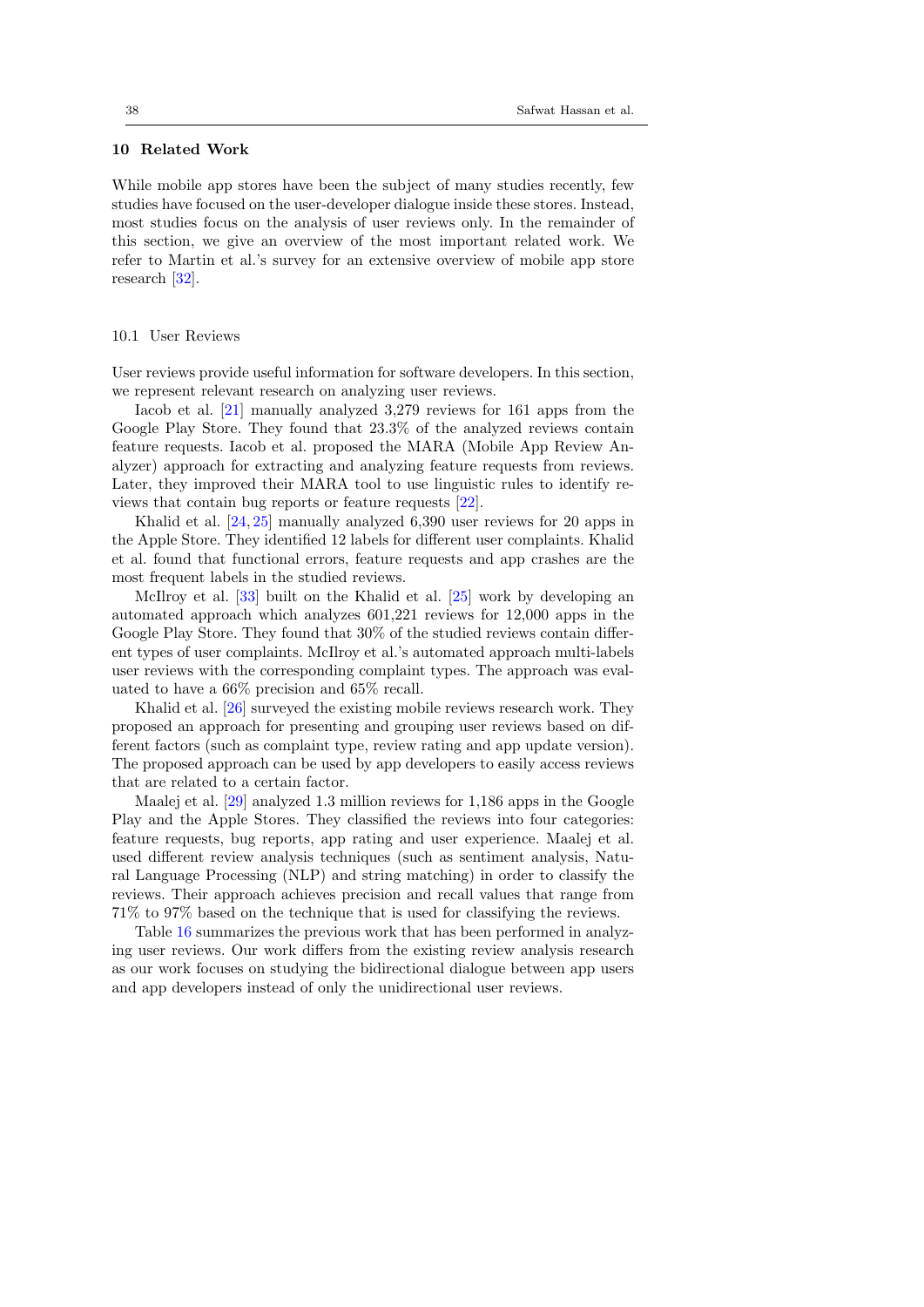| Study                    | <b>Store</b> | Number of<br>studied apps | Number of<br>analyzed<br>reviews | Number of<br>manually analyzed<br>reviews | Number of<br>analyzed responses |
|--------------------------|--------------|---------------------------|----------------------------------|-------------------------------------------|---------------------------------|
| Iacob et al. $[21]$      | G            | 161                       | 136,998                          | 3.279                                     |                                 |
| Khalid et al. $[24, 25]$ | А            | 20                        | 226,797                          | 6,390                                     |                                 |
| McIlroy et al. [33]      | A, G         | 24                        | 230,277                          | 7.456                                     |                                 |
| Maalej et al. [29]       | A. G         | 1.186                     | 1,303,182                        | 4,400                                     |                                 |
| McIlroy et al. [34]      | G            | 10.713                    | 111.099                          | 384                                       | 111.099                         |
| This paper<br>_______    | G            | 2.328                     | 4,474,023                        | 347                                       | 126.686                         |

<span id="page-38-0"></span>Table 16: Summary of the previous studies on analyzing user reviews

 $(G = Google Play Store, A = Apple App Store)$ 

10.2 User-Developer Dialogue in App Stores

Oh et al. [\[36\]](#page-41-17) surveyed 100 users to study the different approaches for userdeveloper interactions. Oh et al. found that users prefer posting reviews on the mobile stores over giving feedback through other communication channels (such as email or telephone).

McIlroy et al. [\[34\]](#page-41-2) studied the impact of a developer response on the rating given by a user. They found that users often increase the given rating after a developer responds to the posted review. McIlroy et al. showed that the majority of developer responses provide assistance to the user or ask the user to contact the developer through another communication channel. In our paper, we revisited McIlroy et al.'s findings by conducting a more in-depth study on a larger dataset (as well tracking such user-developer dialogues over an extended period of time).

McIlroy et al. found that 13.8% of the apps respond to at least one review. In our study, we found that 794 out of 2,328 apps  $(34.1\%)$  respond to at least one review. A possible explanation for this difference is that we studied apps that have more than 100 reviews only (to ensure maturity of the app). By including all still-active apps (8,218 apps) in our analysis, we found that there are 1,311 (out of 8,218) apps (16%) in which developers respond at least once to a user review. McIlroy et al. indicated that apps with a large number of reviews tend not to respond to reviews as they may be overwhelmed by the large number of reviews. In this paper, we showed that this perception appears to be changing, since we focused on apps that have at least 100 reviews.

In addition, McIlroy et al. found that a developer response has an impact on the review rating in 38.7% of the studied cases. In this paper, we found the number of reviews in which the rating is changed after a developer responds to be much lower (3.8%). Our findings did confirm that the rating change is often positive. A possible explanation for this difference is that we found that in many of the responses, the user is not actually being assisted directly by the developers. The large number of "Thank you" responses may influence the number of rating changes. The lack of assistance in the responses may be due to the large number of reviews that developers are dealing with, leading to (semi-)automated responses.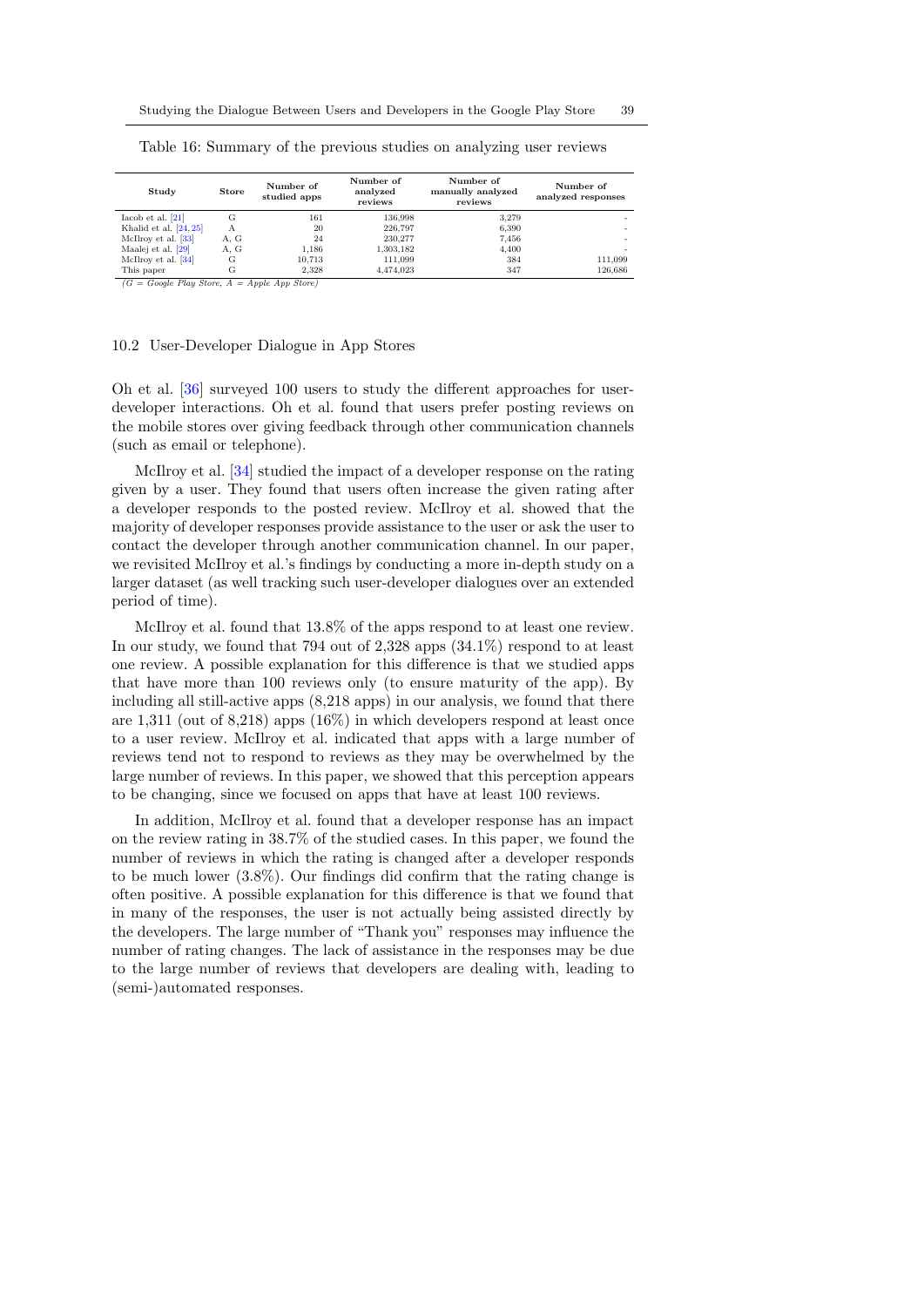## <span id="page-39-0"></span>11 Conclusions

The Google Play Store provides a mechanism that allows users and developers to engage in a dialogue. On the one hand, users leverage this mechanism by reading, writing, and updating reviews for an app. On the other hand, developers use this mechanism to respond to the posted user reviews.

In our study, we analyzed 4.5 million reviews with 126 thousand responses for 2,328 top free popular apps in the Google Play Store. We found that users and developers leverage the user-developer dialogues as a user support mechanism. However, in most cases the dialogue between the user and the developer is short.

Below are some of the most notable findings of our study:

- 1. Reviews and ratings change over time by a user. Hence, researchers need to consider the dynamic nature of reviews while analyzing user reviews.
- 2. When the rating is changed after a developer response, it is increased in most cases. Hence, app owners should focus more on responding to reviews, especially given that in many cases reported issues can be resolved without having to deploy an app update.
- 3. Users and developers use the user-developer dialogue as a user support mechanism. However, in most cases, the dialogue is short.
- 4. In general, developers are more likely to respond to reviews with a low rating and that are longer. The more in-depth analysis led us to identify four different patterns of developers. App store owners can facilitate a better responding mechanism by automatically highlighting reviews that are likely to require a response.
- 5. In 45% of the responses, the user is asked to provide more details about a reported issue. App store owners can improve the review-response mechanism by automatically providing developers with more details about the raised issues.

The presented findings in this paper show that responding to a review improves the chances of a user rating increase. However, we observed that developers do not leverage the potential of the response mechanism, as a large percentage of the responses consists of template-based responses. In particular, app owners should focus more on sending tailored responses that actually address the concerns that are raised by users. In addition, app store owners should improve their review-response mechanism as currently, developers need to ask the user to contact them via another communication channel to retrieve more details about a raised issue.

### References

- <span id="page-39-3"></span>1. Documentation for package 'stats'. [https://stat.ethz.ch/R-manual/R-patched/library/](https://stat.ethz.ch/R-manual/R-patched/library/stats/html/00Index.html) [stats/html/00Index.html](https://stat.ethz.ch/R-manual/R-patched/library/stats/html/00Index.html) (Last accessed: July 2017)
- <span id="page-39-2"></span>2. SentiStrength. [http://sentistrength.wlv.ac.uk.](http://sentistrength.wlv.ac.uk) (Last accessed: July 2017)
- <span id="page-39-1"></span>3. Top Android phones. [http://www.appbrain.com/stats/top-android-phones.](http://www.appbrain.com/stats/top-android-phones) (Last accessed: July 2017)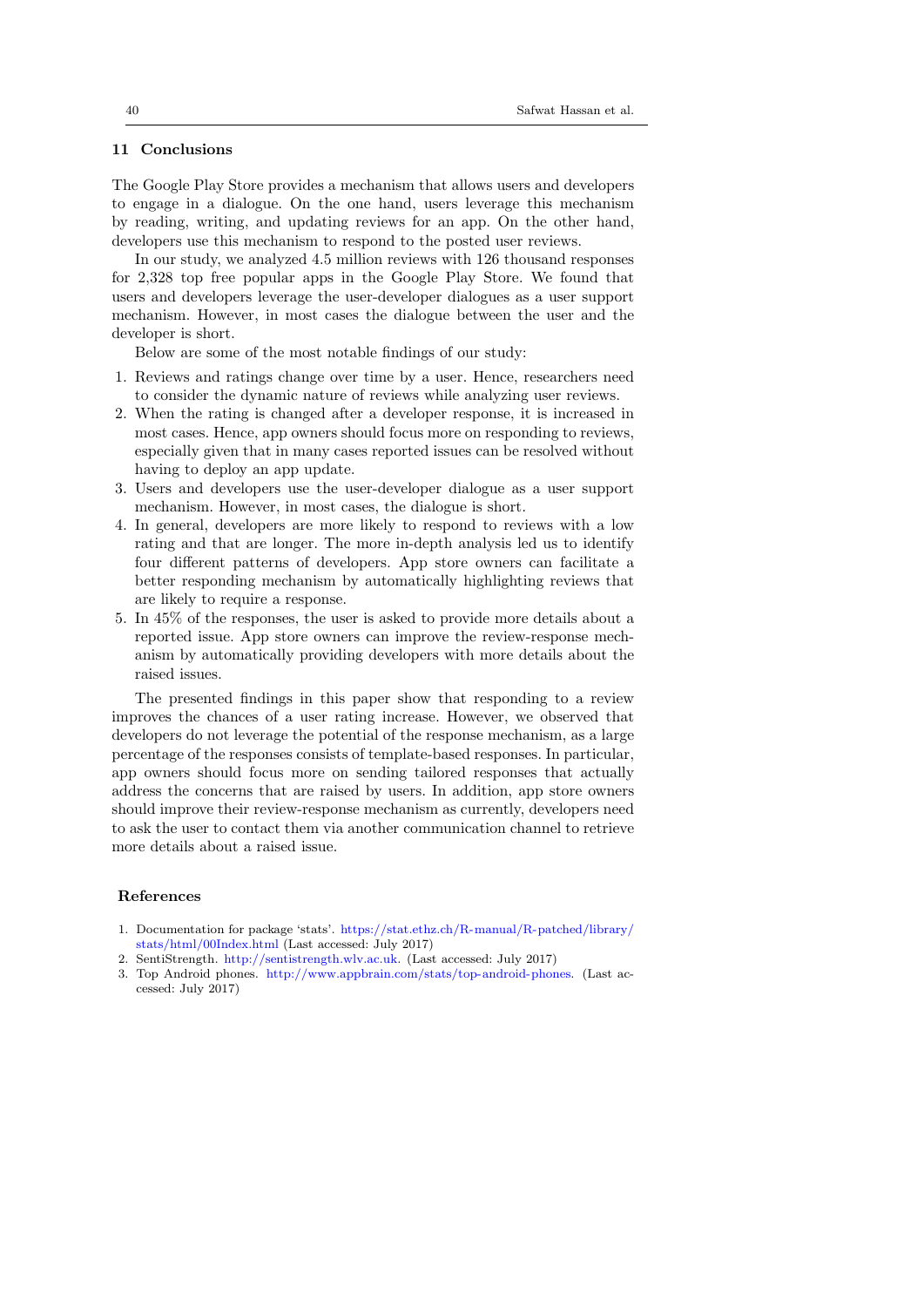- <span id="page-40-16"></span><span id="page-40-11"></span>4. What does AUC stand for and what is it? [http://stats.stackexchange.com/questions/](http://stats.stackexchange.com/questions/132777/what-does-auc-stand-for-and-what-is-it) [132777/what-does-auc-stand-for-and-what-is-it.](http://stats.stackexchange.com/questions/132777/what-does-auc-stand-for-and-what-is-it) (Last accessed: July 2017)
- <span id="page-40-6"></span>5. Wilcoxon rank sum and signed rank tests. [https://stat.ethz.ch/R-manual/R-devel/](https://stat.ethz.ch/R-manual/R-devel/library/stats/html/wilcox.test.html) [library/stats/html/wilcox.test.html.](https://stat.ethz.ch/R-manual/R-devel/library/stats/html/wilcox.test.html) (Last accessed: July 2017)
- <span id="page-40-5"></span>6. Akdeniz: Google play crawler. <https://github.com/Akdeniz/google-play-crawler> (Last accessed: July 2017) (2013)
- <span id="page-40-13"></span>7. Anderson, D.R., Burnham, K.P., Gould, W.R., Cherry, S.: Concerns about finding effects that are actually spurious. Wildlife Society Bulletin pp. 311–316 (2001)
- <span id="page-40-4"></span>8. App Annie: The App Analytics and App Data Industry Standard: Google Play Store, United States, top overall, free, week 35 2013. <https://www.appannie.com/> (Last accessed: July 2017)
- <span id="page-40-0"></span>9. AppBrain: Free versus paid Android apps. [http://www.appbrain.com/stats/](http://www.appbrain.com/stats/free-and-paid-android-applications) [free-and-paid-android-applications.](http://www.appbrain.com/stats/free-and-paid-android-applications) (Last accessed: July 2017)
- <span id="page-40-14"></span>10. Bates, D., Maechler, M., Bolker, B., Walker, S.: Package 'lme4'. [https://cran.r-project.](https://cran.r-project.org/web/packages/lme4/lme4.pdf) [org/web/packages/lme4/lme4.pdf](https://cran.r-project.org/web/packages/lme4/lme4.pdf) (Last accessed: July 2017) (2017)
- <span id="page-40-19"></span>11. Borgatti, S.: Introduction to grounded theory. [http://www.analytictech.com/mb870/](http://www.analytictech.com/mb870/introtogt.htm) [introtogt.htm.](http://www.analytictech.com/mb870/introtogt.htm) (Last accessed: July 2017)
- <span id="page-40-15"></span>12. Eisenhauer, J.G.: Explanatory power and statistical significance. Teaching Statistics 31(2), 42–46 (2009)
- <span id="page-40-18"></span>13. Fox, J., Weisberg, S.: Package 'car'. [https://cran.r-project.org/web/packages/car/car.](https://cran.r-project.org/web/packages/car/car.pdf) [pdf](https://cran.r-project.org/web/packages/car/car.pdf) (Last accessed: July 2017) (2017)
- <span id="page-40-7"></span>14. Gehan, E.A.: A generalized Wilcoxon test for comparing arbitrarily singly-censored samples. Biometrika 52(1-2), 203–223 (1965)
- <span id="page-40-1"></span>15. Google: Google my business help - read and reply to reviews. [https://support.google.](https://support.google.com/business/answer/3474050?hl=en) [com/business/answer/3474050?hl=en](https://support.google.com/business/answer/3474050?hl=en) (Last accessed: July 2017)
- <span id="page-40-2"></span>16. Google: Google Play Developer API - Reply to Reviews. [https://developers.google.](https://developers.google.com/android-publisher/reply-to-reviews) [com/android-publisher/reply-to-reviews](https://developers.google.com/android-publisher/reply-to-reviews) (Last accessed: July 2017)
- <span id="page-40-9"></span>17. Guzman, E., Azócar, D., Li, Y.: Sentiment analysis of commit comments in GitHub: an empirical study. In: 11th Working Conference on Mining Software Repositories (MSR), pp. 352–355. IEEE (2014)
- <span id="page-40-10"></span>18. Guzman, E., Maalej, W.: How do users like this feature? A fine grained sentiment analysis of app reviews. In: 22nd International Requirements Engineering Conference (RE), pp. 153–162. IEEE (2014)
- <span id="page-40-17"></span>19. Hanley, J.A., McNeil, B.J.: The meaning and use of the area under a receiver operating characteristic (ROC) curve. Radiology 143(1), 29–36 (1982)
- <span id="page-40-3"></span>20. Harman, M., Jia, Y., Zhang, Y.: App store mining and analysis: MSR for app stores. In: 9th Working Conference of Mining Software Repositories (MSR), pp. 108–111. IEEE (2012)
- <span id="page-40-21"></span>21. Iacob, C., Harrison, R.: Retrieving and analyzing mobile apps feature requests from online reviews. In: 10th Working Conference on Mining Software Repositories (MSR), pp. 41–44. IEEE (2013)
- <span id="page-40-22"></span>22. Iacob, C., Harrison, R., Faily, S.: Online reviews as first class artifacts in mobile app development. In: 5th International Conference on Mobile Computing, Applications, and Services (MobiCASE), pp. 47–53 (2013)
- <span id="page-40-12"></span>23. Jr, F.E.H.: Package 'hmisc'. [https://cran.r-project.org/web/packages/Hmisc/Hmisc.](https://cran.r-project.org/web/packages/Hmisc/Hmisc.pdf) [pdf](https://cran.r-project.org/web/packages/Hmisc/Hmisc.pdf) (Last accessed: July 2017) (2017)
- <span id="page-40-23"></span>24. Khalid, H.: On identifying user complaints of iOS apps. In: 35th International Conference on Software Engineering (ICSE), pp. 1474–1476 (2013)
- <span id="page-40-24"></span>25. Khalid, H., Shihab, E., Nagappan, M., Hassan, A.E.: What do mobile app users complain about? IEEE Software 32(3), 70–77 (2015)
- <span id="page-40-25"></span>26. Khalid, M., Asif, M., Shehzaib, U.: Towards improving the quality of mobile app reviews. International Journal of Information Technology and Computer Science pp. 35–41 (2015)
- <span id="page-40-20"></span>27. Khandkar, S.H.: Open coding. [http://pages.cpsc.ucalgary.ca/](http://pages.cpsc.ucalgary.ca/~saul/wiki/uploads/CPSC681/open-coding.pdf)∼saul/wiki/uploads/ [CPSC681/open-coding.pdf.](http://pages.cpsc.ucalgary.ca/~saul/wiki/uploads/CPSC681/open-coding.pdf) (Last accessed: July 2017)
- <span id="page-40-8"></span>28. Long, J.D., Feng, D., Cliff, N.: Ordinal Analysis of Behavioral Data. John Wiley & Sons, Inc. (2003)